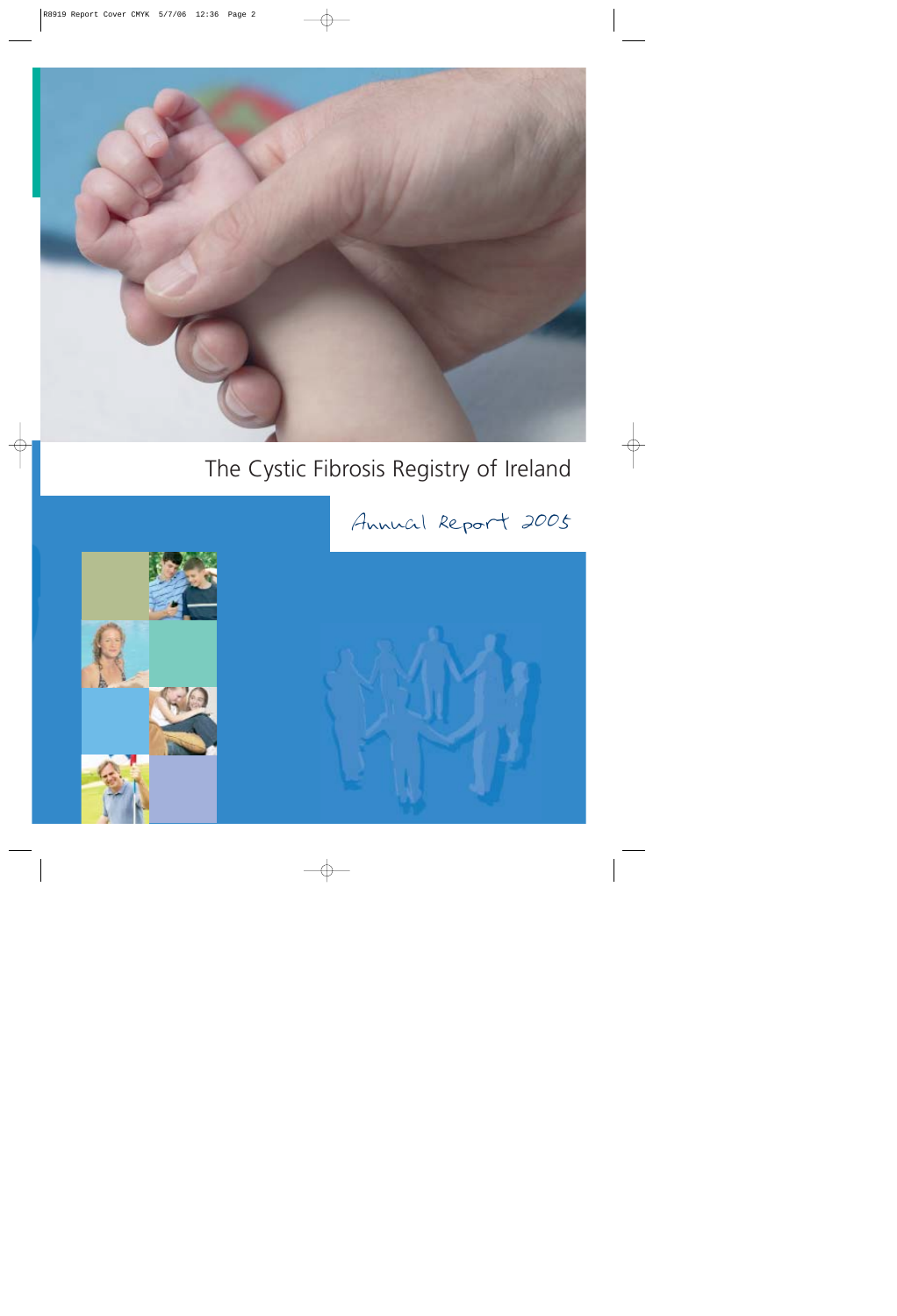**"The national Cystic Fibrosis Registry of Ireland will endeavour to collect and analyse information relating to cystic fibrosis in order to improve the quality of care for all of the people with cystic fibrosis in the Republic of Ireland."**

*Mission Statement of the Cystic Fibrosis Registry of Ireland*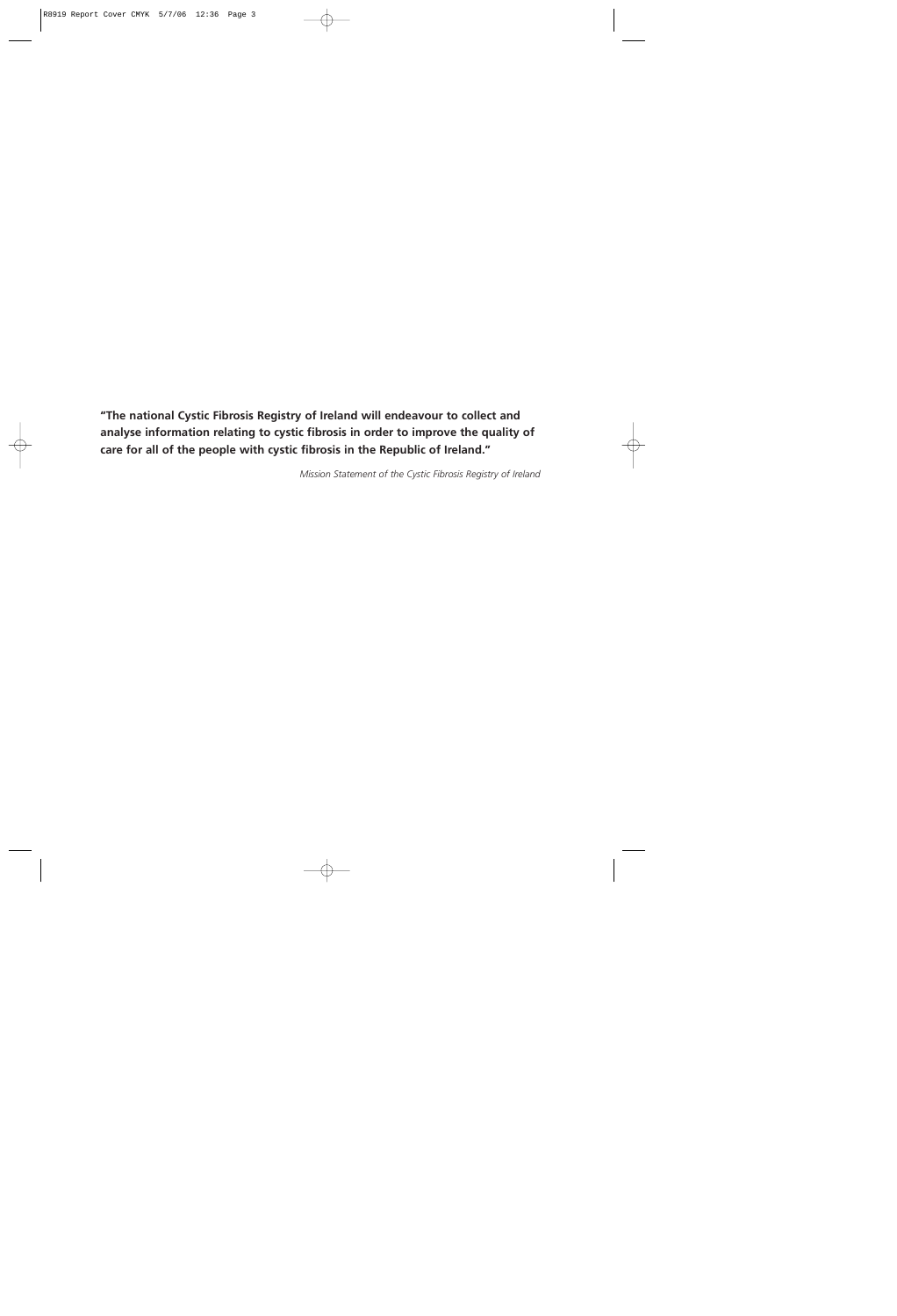### **Contents**

| <b>Executive Summary</b>       |                                         | $\overline{2}$ |
|--------------------------------|-----------------------------------------|----------------|
| List of Tables                 |                                         | 3              |
| Glossary                       |                                         | 3              |
| List of Figures                |                                         | 4              |
| <b>Cystic Fibrosis Centres</b> |                                         | 5              |
|                                | <b>Registry Management Committee</b>    | 5              |
| Introduction                   |                                         | 6              |
| Demographics:                  |                                         | $\bf 8$        |
|                                | <b>CF Census by Centre</b>              | 8              |
|                                | <b>Consents to CFRI</b>                 | 9              |
|                                | <b>CF Population Projections</b>        | 10             |
|                                | CF Census and CFRI Enrolment Comparison | 11             |
|                                | General Data of CF Registry of Ireland  | 12             |
|                                | <b>Geographical Distribution</b>        | 13             |
|                                | Age & Sex Distribution                  | 15             |
| Ethnicity                      |                                         | 15             |
| <b>Deaths</b>                  |                                         | 16             |
| Siblings                       |                                         | 16             |
| Diagnosis                      |                                         | 17             |
|                                | <b>Symptoms at Diagnosis</b>            | 17             |
| Genotype                       |                                         | 20             |
| <b>Sweat Testing</b>           |                                         | 22             |
|                                | Age at Diagnosis                        | 22             |
|                                | Hospitalisations & Complications        | 24             |
| <b>Cultures</b>                |                                         | 28             |
| Antibiotics                    |                                         | 32             |
| Pulmonary Function and BMI     |                                         | 36             |
| Nutrition                      |                                         | 39             |
| Physiotherapy                  |                                         | 40             |
| <b>Long Term Medications</b>   |                                         | 41             |
| Social Data                    |                                         | 43             |
| Financial                      |                                         | 44             |
| Acknowledgements               |                                         | 45             |
|                                |                                         |                |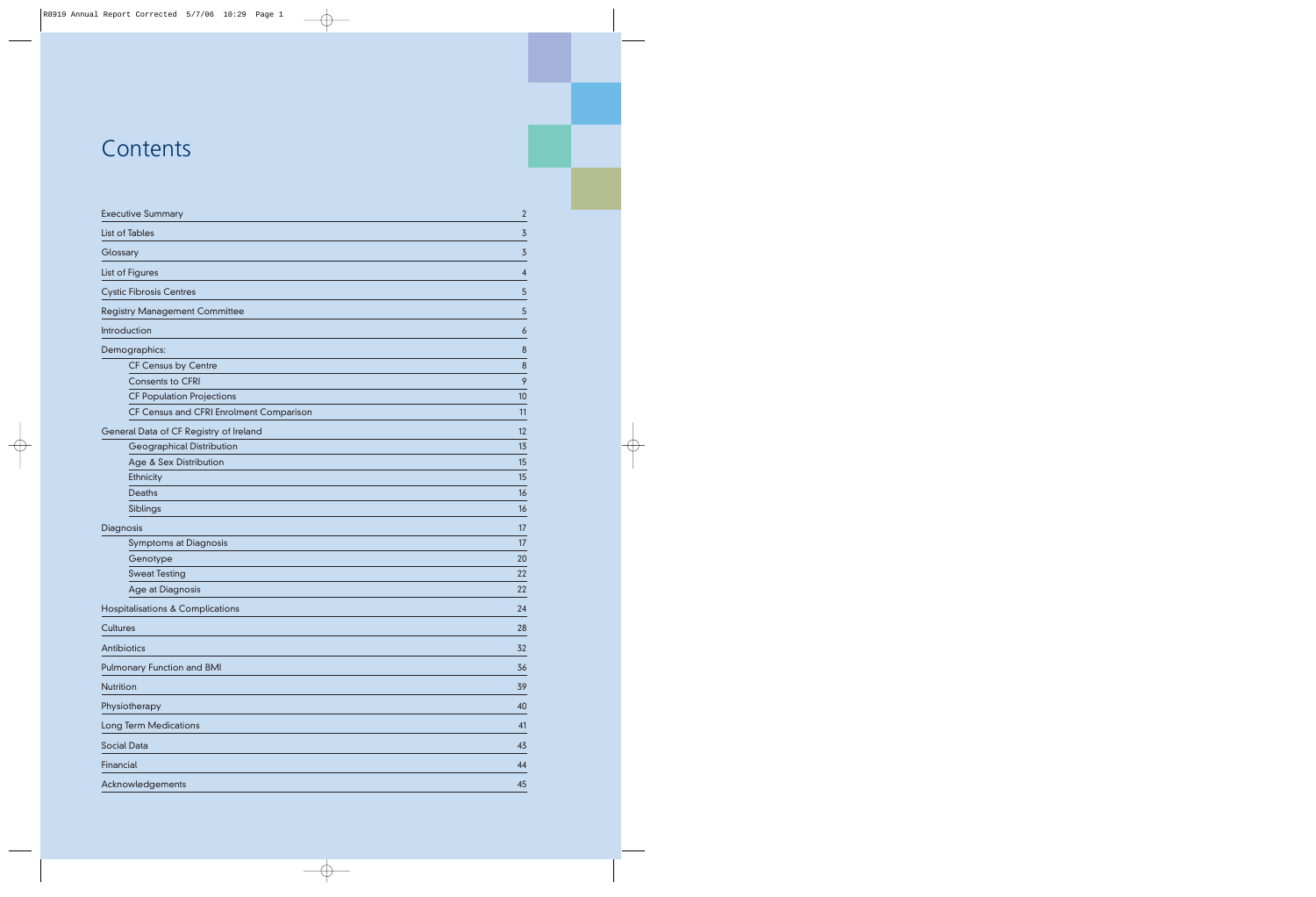### Executive Summary

I am always struck by the sense of community that cystic fibrosis elicits. Among the professionals it brings together many types of specialist: geneticist, pulmonologist, endocrinologist, gastroenterologist, neonatologist, surgeon, paediatrician, microbiologist, and in another 10 years, the geriatrician. Then there are the allied health professionals who are so important: specialist nurses, physiotherapists, dieticians, psychologists, pharmacists, social workers: an almost endless list. Why is this? Why does this condition touch so many aspects of medicine? Perhaps the answer is found in the fundamental cause of CF: the malfunction of the chloride channel, located in the cell membrane. This is determined at conception. Competent chloride channels are necessary for normal cell function. Any tissue or organ may be affected to a greater or lesser degree. Each person with CF manifests their condition in a unique way but there are many common denominators: pancreatic insufficiency, staphylococcus colonisation, pseudomonas colonisation, diabetes, and osteoporosis. The genetic error at such a primary level of the cell may explain why there are so many possible malfunctions and why so many different specialists are required to treat one individual.

A central database with everyone's medical history on it is an essential tool for understanding this CF universe. Such an item can be used to compare and contrast conditions and complications; treatments and management. In this country, we have been working for over 4 years to develop the CF Registry of Ireland (CFRI). It is based on excellent models from Europe as well as North America and Australasia. Because of the wide dispersal of the gene, people with CF may be found anywhere in the country, so we added an internet dimension. That means that when a CF individual attends more than one hospital in different parts of the country, the internet provides the solution for bringing the records together in a central data bank. It is also the vehicle for viewing global, anonymous statistics of the CF group.

At this stage our registry is similar to a tall office building, with each floor reserved for a separate hospital. We are now seeking to fill the building with all potential tenants (PWCF - Persons With Cystic Fibrosis). We are over the half-way mark to filling our model. With continuous effort we will near the completion of the initial stage by mid-2007. Already, we are able to conduct some analyses with the data captured to date. The results have been in harmony with publications from other countries. This is another indication of the fundamental aspect of CF – there are many similarities among countries. We are also collaborating with a number of other researchers in Ireland, Europe, and America. All data that is used in studies is anonymous in nature.

During the past year we moved as tenants into space in the School of Public Health and Population Science on the Belfield campus of University College Dublin. This has afforded access to the bio-statistical resources that are required to analyse the comprehensive data from the registry. In addition, we have broadband connectivity and medical library access which we did not have in our previous offices. This adds one more speciality to the list of those who help to treat PWCF. The expert guidance from first-rate epidemiologists will lead us to new vistas in the study of CF in the community.

Finally, a word is reserved for those who are born with this problematic condition. Theirs is a strong community of individuals who support each other and stimulate the professionals to find solutions. The group graphic on the front and back covers represents the bond between the professionls and the PWCF. I hope that this publication can contribute towards finding better ways to manage and treat cystic fibrosis.

Linda In. Folly

April, 2006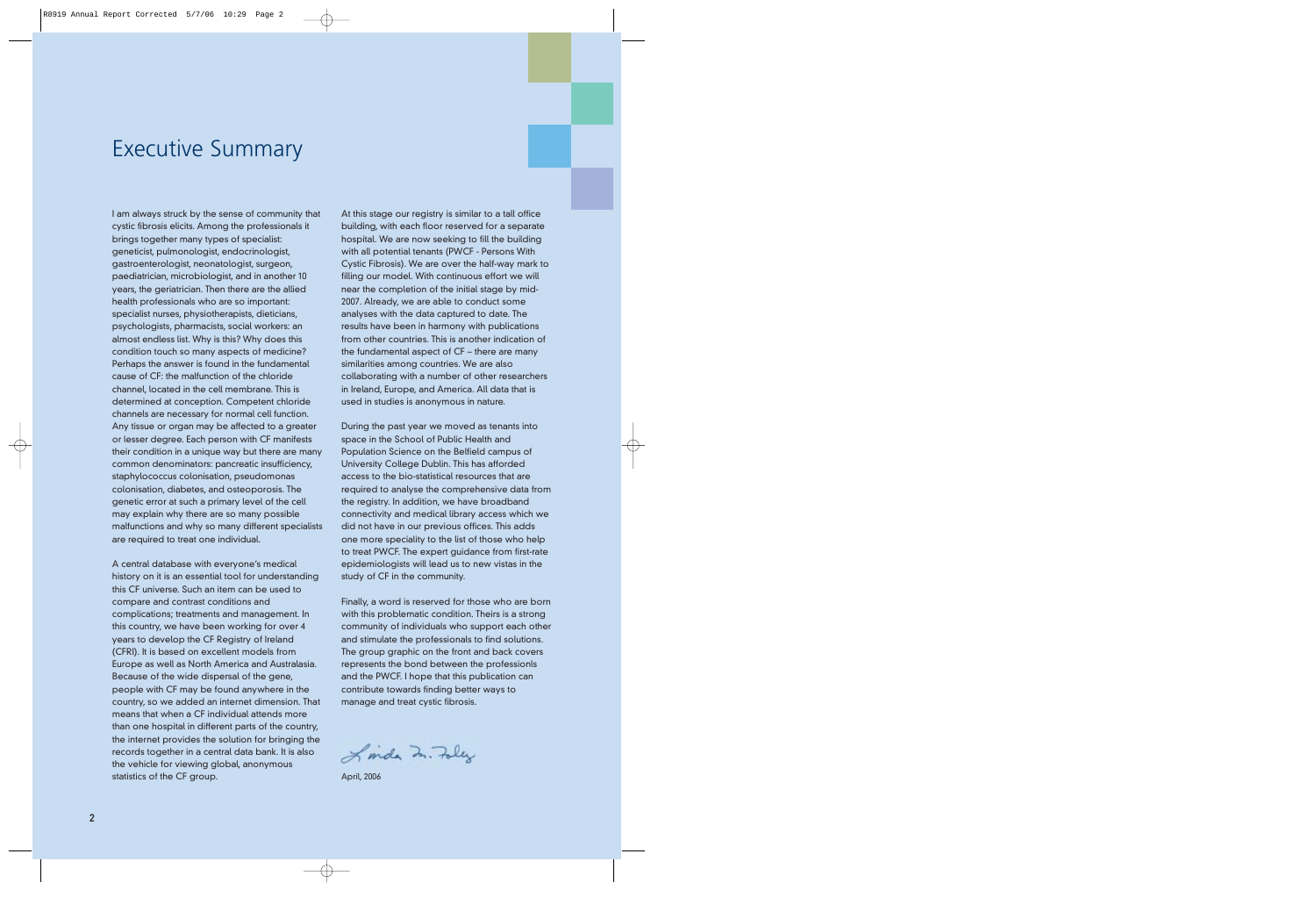# List of Tables

| Table 1:  | <b>General data from CFRI</b>                                          | 12 |
|-----------|------------------------------------------------------------------------|----|
| Table 2:  | Ethnicity on CFRI                                                      | 15 |
| Table 3:  | <b>Families and Siblings on CFRI</b>                                   | 16 |
| Table 4:  | Classification of Symptoms at Diagnosis                                | 17 |
| Table 5:  | Frequency of Symptoms at Diagnosis                                     | 19 |
| Table 6:  | <b>Common Genotypes on CFRI</b>                                        | 21 |
| Table 7:  | 'Other' Genotypes on CFRI                                              | 21 |
| Table 8:  | Age at Diagnosis, Male v. Female; Mean and Median age                  | 23 |
| Table 9:  | Age at Diagnosis, excluding < 3 mos; Male v. Female; Mean & Median age | 23 |
| Table 10: | Hospitalisations, Paediatric v. Adult                                  | 24 |
| Table 11: | Complication rates, Paediatric v. Adult                                | 25 |
| Table 12: | Culture types, Paediatric v. Adult                                     | 28 |
| Table 13: | Twelve most frequent positive cultures                                 | 28 |
| Table 14: | Pathogens of interest, Paediatric v. Adult                             | 29 |
| Table 15: | Antibiotics by route of administration                                 | 32 |
| Table 16: | Pulmonary Function Test summary, 2004 & 05                             | 36 |
| Table 17: | BMI Summary; 2004 & 05                                                 | 38 |
| Table 18: | Nutrition Summary, 2005                                                | 39 |
| Table 19: | Physiotherapy Summary, 2005                                            | 40 |
| Table 20: | Long Term Medications Summary, 2005                                    | 41 |
| Table 21: | Social Data Summary, 2005                                              | 43 |
| Table 22: | Financial Summary, 2004                                                | 44 |

## Glossary (commonly used abbreviations used throughout this publication)

| AA:          | <b>Annual Assessment</b>                      |
|--------------|-----------------------------------------------|
| <b>PWCF:</b> | Persons With Cystic Fibrosis                  |
| <b>CFRI:</b> | Cystic Fibrosis Registry of Ireland           |
| <b>CFAI:</b> | <b>Cystic Fibrosis Association of Ireland</b> |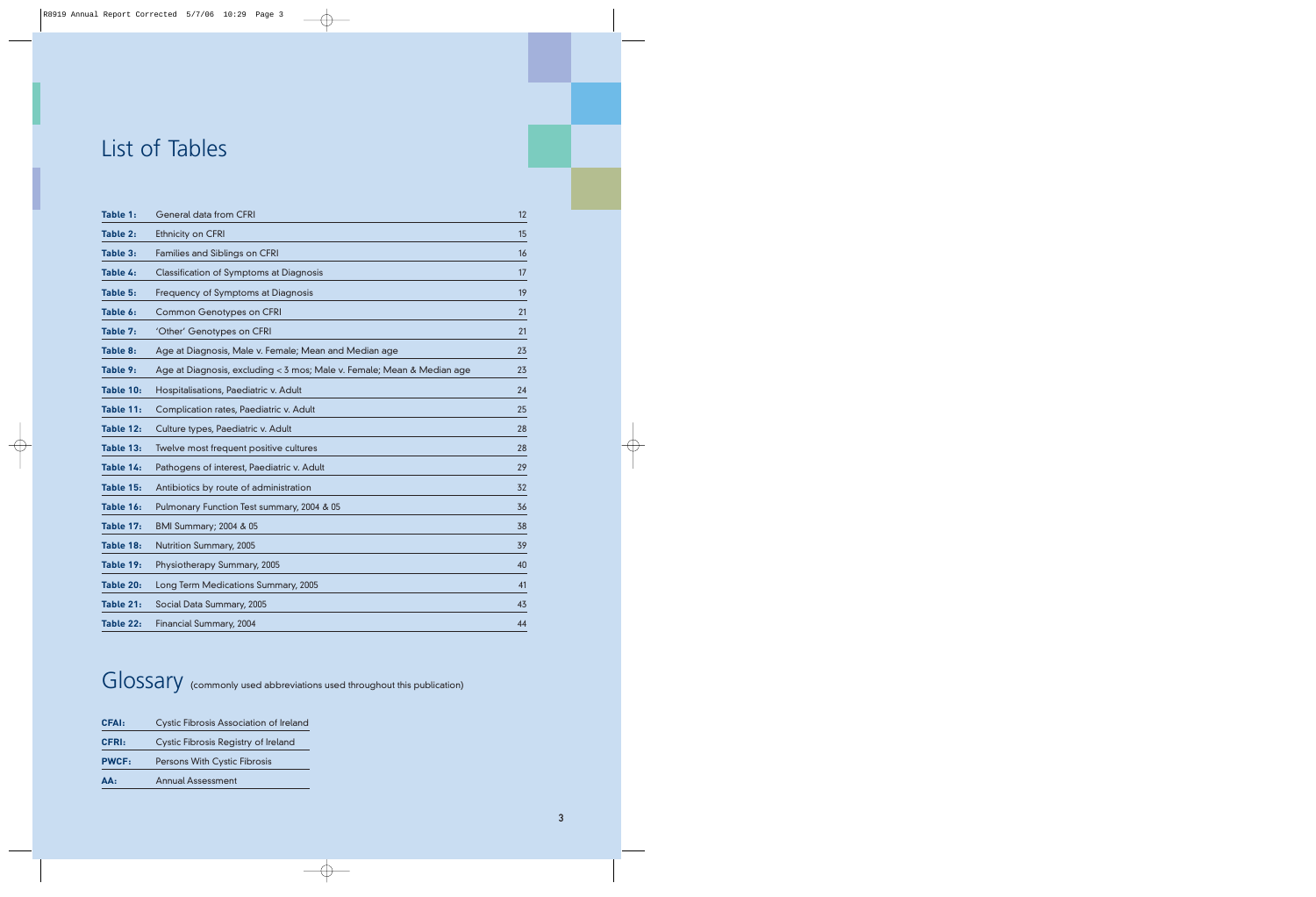# List of Figures

| Figure 1:        | Number of PWCF on CFRI                                    | 6       |
|------------------|-----------------------------------------------------------|---------|
| <b>Figure 2:</b> | CF Census by CF Centre                                    | $\bf 8$ |
| Figure 3:        | CF Census by Centre and Age                               | 9       |
| Figure 4:        | Percentage of Consents by CF Centre                       | 9       |
| Figure 5:        | Projected CF population to 2010                           | 11      |
| Figure 6:        | Projected proportion Adult: Paediatric to 2010            | 11      |
| Figure 7:        | Proportion comparison CFRI to Census                      | 11      |
| Figure 8:        | County of Residence on CFRI                               | 13      |
| Figure 9:        | Province of Residence on CFRI                             | 13      |
| Figure 10:       | CF Centre distribution on CFRI                            | 14      |
| Figure 11:       | Province comparison CFRI vs Census                        | 14      |
| Figure 12:       | <b>CFRI Sex distribution</b>                              | 15      |
| Figure 13:       | CFRI Age band and Sex distribution                        | 15      |
| Figure 14:       | Cause of Death, CFRI                                      | 16      |
| Figure 15:       | Symptoms at Diagnosis distribution                        | 18      |
| Figure 16:       | Categories of Symptoms at Diagnosis                       | 19      |
| Figure 17:       | Age at Diagnosis; Percentage Male or Female               | 22      |
| Figure 18:       | Cumulative Percentage at Age of Diagnosis, Male or Female | 22      |
| Figure 19:       | Rate of Hospitalisations, Paediatric v. Adult             | 24      |
| Figure 20:       | Cardio/Pulmonary Complications, Paediatric v. Adult       | 25      |
| Figure 21:       | Gastrointestinal Complications, Paediatric v. Adult       | 26      |
| Figure 22:       | Miscellaneous Complications, Paediatric v. Adult          | 26      |
| Figure 23:       | <b>Cultures: Paediatric Proportion types</b>              | 30      |
| Figure 24:       | <b>Cultures: Adult Proportion types</b>                   | 31      |
| Figure 25:       | Antibiotic Route in Adults or Paediatrics                 | 32      |
| Figure 26:       | Route of Administration, Number of Days per PWCF          | 33      |
| Figure 27:       | Days of AB treatment, Hospital IV vs. Home IV             | 34      |
| Figure 28:       | Antibiotics: Paediatric Hospital IV vs. Home IV           | 34      |
| Figure 29:       | Antibiotics: Adult Hospital IV vs. Home IV                | 34      |
| Figure 30:       | Most frequently prescribed IV antibiotics                 | 35      |
| Figure 31:       | FVC-% predicted M vs. F in Age Bands                      | 37      |
| Figure 32:       | FEV <sub>1</sub> -% predicted M vs. F in Age Bands        | 37      |
| Figure 33:       | BMI comparison M vs. F in Age Bands                       | 38      |
| Figure 34:       | Nutrition Summary, 2005                                   | 39      |
| Figure 35:       | Physiotherapy Summary, 2005                               | 40      |
| Figure 36:       | Long Term Medications Summary, 2005                       | 42      |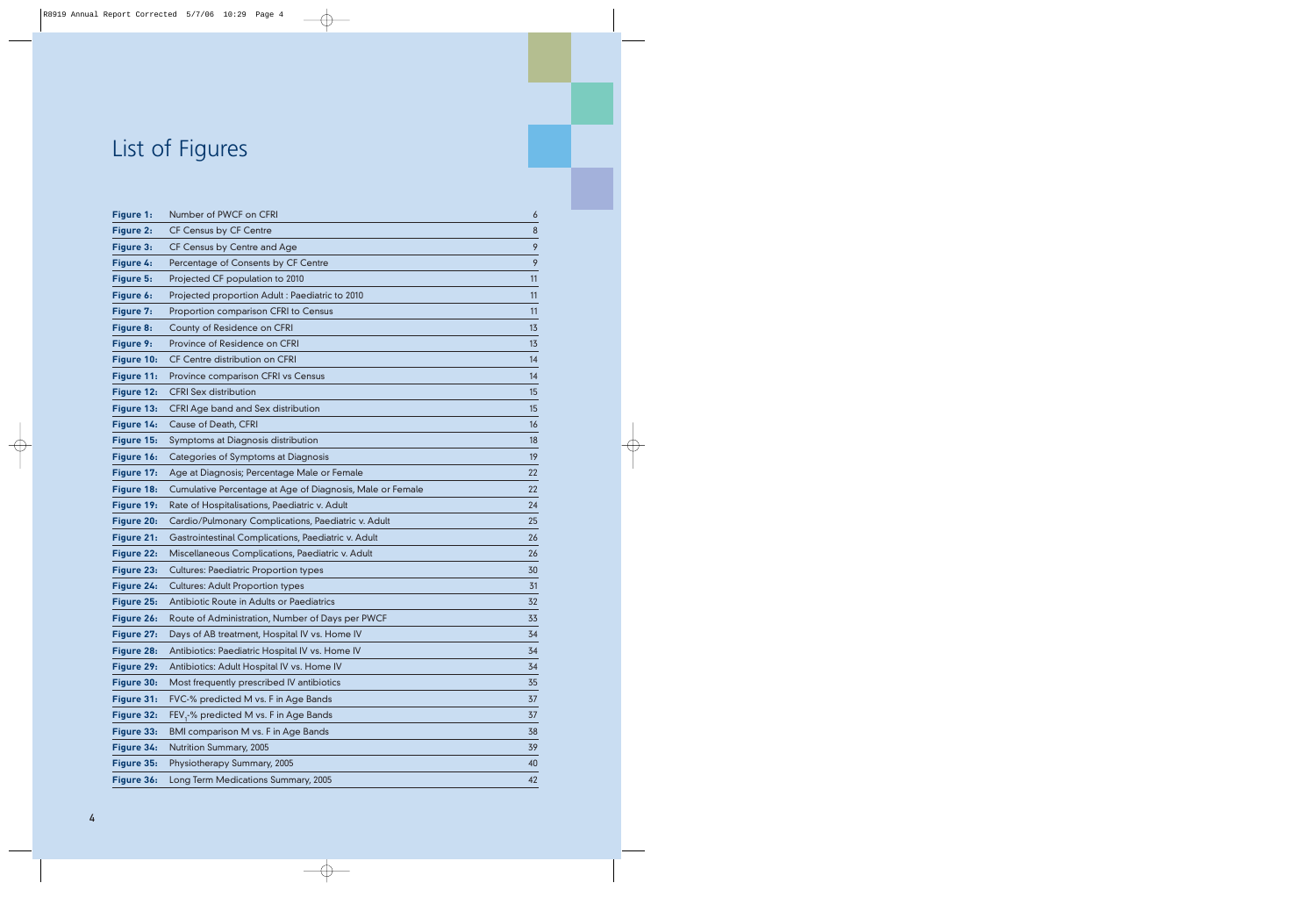# Cystic Fibrosis Centres

| <b>County</b>            | <b>Hospital</b>                                                                                                                                                                                                                         | <b>Consultant</b>                                                                                                                      | <b>Type of Centre</b>                                                       |
|--------------------------|-----------------------------------------------------------------------------------------------------------------------------------------------------------------------------------------------------------------------------------------|----------------------------------------------------------------------------------------------------------------------------------------|-----------------------------------------------------------------------------|
| Cork                     | <b>Cork University Hospital</b>                                                                                                                                                                                                         | Dr. Cathal Bredin<br>Dr B Fraser                                                                                                       | Adult<br>Paediatric                                                         |
| <b>Dublin</b>            | <b>Beaumont Hospital</b><br><b>St Vincent's University Hospital</b><br>The Children's University Hospital<br><b>National Children's Hospital</b><br><b>Our Lady's Hospital for Sick Children</b><br><b>Mater Misericordiae Hospital</b> | Prof NG McElvaney<br>Dr Charles Gallagher<br>Dr Dubhfeasa Slattery<br>Dr Peter Greally / Dr B Elnazir<br>Dr Gerry Canny<br>Dr Jim Egan | Adult<br>Adult<br>Paediatric<br>Paediatric<br>Paediatric<br>Post-Transplant |
| Galway                   | <b>University College Hospital Galway</b><br><b>Merlin Park Hospital, Galway</b>                                                                                                                                                        | Prof BG Loftus / Dr A O'Regan<br>Dr JJ Gilmartin                                                                                       | Paediatric<br>Adult                                                         |
| <b>Kerry</b><br>Limerick | <b>Kerry General Hospital</b><br><b>Midwestern Regional Hospital</b>                                                                                                                                                                    | Dr Fergus Leahy / Dr R.B. Fitzsimons<br>Dr MJ Mahony<br>Dr Eithne Mulloy / Dr TH Peirce                                                | Paediatric<br>Paediatric<br>Adult                                           |
| Louth                    | <b>Our Lady of Lourdes Hospital</b>                                                                                                                                                                                                     | Dr David Vaughan<br>Dr John Kiely                                                                                                      | Paediatric<br>Adult                                                         |
| <b>Mayo</b>              | <b>Mayo General Hospital</b>                                                                                                                                                                                                            | Dr Michael O'Neill                                                                                                                     | Paediatric                                                                  |
| <b>Sligo</b>             | <b>Sligo General Hospital</b>                                                                                                                                                                                                           | Dr R Tummaluru                                                                                                                         | Paediatric                                                                  |
| Waterford                | <b>Waterford Regional Hospital</b>                                                                                                                                                                                                      | Dr A Altaf                                                                                                                             | Paediatric                                                                  |

# Registry Management Committee

| Professor N.G. McElvaney | Professor of Medicine, Royal College of Surgeons<br>in Ireland. Beaumont Hospital, Dublin           | Chairman of the Registry<br><b>Management Committee</b> |
|--------------------------|-----------------------------------------------------------------------------------------------------|---------------------------------------------------------|
| Mrs. Linda Foley         | Director, CF Registry of Ireland                                                                    |                                                         |
| Dr. Charles Gallagher    | Consultant in Respiratory Medicine,<br>St. Vincent's University Hospital, Dublin                    | <b>Committee Member</b>                                 |
| Dr. Peter Greally        | Consultant in Paediatric Respiratory Medicine,<br>National Children's Hospital in Tallaght, Dublin  | <b>Committee Member</b>                                 |
| Dr. Gerry Canny          | Consultant in Paediatrics & Paediatric Respirology<br>Our Lady's Hospital for Sick Children, Dublin | <b>Committee Member</b>                                 |
| Dr. R Tummaluru          | Consultant Paediatrician, Sligo General Hospital, Sligo                                             | <b>Committee Member</b>                                 |
| Ms. Gerardine Leen       | CF Specialist Nurse, National Children's Hospital<br>in Tallaght, Dublin                            | <b>Committee Member</b>                                 |
| Ms. Anne Marie Lyons     | CF Specialist Nurse, Beaumont Hospital, Dublin                                                      | <b>Committee Member</b>                                 |
| Mr. Carl Rainey          | Vice Chairperson, Cystic Fibrosis Association of Ireland                                            | <b>Committee Member</b>                                 |
| Mr Godfrey Fletcher      | CEO, Cystic Fibrosis Association of Ireland                                                         | <b>Committee Member</b>                                 |
| Mr. Martin Wickham       | IT Director, BT - Ireland and Representative of CFAI                                                | <b>Committee Member</b>                                 |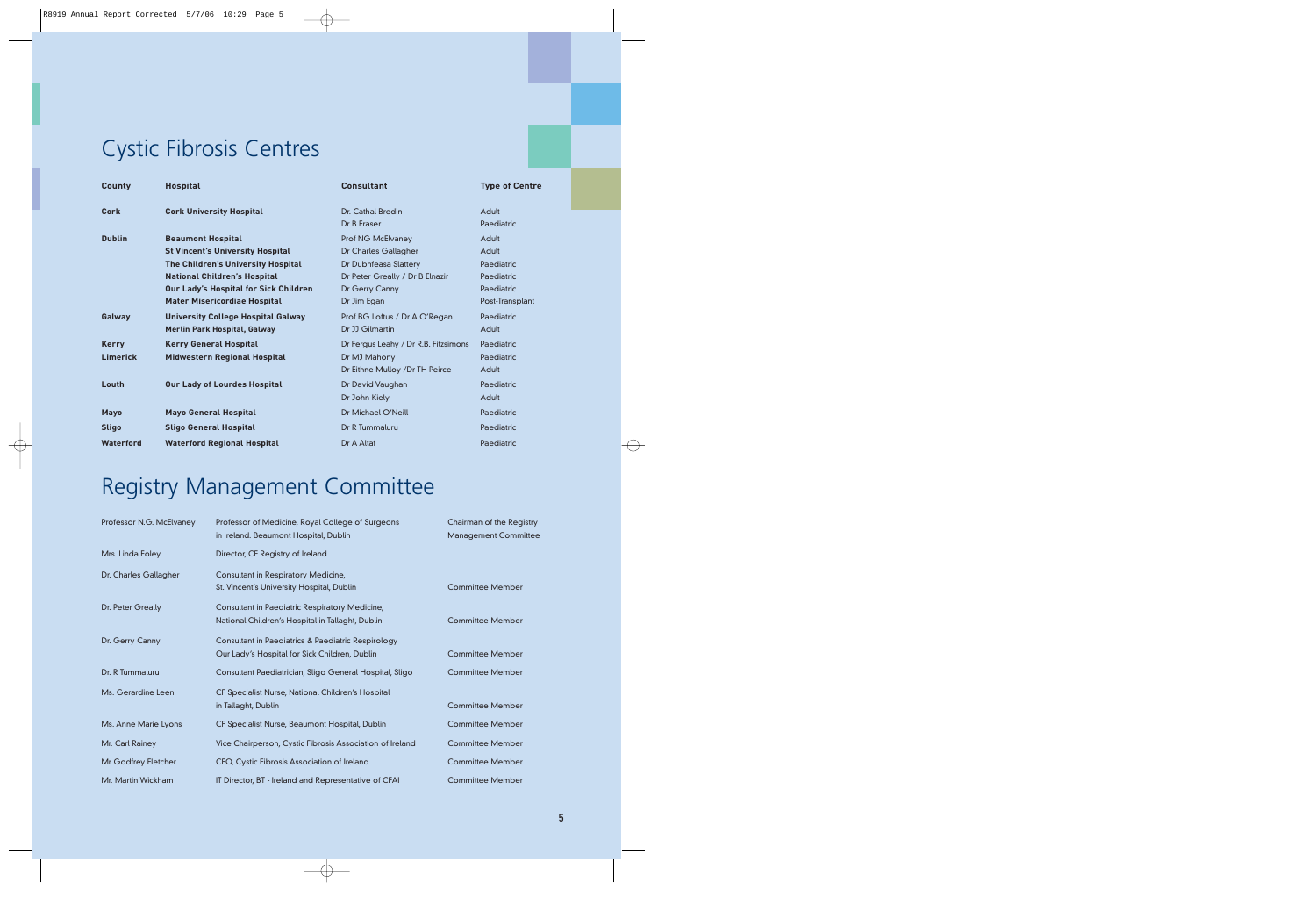### Introduction

The CF Registry of Ireland has again increased its' enrolment for 2005. The increase is 34% over 2004 (Figure 1).

We have now passed the 50% mark in enrolment. This is based on the estimated CF Census of 1182 PWCF taken in October, 2005. Once we have nearly 100% enrolment we will be able to verify the annual census figures.

Until now, we have relied on the thirteen CF Centres to return their attendance once annually. There may be PWCF who are counted in more than one centre. We have tried to control this by asking the centres to report *only* those numbers of PWCF who attend for Annual Assessment. This is presuming that an Annual Assessment is carried out in only one centre for each patient.

To the end of 2005, we collected data for both diagnosis and annual clinical data for each person. This means that only 4-5 complete records can be gathered each day. In order to increase the speed of data uptake, we have decided to collect registration and diagnosis information first, for the remainder of PWCF. Later, we will go back to collect clinical data in the form of annual assessments. This has advantages in terms of having the ability to calculate survival curves. Other interesting analyses can be carried out on the registration and diagnosis data as well.

Apart from the time factor, the other limiting issue to full ascertainment of the CF Registry is the rate at which consent forms are signed. The consenting process involves full understanding of the Registry and a detailed booklet is provided for this purpose. Often, one receives the booklet at one clinic visit, but does not sign until the next clinic visit. A period of 3-6 months may elapse before a PWCF has actually signed up.

If all PWCF were enrolled, we would be in a much better position to calculate survival rates (that is, the *projected* likelihood of survival for a baby born today with CF) for the Irish CF population.

At this time, we cannot make these calculations as we do not have enough data. If we did, we would also be able to compare the Irish CF population with other countries' survival curves.

This is the second year that we have provided each consultant with comprehensive reports of his/her patients who are on the CFRI. These include basic data on birth dates and diagnosis dates, genotype for each person, diagnosis details for each centre; complications suffered in the last 12 months; hospitalisations in the last 12 months; the microbiology of the consultants' patients; the research treatments that the consultants' patients are on; reports on



#### Total Number of PWCF on Registry, 2005

**Figure 1: Number of PWCF on CFRI**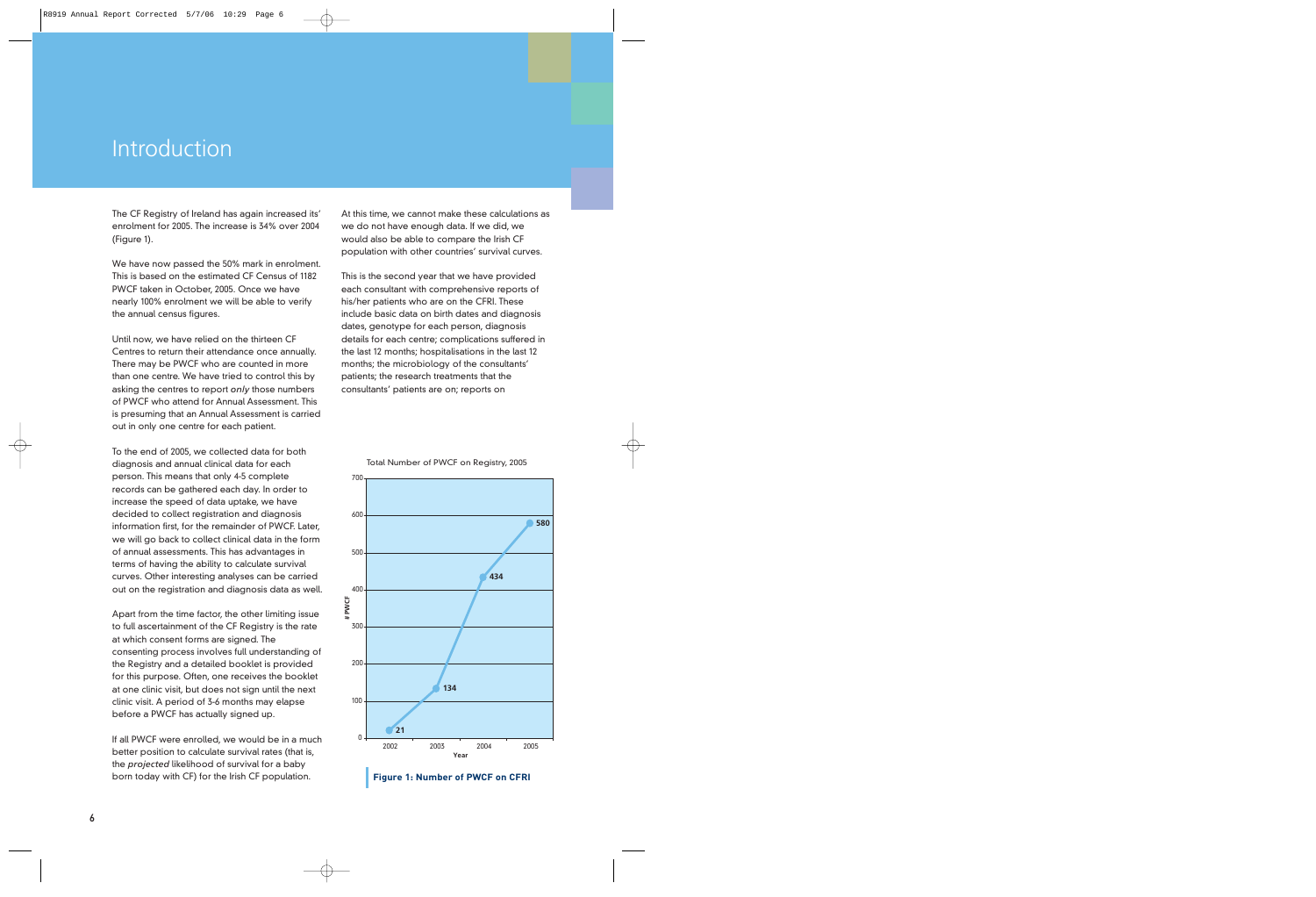pulmonary function tests, plus growth throughout the year; the nutritional status; the physiotherapy status and other drug therapy that patients are taking. These reports are available to the consultant on an individual patient basis as well as the group basis.

Regarding the accumulation of Annual Assessment records, we have a total of 583 Annual Assessments recorded on the CFRI. There are 20 PWCF with four assessments, 101 have three assessments, 168 have two assessments, and 294 have one assessment.

For the next number of months we will concentrate on enrolment as much as possible with increased emphasis on Consent forms. Full ascertainment will bring a number of benefits:

- (1) we will have a much better idea of our population distribution and CF Centre attendance;
- (2) we will be able to perform statistical analysis on the 'age at diagnosis' to determine whether there are differences between sexes and/or genotypes;
- (3) we will be able to move towards producing survival statistics for this population in this country and compare them with other countries.

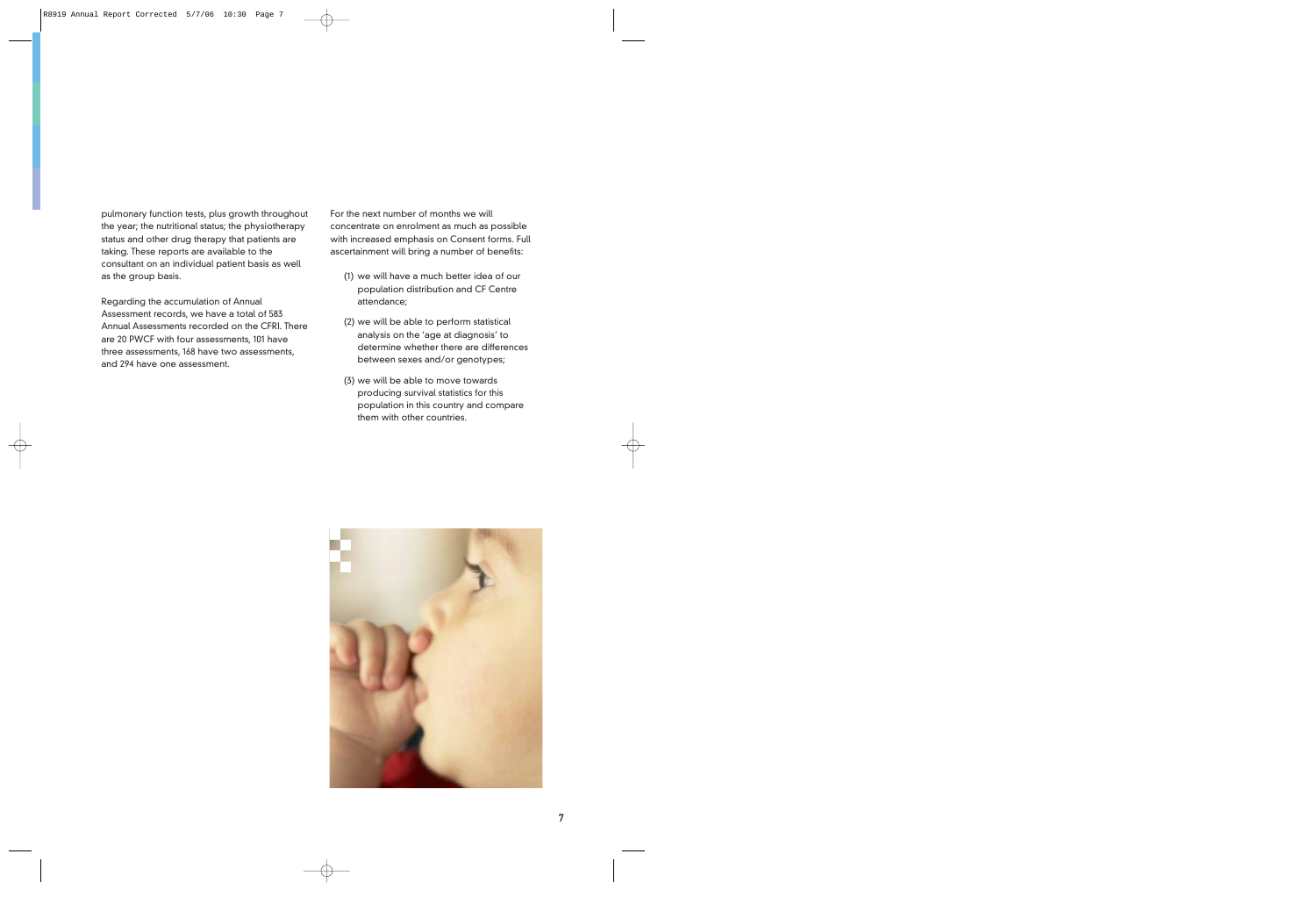### Demographics: Census from CF Centres; Census from CFRI

#### **Cystic Fibrosis Census by Centre**

The CF Census is compiled every year from the CF Centres in Ireland. Additionally, one centre which does not have a CF Nurse Specialist contributes census figures.

The CF Nurse Specialists are asked to return figures from their centre for people who attend their hospital for an Annual Assessment. They are also asked for information regarding attendance of their PWCF at other centres. We have attempted to remove the error of counting the same person in two different centres. Since 2003, we feel that the returning figures have been quite accurate.

Figure 2 shows the 2005 census, by CF Centre. The figure of 1182 PWCF is an increase of 3.4% on 2004. The last three years have shown an increase of 3-5% over the previous year.

The census from the CF Centres does not give the ages of the PWCF. Thus, when census data is used to show a Paediatric/ Adult relationship as in Figure 3, it is not as accurate as the data on the Registry, which is based on the exact age of a PWCF.

For the purposes of this exercise, we adopt the following convention: if a PWCF is still attending a paediatric centre, they are deemed to be less than 18 years of age. And, if they are attending an adult centre, they are considered to be at least 18 years of age. This may not always be so. Some adolescents have turned 18 but still have not made the transition to an Adult centre, and that figure, according to the CFRI data, is currently 59. Those 59 PWFC who are <sup>≥</sup>18 but still attending a Paediatric centre will be distributed amongst the paediatric hospitals on the 'Census' and



#### CF Census by CF Centre, Total = 1182

**Figure 2: CF Census by CF Centre**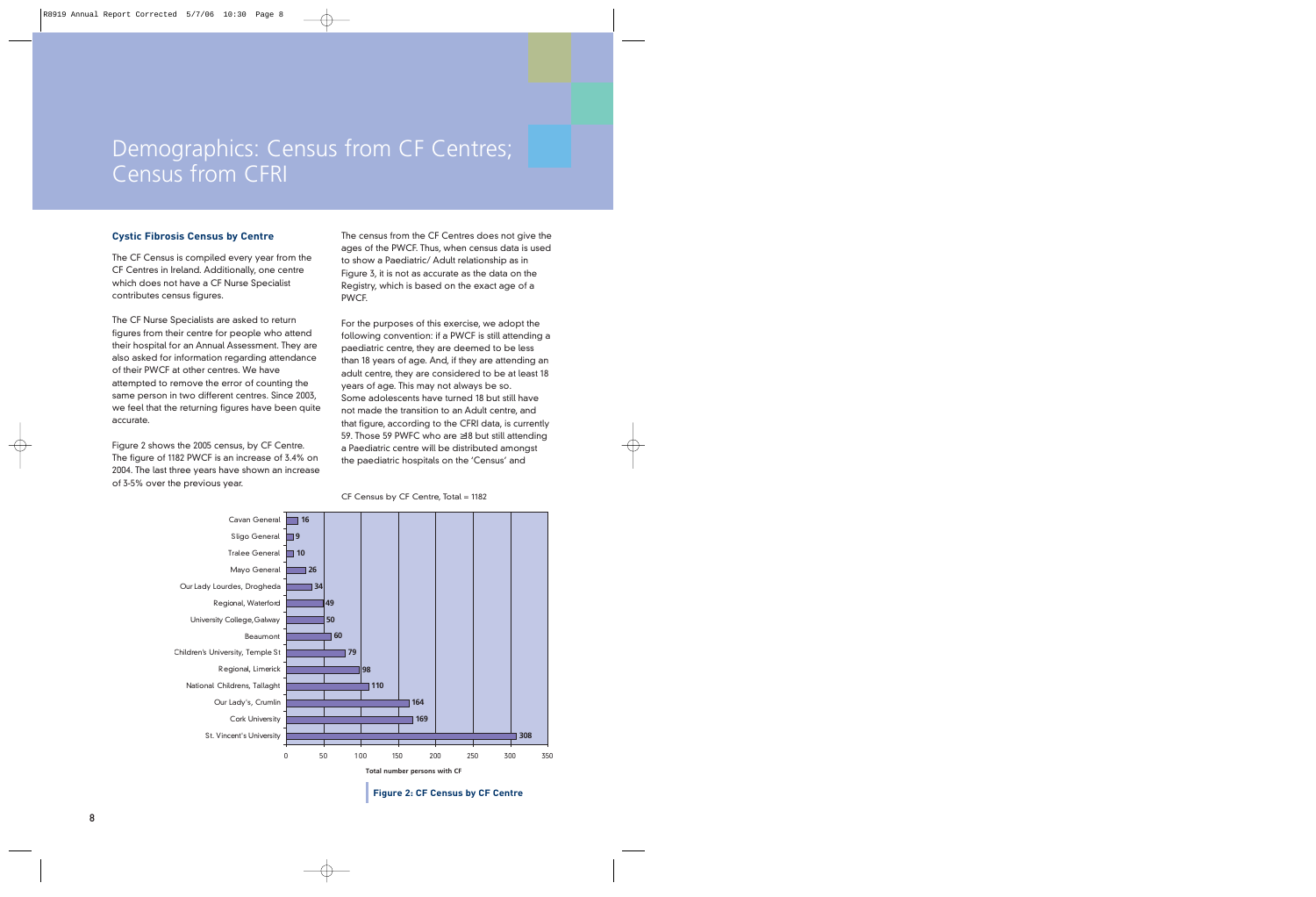





#### Percentage of Consents to Total CF Population per CF Centre



#### **Consents to CFRI**

All enrolees must have a consent form on file in the CFRI office. Furthermore, each person who turns 18 and who is already on the CFRI because a parent had previously signed the form, must sign a form in their own right.

We can show the number of consent forms signed as a percentage of the total census in each unit (Figure 4). The overall rate for the country is 55%. Several of the major units have close to or over 80% of their patients signed up. Major efforts will be devoted to obtaining the remainder of consents in 2006. Vital data such as survival statistics cannot be calculated unless the entire population is enrolled.

**Figure 4: Percentage of Consents by CF Centre**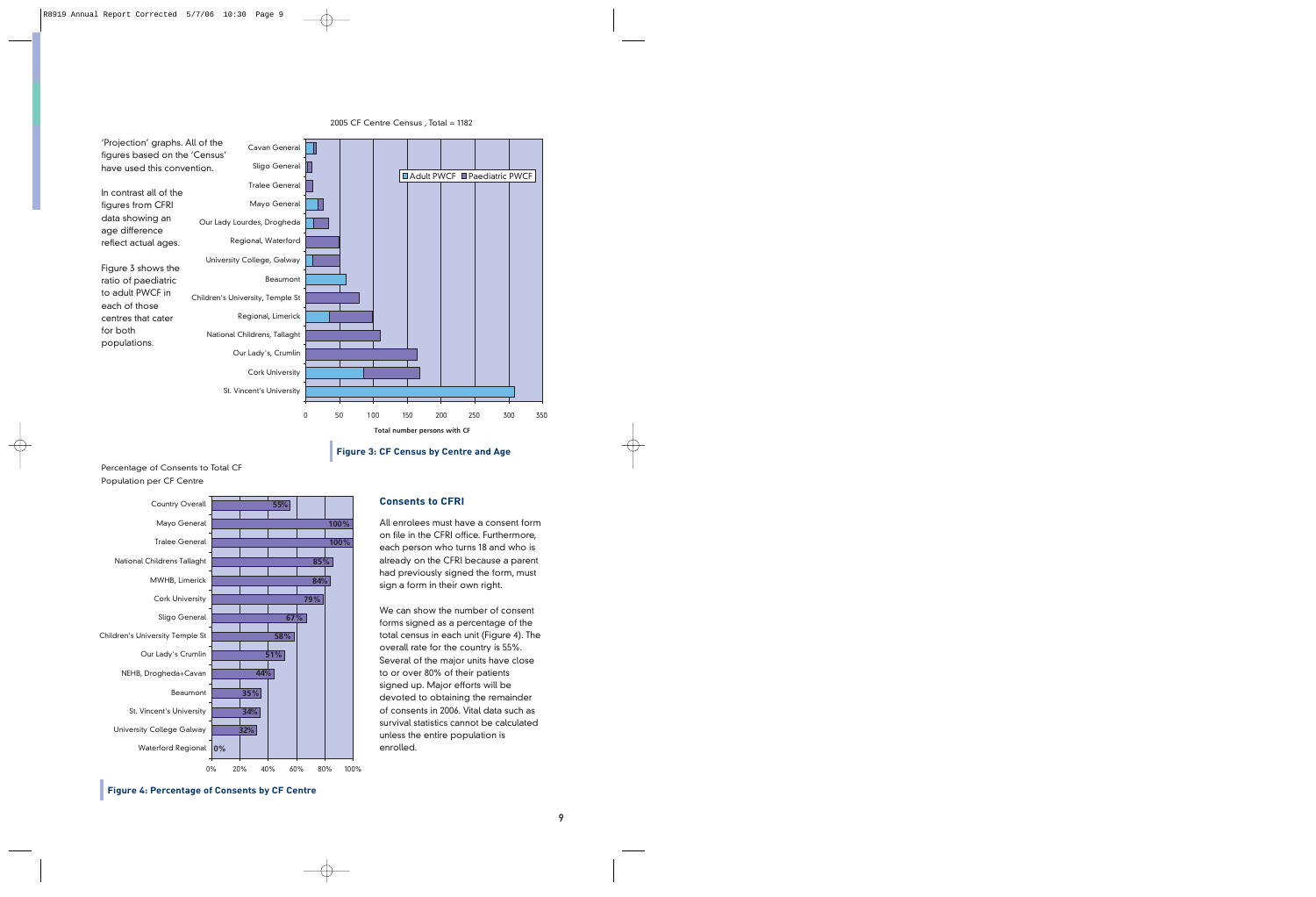#### **CF Population Projections**

Projections of the future CF population are made to show the changing relationship between adult and paediatric PWCF (Figures 5 and 6). This will assist in estimating requirements for services for PWCF. Generally, as PWCF grow older their reliance on hospital services increases. Our first estimate of the adult CF population in 2001 was 36% of the total. Now, at the end of 2005, this has increased to 46% of the total CF population. By 2010 we expect the adults to be 50% of the total and the adult portion of the population will continue to increase after that. This is primarily because there are more people who are surviving longer, while the number moving into the adult sector is close to the number being diagnosed each year. Thus, the paediatric group remains nearly static, while the adult group grows.

The population projection graphs are created based on the following assumptions:

- Birth rate of 62,000 per year
- 1 CF birth per 1400 live births
- Assume 49 New diagnoses per year; all <18; [44 Newborns, plus 5 in older age groups]
- Assume 40 matriculate to >18 group each year
- $\bullet$   $\,$  Assume 3 deaths from <18 group (average number of deaths in < 18 group for last 5 years)\*
- Assume 13 deaths from Adult group each year (average number of deaths in > = 18 group for last 5 years)\*

\*Information supplied by the CF Association of Ireland [The CF Association of Ireland has kindly shared their statistics of deaths in each year. It is thought that the membership in the CFAI is approximately 85-90% of the total CF population. Since the deaths reported to the CFAI come directly from the CF Centres and are not restricted to members of the CFAI, we feel that these numbers reflect a true picture of the overall population changes. Comparisons have been made between the number of deaths from the CFAI data with those from the Central Statistics Office, and do not show large variations.]

They show A) the projected population increase to 2010; and B) this projection reflects the changing relationship between adults and paediatric PWCF. By 2010 the Adult group will be 50% of the total CF population.

Based on these projections, the Paediatric group will grow by 7% between 2005 and 2010; while the Adult group will grow by 25% in the same period. Overall, the increase in population over the next five years is 15%, or approximately 3% per year; which is in the region of 35 per year. This is considered to be a conservative estimate.

These projections are based on the census figures as opposed to Registry figures. They should become more accurate as enrolment approaches 100% on the CFRI.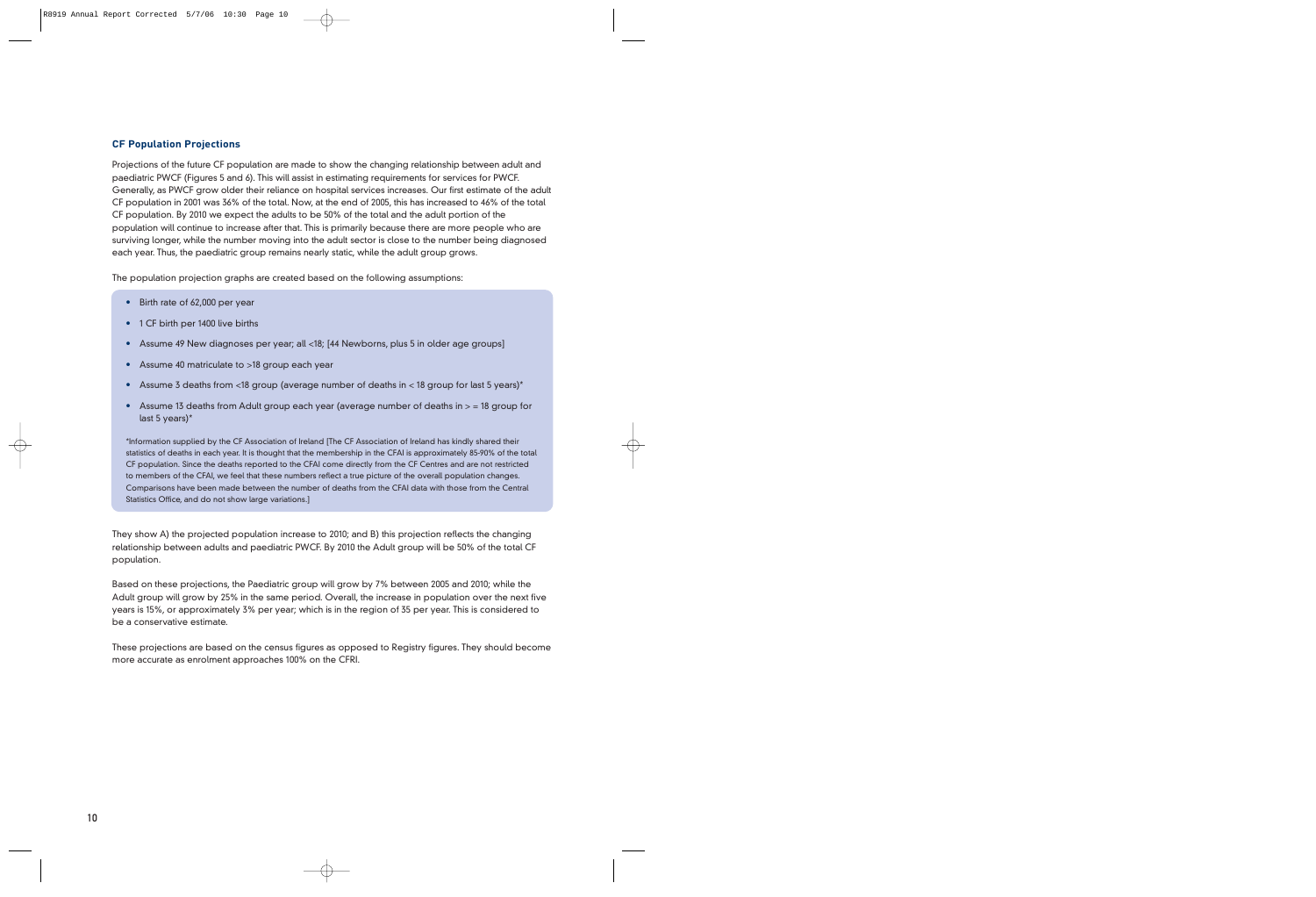

Projected Population Increase to 2010

Projected Percentage Change in CF Population



#### **CF Census and CFRI Enrolment Comparison**

Finally, a comparison may be made between the CFRI age groups and the census for 2005 (Figure 7).

This shows the comparison of proportions of the two age groups in both the CFRI population and the CF Census.

In the case of the CFRI, the paediatric portion is 59%, whereas in the CF Census the paediatric portion is 54%. As much of the data shown in the rest of the annual report presents comparisons between the paediatric and adult populations, it is important to see how closely the CFRI reflects the total CF population.





**to Census**

Comparison of CF Census with CFRI, Under 18's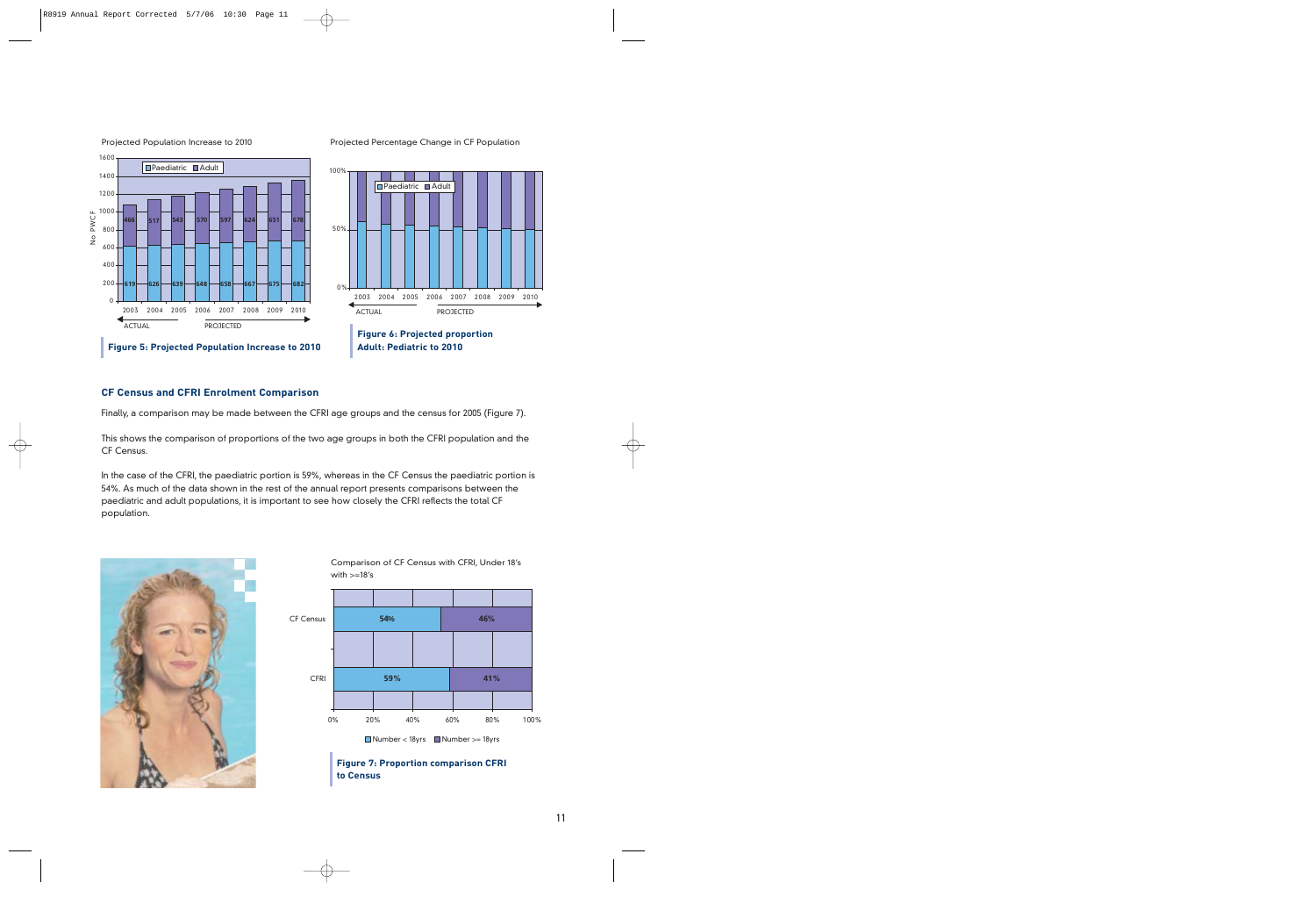### General Data of CF Registry of Ireland

#### **General Data of CF Registry of Ireland**

Our table of general data (Table 1) is a summary of several sets of data. Firstly, the cumulative number of PWCF who are enrolled is shown. This total is 580 at the end of 2005. Then, the age range of all PWCF is displayed; from less than one year to 53 years old. The number of new enrolees for each year is shown next; followed by the mean and median ages of all PWCF, the sex and age distribution and their percentages. Finally, the number of deaths that have been recorded for each year is shown.

This CFRI report is from the set of reports known as Global Reports and is constantly updated. That is, as soon as a new person is added, the appropriate total will increase by one.

There has been a 34% increase in the registry population since 2004.

Of the 580 enrolees, 294 have one Annual Assessment; 168 have two Annual Assessments; 101 have 3 Annual Assessments, and 20 have four Annual Assessments. So, there is some longitudinal data for many patients and we can select their test results and look at them over time.

| <b>GENERAL DATA</b>                                         |               |               |               |                |               |            |
|-------------------------------------------------------------|---------------|---------------|---------------|----------------|---------------|------------|
| Year:                                                       | 2002          | 2003          | <b>Total</b>  |                |               |            |
|                                                             | <b>Number</b> | <b>Number</b> | <b>Number</b> | <b>Number</b>  | <b>Number</b> | Percentage |
| Total # Pts on Registry                                     | 21            | 134           | 434           | 580            | 580           |            |
| <b>Age Range</b>                                            |               |               |               |                | $<1 - 53$     |            |
| <b>Patients Registered</b><br>in the Year                   | 21            | 113           | 300           | 146            | 580           |            |
| Mean Age Pts on Registry                                    |               |               |               |                | 16.4          |            |
| Median Age Pts on Registry                                  |               |               |               |                | 15            |            |
| # Males                                                     |               |               |               |                | 301           | 51.8%      |
| # Females                                                   |               |               |               |                | 279           | 48.2%      |
| $# < 18$ yrs                                                |               |               |               |                | 333           | 57.5%      |
| $# >= 18 \text{ yrs}$                                       |               |               |               |                | 247           | 42.5%      |
| # Males $>=$ 18                                             |               |               |               |                | 122           | 21%        |
| # Females $>=$ 18                                           |               | 125           | 21.5%         |                |               |            |
| Deaths during year                                          | $\mathbf{0}$  | 6             | 5             | $\overline{4}$ | 15            | 2.6%       |
| Total # PWCF on<br>Registry who are alive<br>at end of 2005 |               |               |               |                | 565           | 97.4%      |

**Table 1: General data from CFRI**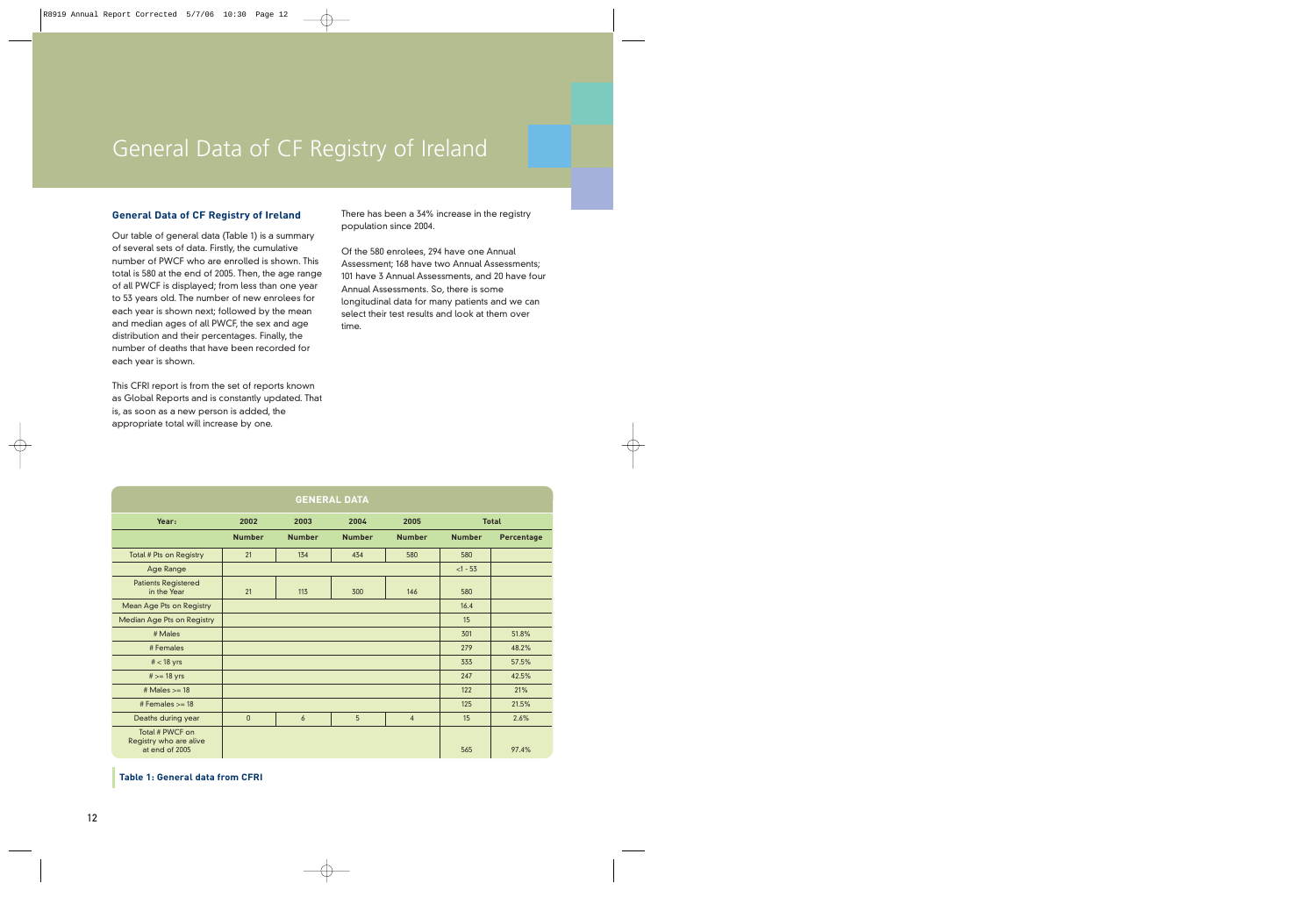

CF Registry: Distribution by County of Residence  $n = 565$ 

#### **Figure 8: County of Residence on CFRI**

#### **Geographical Distribution**

Figure 8 shows the number of PWCF residing in each county

The county CF populations may be aggregated into their respective provinces and these proportions are shown in Figure 9. Note that this represents 50% of the CF population, and is merely an illustration of the geographical distribution of the population at this moment in time. This picture may not be the same once all or most PWCF are enrolled.

Province Percentage CF Residents





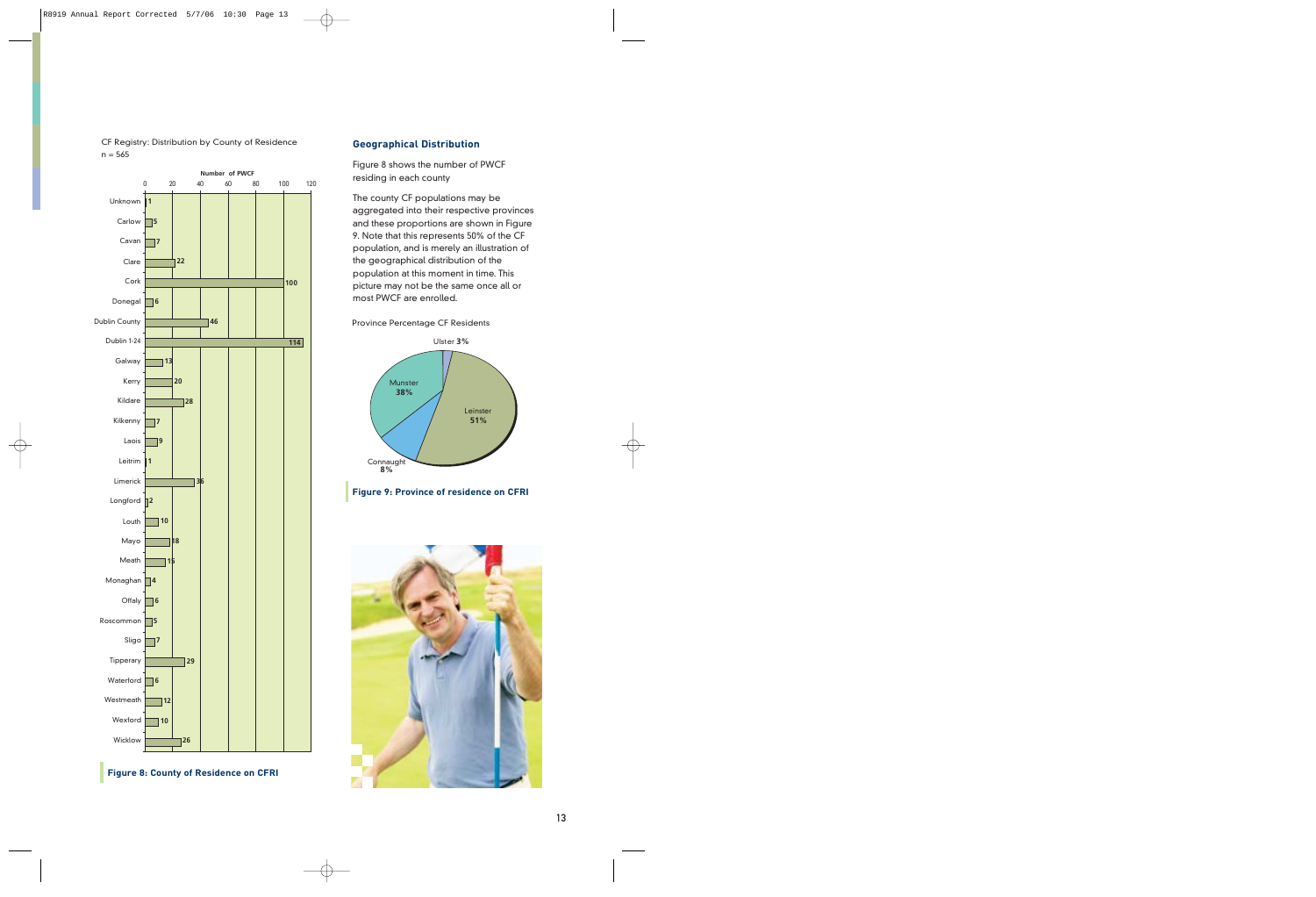

**Number of PWCF**

**Figure 10: CF Centre distribution on CFRI**

Proportional relationship between CFRI (Residence) and CF Census (CF Centre attended) by Province



**Figure 11: Province comparison between Registry (by residence) and CF Centre attendees**

We might expect that PWCF would attend a CF Centre close to their residence. This does not appear to be the case. In Figure 11, the proportion of people who attend hospitals in Leinster (64%) is larger than the proportion of people who reside in Leinster (51%). In a reverse fashion, Munster shows that 28% of the total census attend hospitals in Munster (primarily CUH and Limerick Regional), whereas nearly 40% of the total number of people reside in Munster. This excess of PWCF probably attend hospitals in Leinster, rather than Munster. Similar proportions of each population live in Connaught (8%) and attend a CF Centre in Connaught (7%), while a very small proportion of the CF population are from the Ulster counties of Donegal, Monaghan, and Cavan. The census figure for Ulster is taken from Cavan General Hospital, which reports annual figures for the census but is not a full CF Centre. The majority of PWCF from the Ulster counties attend CF Centres in Drogheda and Dublin.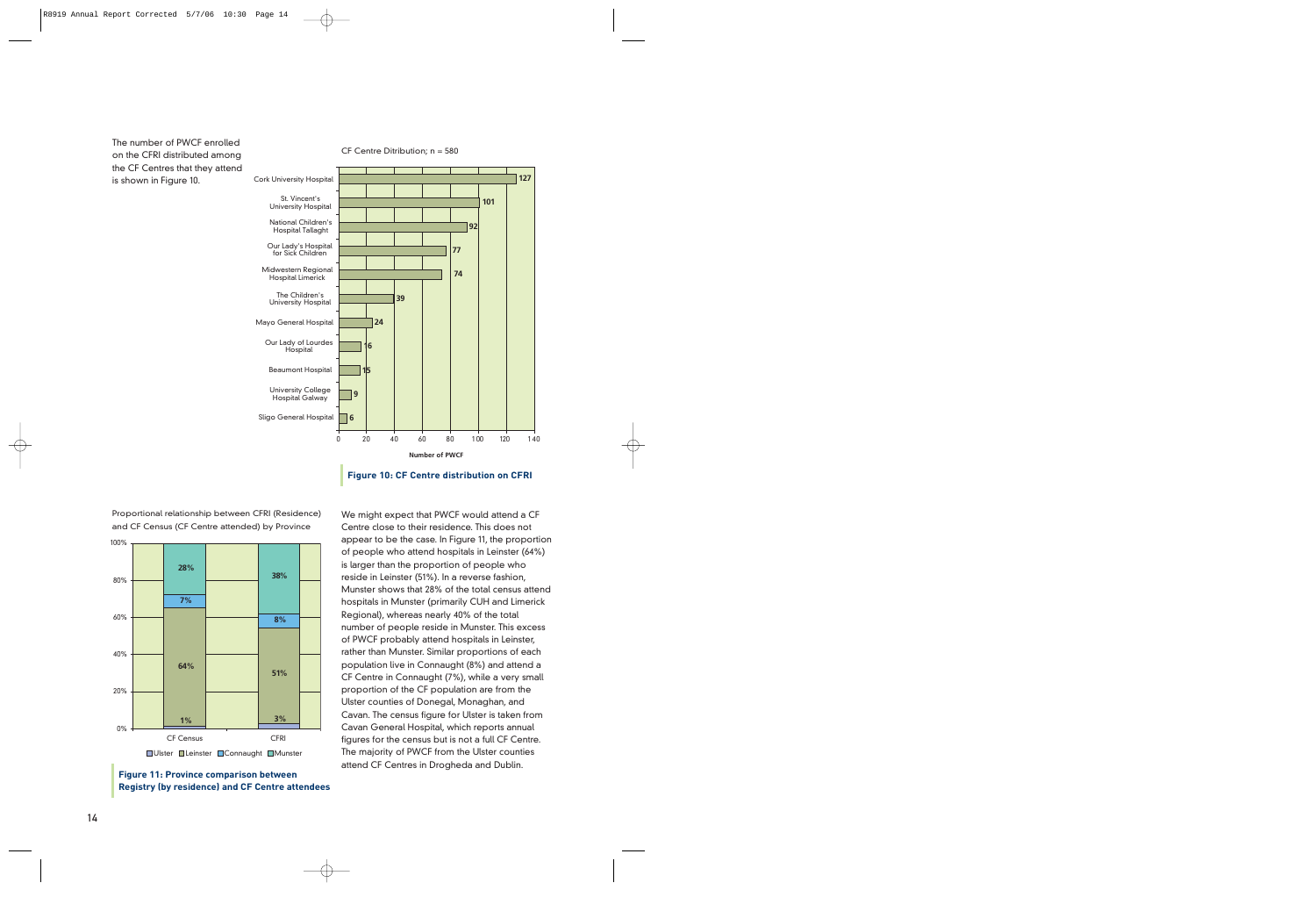#### **Age & Sex Distribution**

The total number of males and females on the CFRI is fairly evenly split between males (52%) and females (48%) (Figure 12).

Figure 13 describes the CFRI population in age bands and by sex.

It is encouraging to see that over 10% of the CFRI population are now over 30 years of age. The majority of PWCF (59%) on the CFRI are under 18 years of age. This is slightly larger than what we believe the actual CF census to be (Paediatric = 54%). The average age of all enrolees is 16.4 years.

**Ethnicity**

The Irish nationality and ethnicity dominate the CF population (97.9%) who live in this country, but there are some other ethnic groups who are found on the database. It is likely that other minorities will be recorded in future. Table 2 illustrates the ethnic distribution of the CFRI at the end of 2005. The 'Nationality' column describes the country of birth of the PWCF, while ethnicity is described in the "Parents' Country of origin" column. This information may be used in analysing the genetic origins of our CF population.

Proportion Males & Females enrolled,  $n = 565$ 



Age Band Distribution, by Sex; n = 565



**Figure 13: CFRI Age band and Sex distribution**

| <b>Nationality: Country of Birth</b> | <b>Parents' Country origin</b> | # PWCF On Registry | % PWCF on Registry |
|--------------------------------------|--------------------------------|--------------------|--------------------|
| Ireland                              | Ireland                        | 568                | 97.9%              |
| United Kingdom                       | <b>Ireland</b>                 |                    | 0.2%               |
| Canada                               | Ireland                        |                    | 0.2%               |
| Ireland                              | <b>Mixed</b>                   | $\mathcal{P}$      | 0.3%               |
| Germany                              | Irish & German                 |                    | 0.2%               |
| <b>United Kingdom</b>                | England                        | $\overline{2}$     | 0.3%               |
| Canada                               | USA/North & South America      |                    | 0.2%               |
| <b>United States</b>                 | USA/North & South America      | $\overline{c}$     | 0.3%               |
| Ireland                              | USA/North & South America      | $\mathcal{P}$      | 0.3%               |

#### **Table 2: Ethnicity on CFRI**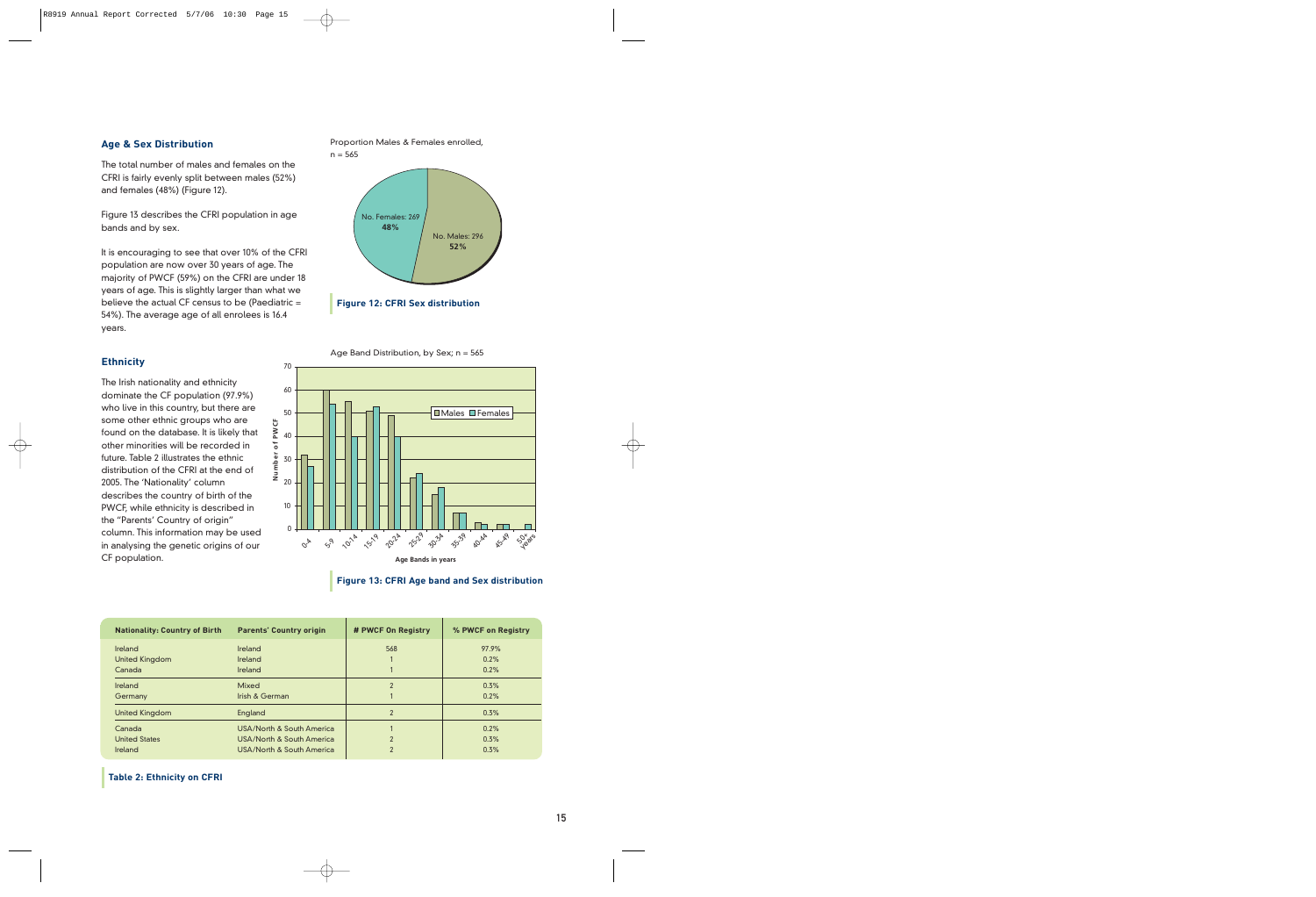#### **Deaths**

There were five deaths during 2005 involving PWCF who were enrolled on the Registry. They were all female. To date, there have been 15 deaths, 10 of whom are female. These are all represented in Figure 14. The proportion of 'cause of death' is dominated by "respiratory/cardiac" causes.

#### **Siblings**

Ireland occupies a unique position in the world in terms of cystic fibrosis. It has the highest incidence of cystic fibrosis, but also may have the largest proportion of families with more than one child with CF. We are well on the way to documenting this exceptional characteristic.

In 2005, we have documented many sibling pairs and triples (Table 3). From 580 PWCF, there are 527 families represented. Our data collection allows for the total number of children in each family to be recorded and this information yields 3.3 children per family. (This is more than twice the average number of children per family in the Irish population as a whole, of 1.6.) There are 45 sibling pairs, including 3 sets of twins. There are also 4 families with three siblings with CF.

This is very interesting from an international viewpoint. These families could provide informative data about infections, the rate of cross infection within family units, and other complications.

#### Cause of Death, 2003-2005





| <b>Families with CF Siblings</b> |                                           |  |  |  |
|----------------------------------|-------------------------------------------|--|--|--|
| total PWCF<br>580                |                                           |  |  |  |
| 527                              | <b>Families represented</b>               |  |  |  |
| 3.3                              | children (with and without CF) per family |  |  |  |
| 1.1                              | children with CF per family               |  |  |  |
| 45                               | Sibling Pairs including 3 sets of twins   |  |  |  |
|                                  | <b>Sibling Triples</b>                    |  |  |  |

#### **Table 3: Families and Siblings on CFRI**

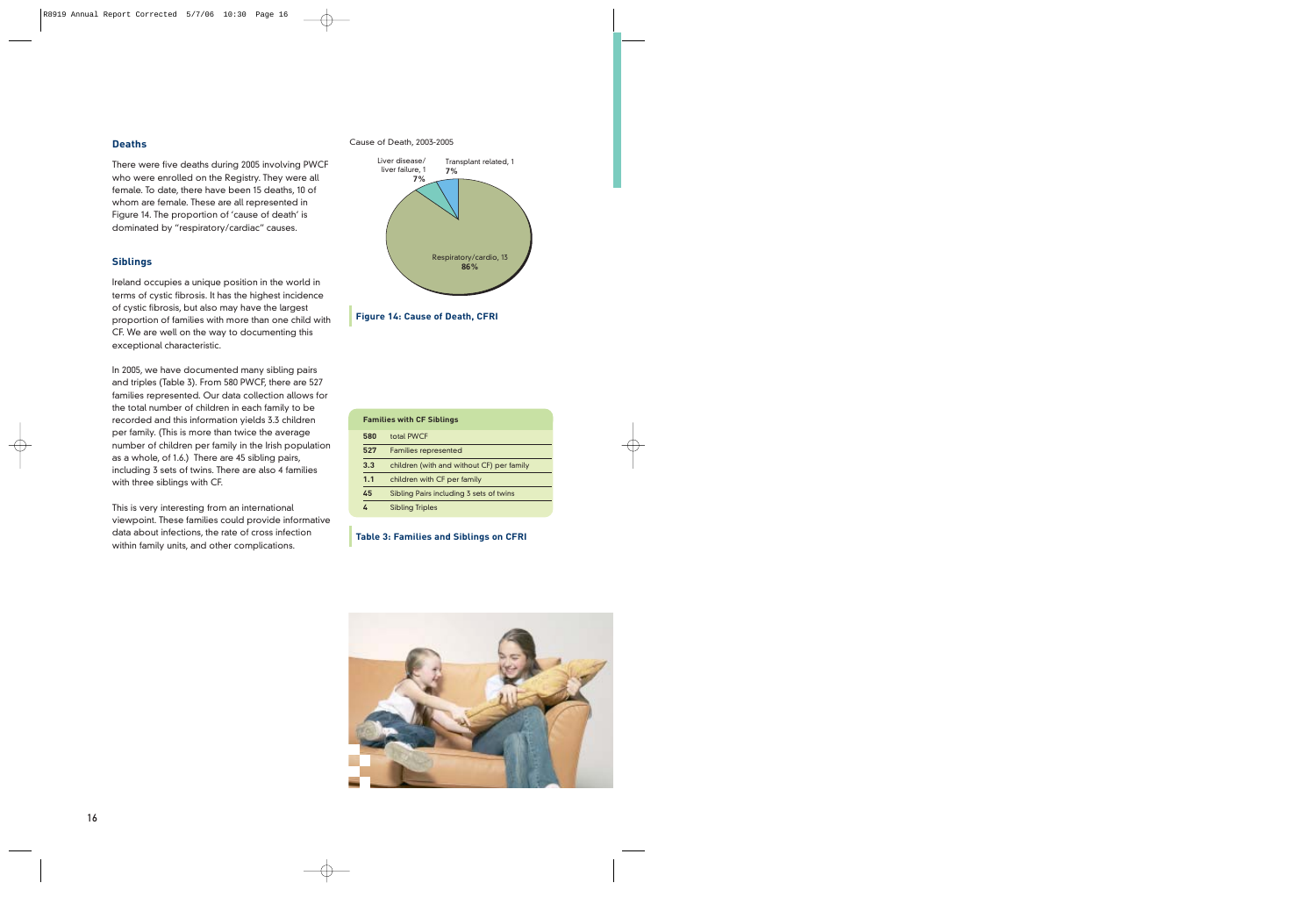### **Diagnosis**

#### **Symptoms at Diagnosis**

It is important to record a person's symptoms at diagnosis, or when first seen by a consultant. We use a list of 23 symptoms and each person may have several symptoms. Our list may be roughly divided into symptoms that brought a person to the attention of the consultant (for example "failure to thrive") and those that confirmed a diagnosis of CF (for example, <sup>a</sup>"positive sweat test"). The symptoms in the first category may be further divided into different types depending on the body system affected, say 'gastrointestinal' or 'respiratory'. Analysis can then be done to link symptoms to the 'age at diagnosis' or to the genotype.

Table 4 describes the classification of symptoms into categories.

| <b>Method of Diagnosis</b>                                                                                                                                                                                                                                                         | <b>Category</b>   |
|------------------------------------------------------------------------------------------------------------------------------------------------------------------------------------------------------------------------------------------------------------------------------------|-------------------|
| Meconium Ileus needing surgery<br>Meconium Ileus managed medically<br>Meconium Ileus equivalent<br>Meconium Plug Syndrome<br><b>BM Meconium Test Positive</b>                                                                                                                      | Meconium Ileus    |
| Failure to thrive and/or malnutrition<br>Steatorrhoea and/or abnormal stools and/or malnutrition<br><b>Prolonged Jaundice</b><br><b>Hepato-biliary Disease</b><br><b>Pancreatitis</b><br><b>Rectal Prolapse</b><br>Electrolyte imbalance / Dehydration<br><b>Diabetes Mellitus</b> | Gastrointestinal  |
| Lower Respiratory infection/persistent lower respiratory symptoms<br>Sinus Disease and/or Nasal polyps<br>Clubbing                                                                                                                                                                 | Respiratory       |
| <b>Family History</b><br>Screening                                                                                                                                                                                                                                                 | Family            |
| Delayed puberty<br><b>Infertility</b>                                                                                                                                                                                                                                              | Fertility         |
| <b>Borderline Sweat Test</b><br><b>Positive Sweat Test</b>                                                                                                                                                                                                                         | <b>Sweat Test</b> |
| Other reasons                                                                                                                                                                                                                                                                      | Other             |
| Unknown                                                                                                                                                                                                                                                                            | Unknown           |

**Table 4: Classification of Symptoms at Diagnosis**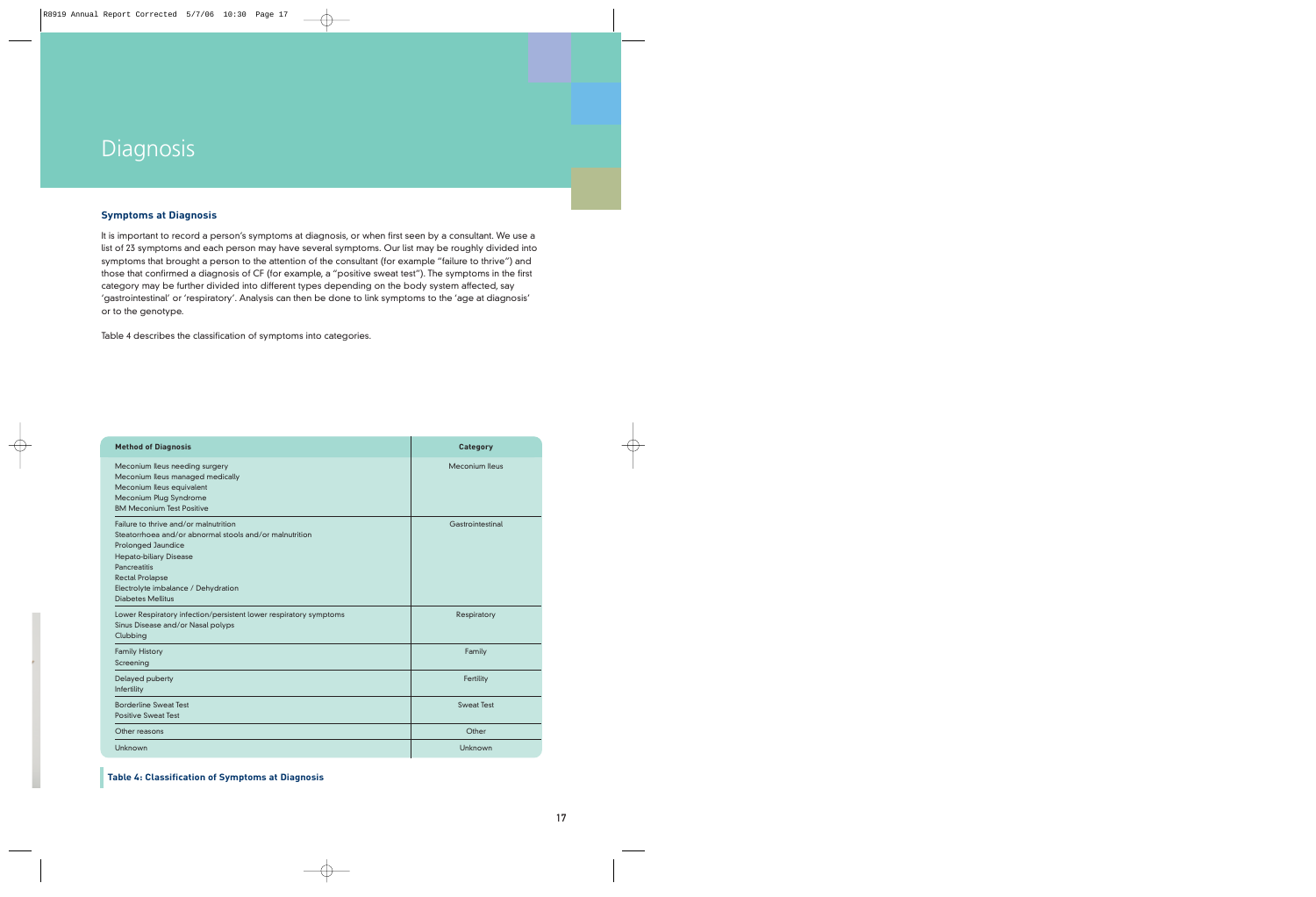The frequency of the various symptoms in ascending order is shown in Figure 15.

The most frequently recorded symptoms are *Lower Respiratory infections*, *Family History, Failure to thrive and Steatorrhoea.* Taking all of the meconium conditions together, their total is 110; so they would be the fourth most frequently recorded symptoms.

|                                       | 0 | 50                      |    | 100 |     | 200<br>150 |
|---------------------------------------|---|-------------------------|----|-----|-----|------------|
| Diabetes mellitus                     |   | $\bf{0}$                |    |     |     |            |
| Oedema                                |   | $\bf{0}$                |    |     |     |            |
| Infertility                           |   | $\bf{0}$                |    |     |     |            |
| <b>Delayed Puberty</b>                |   | 0                       |    |     |     |            |
| Electrolyte imbalance/dehydration     |   | 1                       |    |     |     |            |
| Meconium Plug Syndrome                |   | $\overline{2}$          |    |     |     |            |
| Hepato-biliary Disease                |   | $\overline{2}$          |    |     |     |            |
| Pancreatitis                          |   | $\overline{2}$          |    |     |     |            |
| Prolonged Jaundice                    |   | 4                       |    |     |     |            |
| <b>BM Meconium Positive</b>           |   | 5                       |    |     |     |            |
| Meconium ileus equivalent             |   | 7                       |    |     |     |            |
| Sinus Disease and/or Nasal polyps     |   | $\overline{\mathbf{z}}$ |    |     |     |            |
| Clubbing                              |   | 8                       |    |     |     |            |
| Rectal Prolapse                       |   | 12                      |    |     |     |            |
| Other                                 |   | 12                      |    |     |     |            |
| Screening                             |   | 19                      |    |     |     |            |
| <b>Borderline Sweat Test</b>          |   | 19                      |    |     |     |            |
| Meconium ileus managed medically      |   |                         | 41 |     |     |            |
| Unknown                               |   |                         | 46 |     |     |            |
| Meconium ileus + surgery              |   |                         | 55 |     |     |            |
| <b>Positive Sweat Test</b>            |   |                         |    |     | 104 |            |
| Steatorrhoea and/or abnormal stools   |   |                         |    |     | 105 |            |
| Failure to thrive and/or malnutrition |   |                         |    |     | 123 |            |
| <b>Family History</b>                 |   |                         |    |     | 124 |            |
| Lower Respiratory infection           |   |                         |    |     |     | 192        |

#### Number of PWCF with this diagnosis;  $n = 580$

**Figure 15: Symptoms at Diagnosis distribution**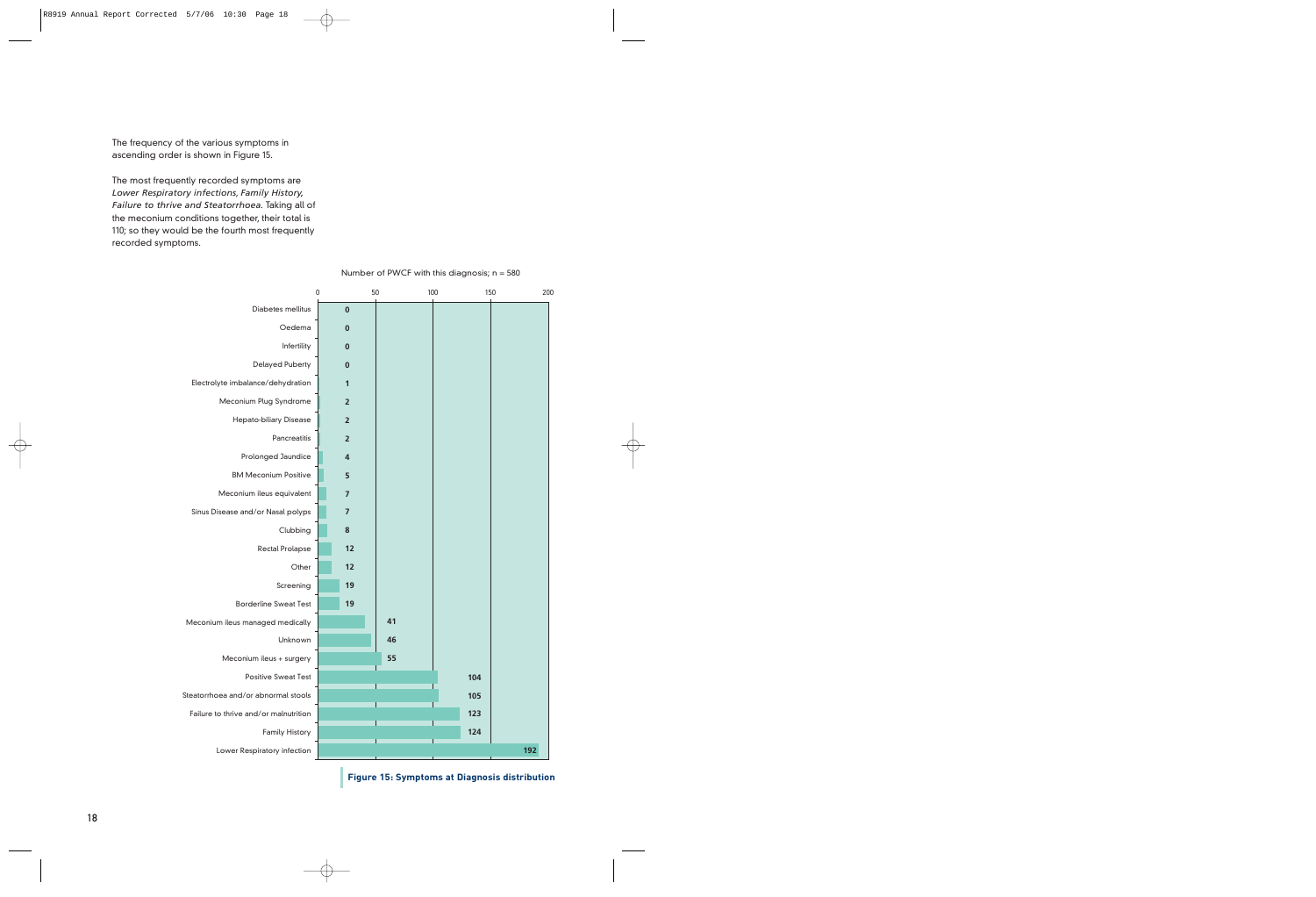Table 5 shows the number of symptoms from 580 PWCF sorted into categories. On average, for each PWCF we have recorded 1.5 symptoms.

In total we have 844 symptoms (disregarding the 46 "unknowns") recorded by 534 PWCF. Many have symptoms recorded in more than one category.

| <b>Categories of Symptoms</b> | <b>Total</b> |
|-------------------------------|--------------|
| Gastrointestinal              | 249          |
| Respiratory                   | 207          |
| Meconium Ileus                | 110          |
| Family                        | 143          |
| <b>Sweat Test</b>             | 123          |
| Unknown                       | 46           |
| Other Symptoms                | 12           |
| Total                         | 890          |

#### **Table 5: Frequency of Symptoms at Diagnosis**



**Figure 16: Categories of Symptoms at Diagnosis**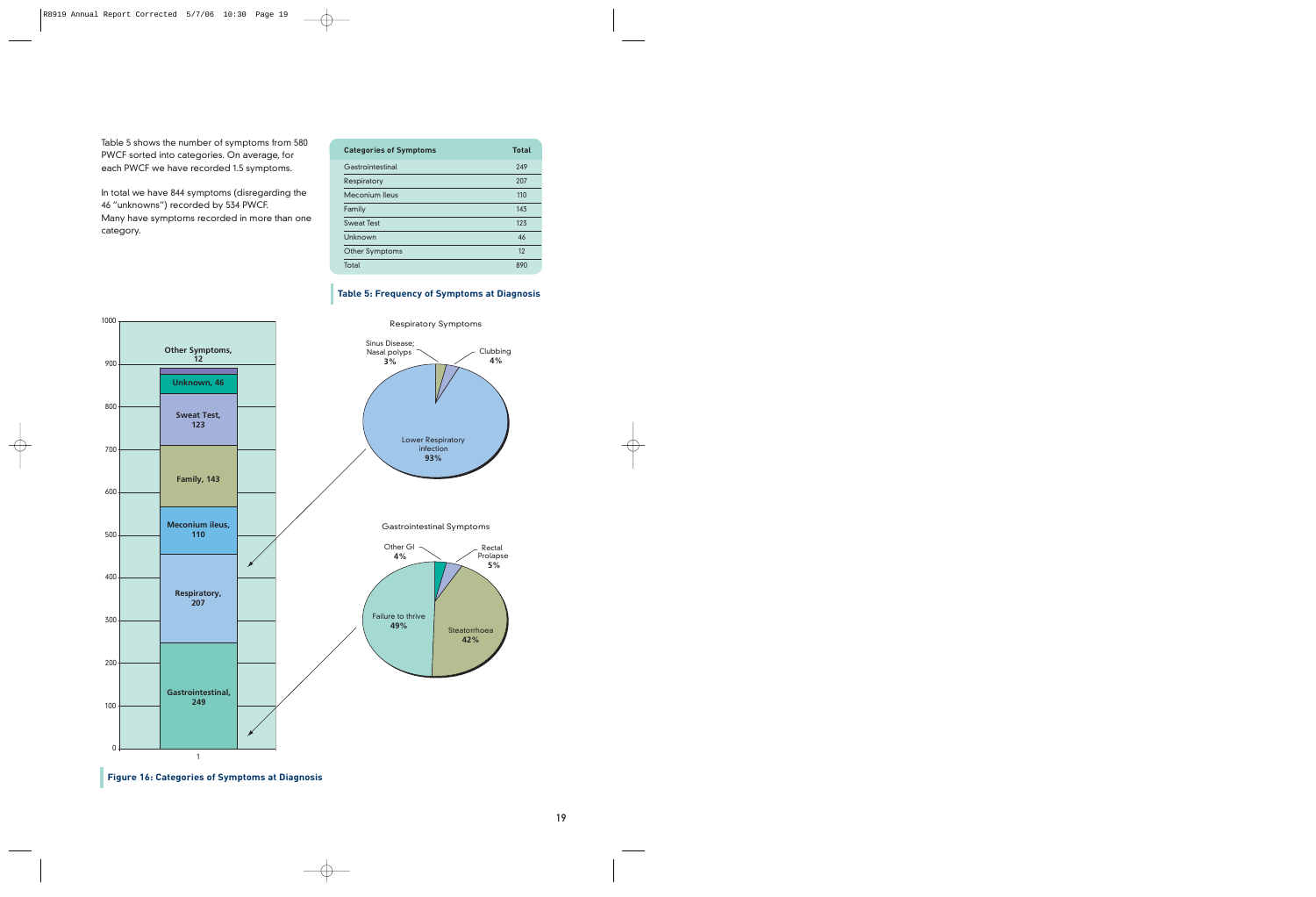If we stack these symptoms (Figure 16) in terms of their frequency and then expand the two largest categories (Gastrointestinal and Respiratory) we can see that *failure to thrive* and *steatorrhoea* are recorded with equal frequency within the GI category, and when their totals are combined, the GI symptoms are slightly more frequent than respiratory symptoms. The respiratory symptoms are almost exclusively *lower respiratory infection.* Thus, these three symptoms categories, together with *meconium ileus* (any type) account for 64% of all the symptoms noted. Then, if you also include those symptoms classified under 'Family', 80% of all symptoms are accounted for. In rank order, the following list comprises 80% of all symptoms recorded at diagnosis:

- **•** Lower & Persistent Respiratory tract infections
- **•** Failure to thrive
- **•** Steatorrhoea
- **•** Family History
- **•** Meconium Ileus all types

Unfortunately, not all symptoms are apparent at birth. Most of the meconium ileus category are present at birth [the exception is 'Meconium ileus equivalent', which is descriptive of the obstructed ileum but developing in the late neonatal period]. Most of the PWCF having 'family' or 'screening' symptoms are often investigated at birth. Many of the gastrointestinal symptoms are present early, and are likely due to the high rate of pancreatic insufficiency present in the Irish CF population. The respiratory symptoms generally take longer to manifest themselves. We are currently analysing our data to determine if there are differences in the Age at Diagnosis, and whether this depends on the type of symptoms one has. We are also looking at any differences between males and females and their respective ages at diagnosis.

The CFRI also allows us to examine (and link) these 'symptom' observations to one's genotype. So, this is another avenue of inquiry which we are currently analysing.

#### **Genotype:**

During the past 12 months we have gathered additional genotype data as well as increasing the total number of PWCF on the database. The new genotype data covers 565 PWCF whereas in the 2004 report we had data for only 355 PWCF. Much of the additional data is from further characterisation of less frequent genotypes. We now have at least one allele characterised for 565 PWCF, or 97% of the people on the registry.

Interestingly, the major points are similar to the 2004 data:

- **•** 96% (n=540) are heterozygous for ∆F508; that is, in 540 people at least one chromosome carries the ∆F508 mutation.
- **•** 66% (n=371) are homozygous for ∆F508; that is, both chromosomes carry the ∆F508 mutation.

Thus, Ireland displays a fairly homogeneous CF population with respect to genotype. Two other mutations are of interest as they are the second and third most frequently occurring mutations: G551D (the so-called 'Celtic' allele) and R117H.

The National Genetics Laboratory in Crumlin is now pursuing many of the other mutations in order to fully characterise Irish CF patients.

This year's genotype data is displayed in two tables: 1) Most Frequent CF Mutations (Table 6); and 2) Expanded detail of the 'Other' category listed in (Table 7).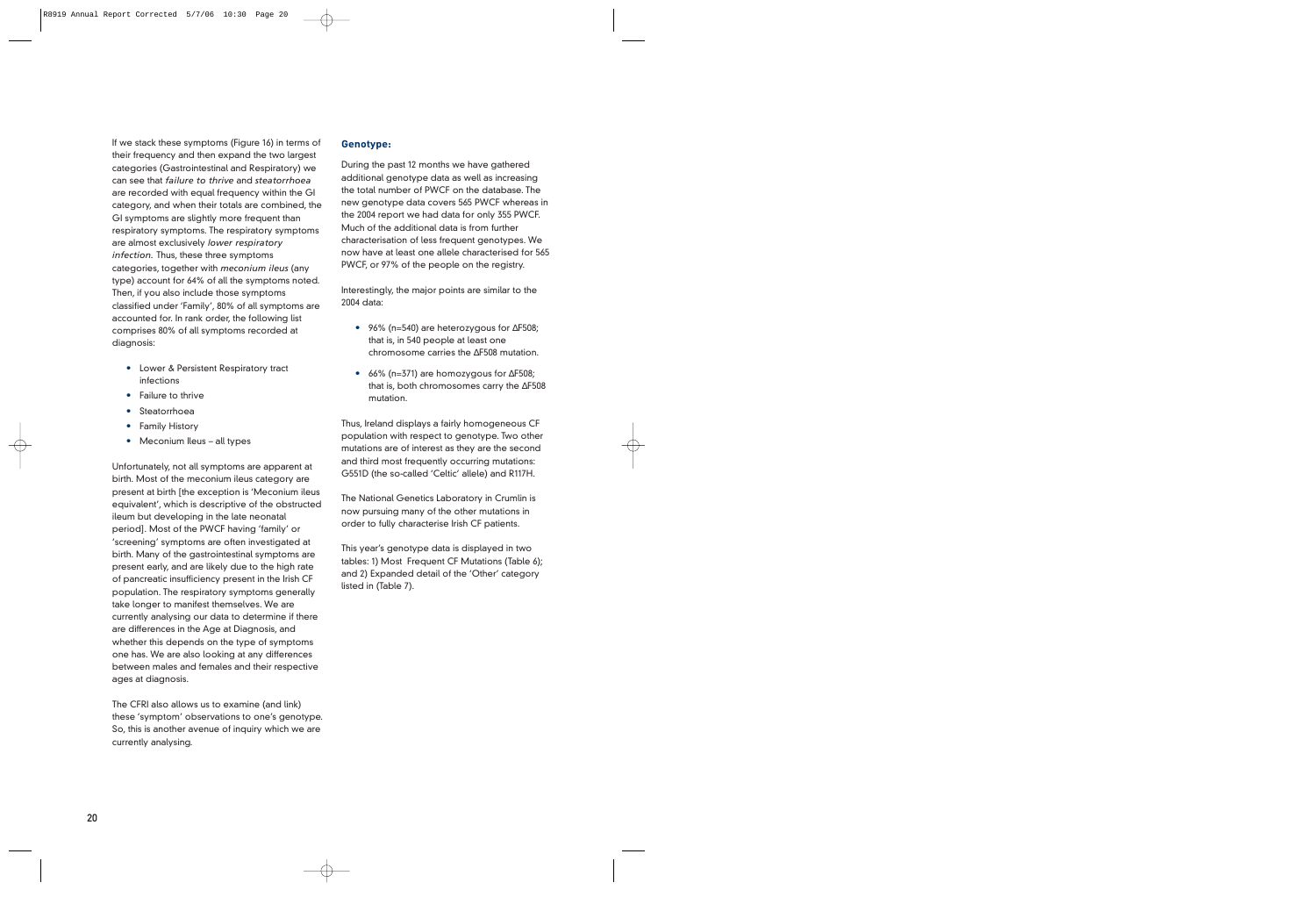|                       | <b>MOST FREQUENT CF MUTATIONS</b> |                                     |                |              |                 |              |                |  |  |  |
|-----------------------|-----------------------------------|-------------------------------------|----------------|--------------|-----------------|--------------|----------------|--|--|--|
|                       |                                   | $\leftarrow$ Allele 1 $\rightarrow$ |                |              |                 |              |                |  |  |  |
| Allele 2 $\downarrow$ | $\triangle$ 1507                  | $\triangle$ F508                    | G551D          | <b>R117H</b> | <b>R560 T/K</b> | <b>Other</b> | <b>TOTAL</b>   |  |  |  |
| <b>Result Pending</b> |                                   | 31                                  | $\overline{3}$ | 2            |                 | 1            | 37             |  |  |  |
| $\Delta$ 1507         |                                   | 5 <sup>5</sup>                      |                |              |                 |              | 5              |  |  |  |
| $\Delta$ F508         |                                   | 371                                 |                |              |                 |              | 371            |  |  |  |
| G551D                 |                                   | 55                                  | 2              |              | 1               |              | 58             |  |  |  |
| <b>R117H</b>          | $\mathbf{1}$                      | 20                                  |                |              |                 |              | 21             |  |  |  |
| R560 T/K              |                                   | 10                                  | $\mathbf{1}$   |              | и               |              | 12             |  |  |  |
| 1717-1 G->A           |                                   | 9                                   |                | и            |                 |              | 10             |  |  |  |
| $621+1, G-5$          |                                   | 9                                   |                |              |                 |              | 9              |  |  |  |
| G542X                 |                                   | $\overline{7}$                      | 2              |              |                 |              | 9              |  |  |  |
| N1303K                |                                   | $\overline{3}$                      |                |              |                 |              | $\overline{3}$ |  |  |  |
| <b>R352Q</b>          |                                   | $\mathbf{1}$                        |                |              |                 |              | $\mathbf{1}$   |  |  |  |
| <b>R553X</b>          |                                   |                                     | $\mathbf{1}$   |              |                 |              | $\mathbf{1}$   |  |  |  |
| Other                 |                                   | 19                                  | 2              | 2            |                 | 5            | 28             |  |  |  |
| Total                 | $\overline{1}$                    | 540                                 | 11             | 5            | $\overline{2}$  | 6            | 565            |  |  |  |

### **Table 6: Common Genotypes on CFRI**

Detail describing 'Other' mutations found in Irish CF population:

|                       | <b>'OTHER' MUTATIONS</b> |                                     |                |              |              |              |                |              |              |                |  |
|-----------------------|--------------------------|-------------------------------------|----------------|--------------|--------------|--------------|----------------|--------------|--------------|----------------|--|
|                       |                          | $\leftarrow$ Allele 1 $\rightarrow$ |                |              |              |              |                |              |              |                |  |
| Allele 2 $\downarrow$ | $\Delta$ F508            | G551D                               | <b>R117H</b>   | R560 T/K     | 3007 del G   | 1154insTC    | 1471 del A     | 1525-1 G->A  | <b>P574H</b> | <b>TOTAL</b>   |  |
| 3849+10KbC->T         | $\overline{3}$           |                                     |                |              |              |              |                |              |              | $\overline{3}$ |  |
| E60X                  | $\overline{3}$           |                                     |                |              |              |              |                |              |              | 3              |  |
| IVS1-5842 IVS4+401del |                          | 2                                   |                |              |              |              |                |              |              | $\overline{2}$ |  |
| <b>V520F</b>          | $\overline{2}$           |                                     |                |              |              |              |                |              |              | $\overline{2}$ |  |
| 1471delA              |                          |                                     |                |              |              |              | $\overline{2}$ |              |              | 2              |  |
| $2622+1G->A$          | $\overline{1}$           |                                     | $\overline{1}$ |              |              |              |                |              |              | $\overline{2}$ |  |
| $3849+4G > A$         |                          |                                     | $\overline{1}$ |              |              |              |                |              |              | $\mathbf{1}$   |  |
| A209s                 | $\mathbf{1}$             |                                     |                |              |              |              |                |              |              | $\mathbf{1}$   |  |
| $c.2052$ del $A$      | $\mathbf{1}$             |                                     |                |              |              |              |                |              |              | $\mathbf{1}$   |  |
| c.262 263del TT       | $\mathbf{1}$             |                                     |                |              |              |              |                |              |              | $\mathbf{1}$   |  |
| L1335P                | $\mathbf{1}$             |                                     |                |              |              |              |                |              |              | $\mathbf{1}$   |  |
| M1105R                | $\mathbf{1}$             |                                     |                |              |              |              |                |              |              | $\mathbf{1}$   |  |
| Q493X                 | $\mathbf{1}$             |                                     |                |              |              |              |                |              |              | $\mathbf{1}$   |  |
| R1162X                | $\mathbf{1}$             |                                     |                |              |              |              |                |              |              | $\mathbf{1}$   |  |
| 1154insTC             |                          |                                     |                |              |              | $\mathbf{1}$ |                |              |              | $\mathbf{1}$   |  |
| 1461ins4              | $\overline{1}$           |                                     |                |              |              |              |                |              |              | $\mathbf{1}$   |  |
| 1525-1 G->A           |                          |                                     |                |              |              |              |                | $\mathbf{1}$ |              | $\mathbf{1}$   |  |
| 2184delA              | $\mathbf{1}$             |                                     |                |              |              |              |                |              |              | $\mathbf{1}$   |  |
| $2623 - 2A - > G$     |                          |                                     |                |              |              |              |                |              | $\mathbf{1}$ | $\mathbf{1}$   |  |
| 3120 G->A             | $\mathbf{1}$             |                                     |                |              |              |              |                |              |              | $\mathbf{1}$   |  |
| <b>TOTAL</b>          | 19                       | $\overline{2}$                      | $\overline{2}$ | $\mathbf{0}$ | $\mathbf{0}$ | $\mathbf{1}$ | $\overline{2}$ | $\mathbf{1}$ | $\mathbf{1}$ | 28             |  |

**Table 7: 'Other' Genotypes on CFRI**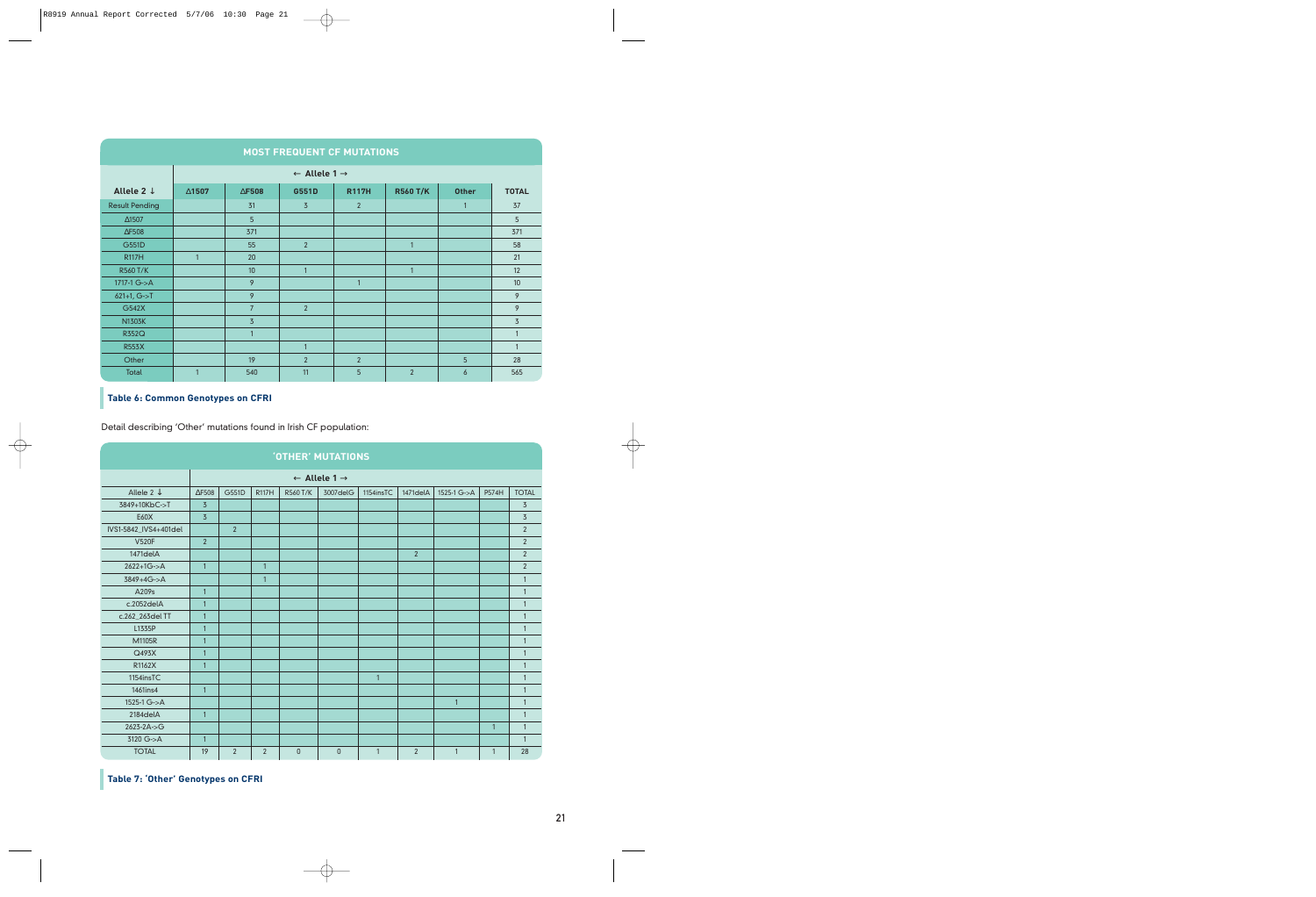#### **Sweat Testing:**

Data on sweat testing is stored on the database. Currently, we have 43% of enrolees with a Sweat Chloride result. The rate of genotyping is higher and we see the genotype as a priority over sweat test results. However, we will continue to record sweat test results so that analysis may be carried out sometime in the future, to correlate sweat tests with genotypes.

#### **Age at Diagnosis:**

As more PWCF accumulate onto the CFRI, it still appears that there may be a difference between males and females in terms of their "age at diagnosis".

This is important and may be crucial to early growth and development.

**45% 67% 49% 74%** 0% 10% 20% 30% 40% 50% 60% 70% 80% Under 3 mos Under 12 mos ■Females ■Males **Figure 17: Age at Diagnosis;**

**Percentage Male or Femle**

Comparison of Males and Females diagnosed in under 3 months or under 12 months

This can be shown in a number of ways. Firstly, if we compare those who were diagnosed in less than three months or less than twelve months there is a difference favouring males. Figure 17 shows that 49% of males (versus 45% of females) are diagnosed in less than 3 months; and that 74% of males (versus 67% of females) are diagnosed in less than one year.

Using the same data, and plotting the percentage of males versus females over time; there still appears to be a lag in the female population (Figure 18). These differences may not be significant overall, but if we then look at subgroups defined by genotypes or symptoms at diagnosis, it might emerge that certain groups of females are less likely to be diagnosed early.

This analysis is on-going and we hope to be able to show which sub-groups in the CF population are less likely to be diagnosed in less than 3 or 12 months, in the absence of newborn screening.

![](_page_23_Figure_10.jpeg)

![](_page_23_Figure_11.jpeg)

Cumulative %age of PWCF at Age of Diagnosis, M v F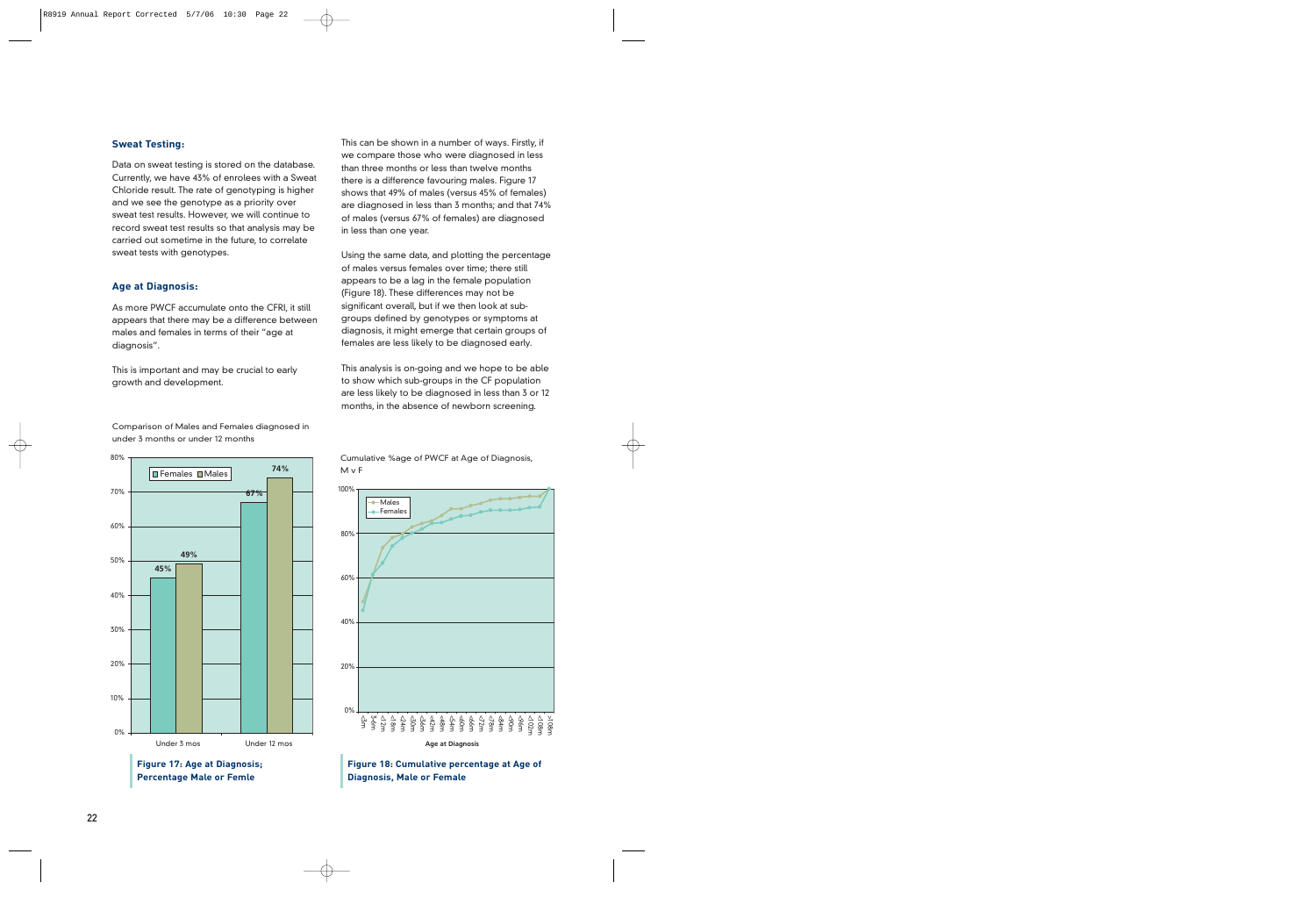We are actually looking for small differences so we will need a larger population to study before definitive results are known.

Presently we can calculate the mean and median ages at diagnosis for the two sexes.

|                      | AGE AT DIAGNOSIS, ALL     |                             |  |  |  |  |  |  |
|----------------------|---------------------------|-----------------------------|--|--|--|--|--|--|
|                      | <b>Males</b><br>$n = 289$ | <b>Females</b><br>$n = 271$ |  |  |  |  |  |  |
| Median Age in Months | 3.1                       | 3.3                         |  |  |  |  |  |  |
| Mean Age in Months   | 19                        | 29.4                        |  |  |  |  |  |  |

#### **Table 8: Age at Diagnosis, Male v. Female; Mean and Median age**

The median age at diagnosis is similar in both sexes but the mean age at diagnosis is not the same.

We know that there is a similar incidence of meconium ileus in both sexes and this should be picked up in the first 3 months. So, if we do the same exercise, excluding all those who are diagnosed before three months, we might see if there is a difference in age at diagnosis which is based on symptoms other than meconium ileus.

This same comparison for those excluding diagnoses in less than 3 months:

|                           | AGE AT DIAGNOSIS, EXCLUDING THOSE<br>DIAGNOSED IN $<$ 3 months |                             |  |  |  |  |  |
|---------------------------|----------------------------------------------------------------|-----------------------------|--|--|--|--|--|
|                           | <b>Males</b><br>$n = 146$                                      | <b>Females</b><br>$n = 148$ |  |  |  |  |  |
| Median age after 3 months | 13.1                                                           | 16.6                        |  |  |  |  |  |
| Mean age after 3 months   | 36.4                                                           | 53                          |  |  |  |  |  |

#### **Table 9: Age at Diagnosis, excluding** < **3 mos; Male v. Female; Mean & Median age**

We are now seeing a difference in the median age as well as in the mean age. As well as that, the two groups are nearly equal in numbers indicating that more males in our sample are diagnosed in less than 3 months.

It would appear then, that if there is a difference in the age at diagnosis between males and females (favouring males) that this difference becomes more apparent after 3 months of age. This difference may reflect a difference between the sexes in relation to the emergence of clinical symptoms.

This requires further study and the significance of these trends will become apparent as we accrue more PWCF onto the CFRI. This will remain a focus of study.

![](_page_24_Picture_12.jpeg)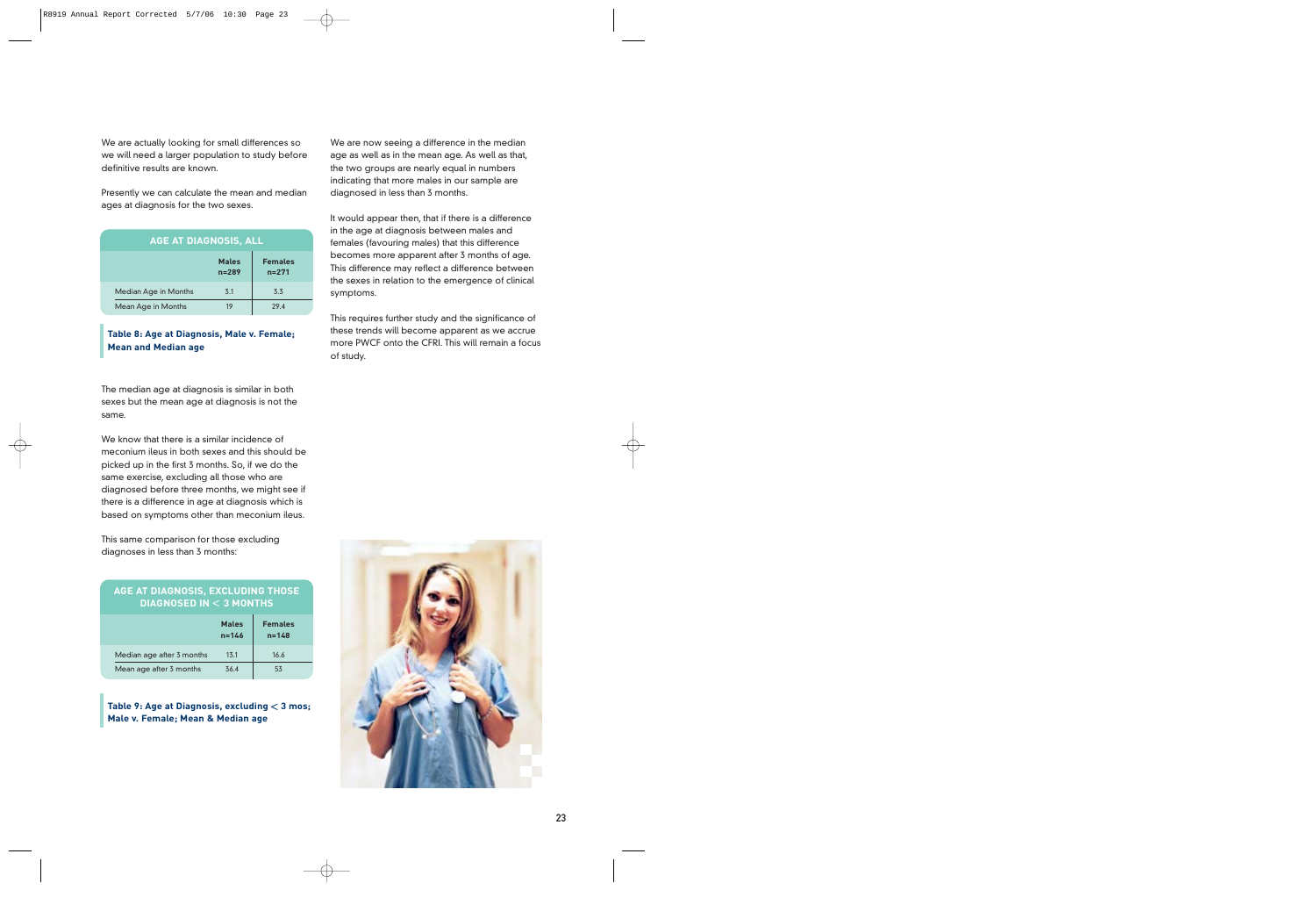### Hospitalisations & Complications

This year we have looked at only those Annual Assessments that were completed in 2005. There are more than three times as many AA's entered on the database for those PWCF under 18 years of age. The trends are similar to those reported in the 2004 Annual Report. This data is particularly helpful in assisting planning of hospital service requirements.

Table 10 shows a rate of 0.8 hospitalisations in the Adult group versus a rate of 0.5 hospitalisations in the Paediatric group. The rate of respiratory infections that required IV antibiotics was nearly 3 times higher in the Adult group (1.4 to 0.5). And the rate of 'Other exacerbations' was also three times higher in the Adult group; although it is important to note that the overall number of 'other exacerbations' is far lower in both groups. Finally, the overall rate of 'complications' in the adult group is almost twice that of the paediatric group.

This is represented graphically in Figure 19.

| ZUUJ ANNUAL AJJEJJMEN I J        |     |                  |     |                      |                 |  |  |  |  |  |  |
|----------------------------------|-----|------------------|-----|----------------------|-----------------|--|--|--|--|--|--|
|                                  |     | $<$ 18           |     | $>=18$               | <b>Ratio of</b> |  |  |  |  |  |  |
| Total # in group                 |     | 159              | 52  | <b>Episode rate</b>  |                 |  |  |  |  |  |  |
| Ave age of group in yrs          |     |                  | 25  | <b>Adult to Paed</b> |                 |  |  |  |  |  |  |
|                                  | #   | Per PWCF         | #   | Per PWCF             |                 |  |  |  |  |  |  |
| <b>Hospitalisations</b>          | 74  | 0.5              | 41  | 0.8                  | 1.69            |  |  |  |  |  |  |
| <b>Respiratory Exacerbations</b> | 83  | 0.5              | 72  | 1.4                  | 2.65            |  |  |  |  |  |  |
| <b>Other Exacerbations</b>       | 18  | 0.1<br>18<br>0.3 |     |                      | 3.06            |  |  |  |  |  |  |
| Complications                    | 358 | 2.3              | 207 | 4.0                  | 1.77            |  |  |  |  |  |  |

#### **2005 ANNUAL ASSESSMENTS**

#### **Table 10: Hospitalisations Paediatric v. Adult**

Rates of Hospitalisation and Exacerbations per PWCF, Paediatric vs Adult, 2005

![](_page_25_Figure_9.jpeg)

**Figure 19: Rate of Hospitalisations, Paediatric v. Adult**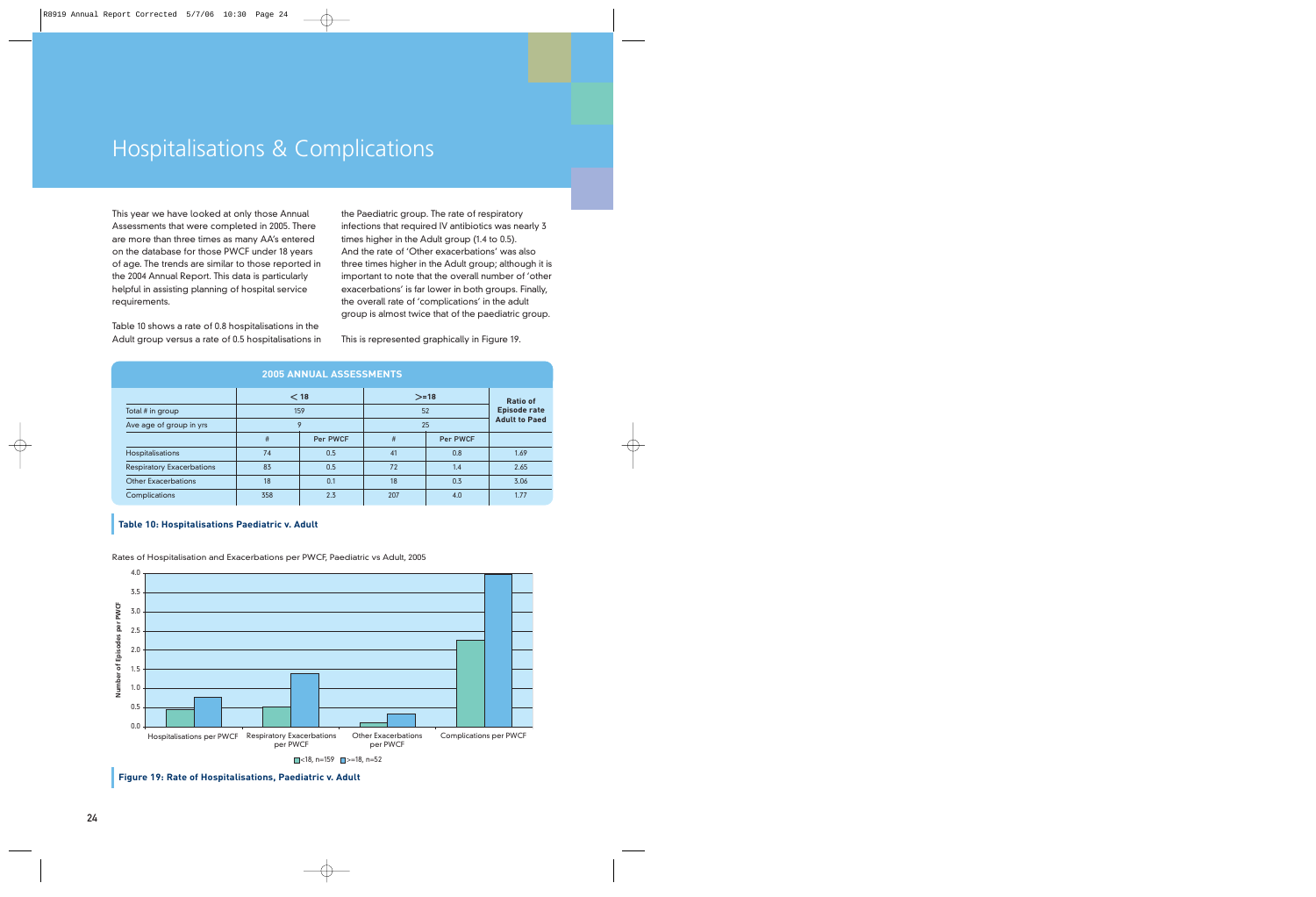All of these comparisons are to be expected. One might even expect the hospitalisation rate in the Adult group to be higher than it is. No doubt, the reason that it is not higher is due to a higher rate of home IV antibiotic treatment in the Adult group. This will be shown in greater detail in the antibiotic section.

Now we will examine the 'Complications' in more detail. We break them down into the following categories: "Cardio/Pulmonary", "Gastrointestinal", and "Miscellaneous". The proportion of PWCF with "No Complications" is shown on each detailed graph, for reference.

Firstly, we compare the major categories shown in Table 11.

| <b>COMPLICATION RATES PER PWCF, MAJOR CATEGORIES</b> |                     |                 |                     |                    |              |  |  |  |  |  |
|------------------------------------------------------|---------------------|-----------------|---------------------|--------------------|--------------|--|--|--|--|--|
|                                                      |                     | $<$ 18          | $>=18$              | <b>Ratio Adult</b> |              |  |  |  |  |  |
| Total # in group                                     |                     | 159             |                     | 52                 | rate to Paed |  |  |  |  |  |
| Ave age of group in yrs                              | 25<br>9             |                 | rate                |                    |              |  |  |  |  |  |
| <b>Type of Complication</b>                          | <b>Total number</b> | Rate per person | <b>Total number</b> | Rate per person    |              |  |  |  |  |  |
| <b>Had No Complication</b>                           | 6                   | 0.04            | $\mathcal{P}$       | 0.04               | 1.0          |  |  |  |  |  |
| Cardio/Pulmonary                                     | 138<br>0.87         |                 | 68                  | 1.31               | 1.5          |  |  |  |  |  |
| Gastrointestinal                                     | 161                 | 1.01            | 66                  | 1.27               | 1.3          |  |  |  |  |  |
| <b>Miscellaneous</b>                                 | 55                  | 0.35            | 62                  | 1.19               | 3.4          |  |  |  |  |  |

#### **Table 11: Complication rates Paediatric v. Adult**

This table shows a number of things: 1) the number and rate of people having 'No complications' in a year is similar in both groups; 2) the rate of 'Cardio/Pulmonary' complications is somewhat higher in the older age group; 3) the rate of 'Gastrointestinal' complications is again somewhat higher in the Adult group; 4) the rate of 'Miscellaneous' complications is almost three and one half times higher in the Adult group.

The three charts (Figures 20, 21, and 22) showing the relative percentages in the two groups are as follows:

![](_page_26_Figure_7.jpeg)

2005 Cardio/Pulmonary Complications, n=211

**Figure 20: Cardio/Pulmonary Complications, Paediatric v. Adult**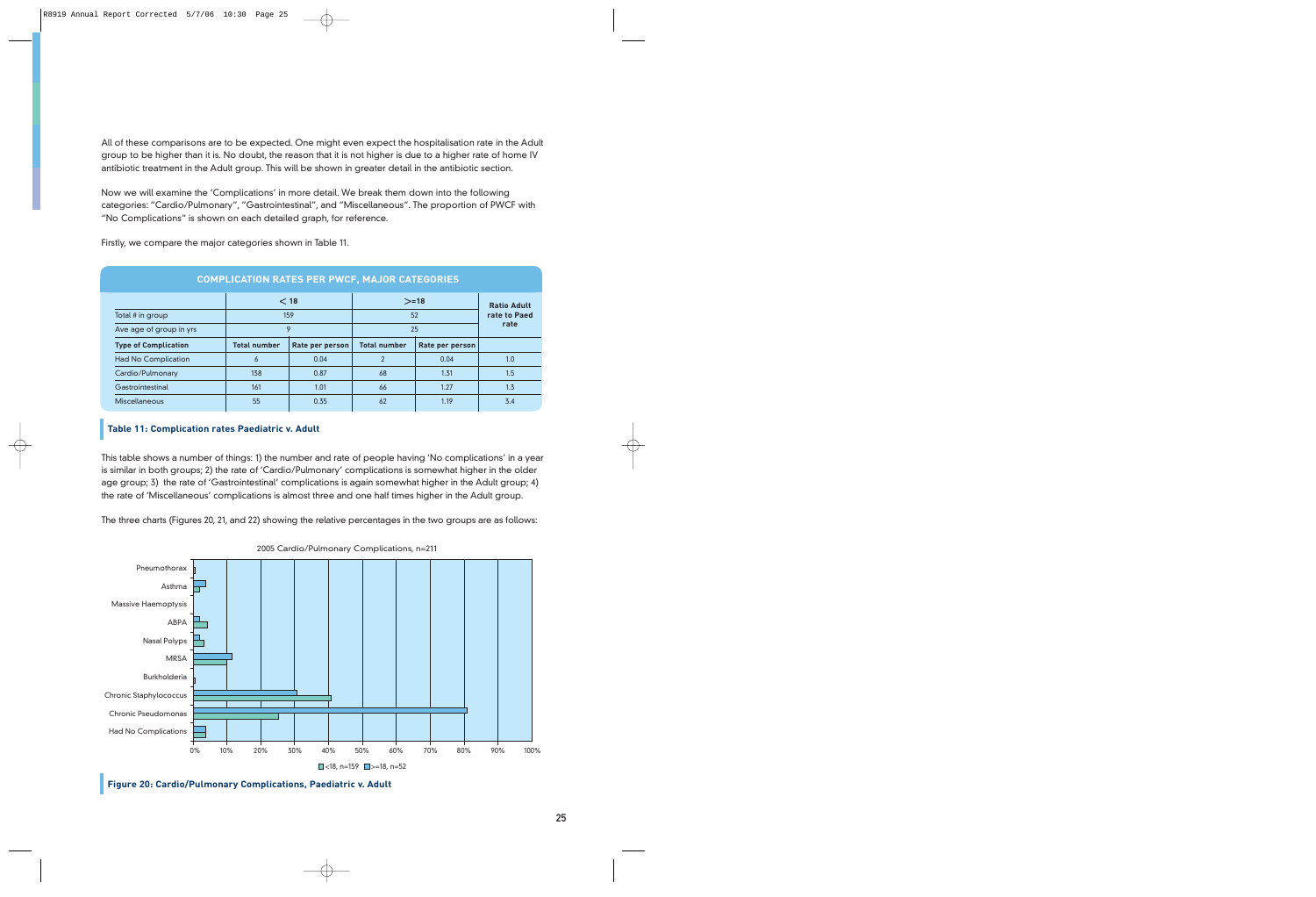![](_page_27_Figure_0.jpeg)

#### 2005 Gastrointestinal Complications, n = 211

![](_page_27_Figure_2.jpeg)

![](_page_27_Figure_3.jpeg)

2005 Miscellaneous Complications, n = 211

**Figure 22: Miscellaneous Complications, Paediatric v. Adult**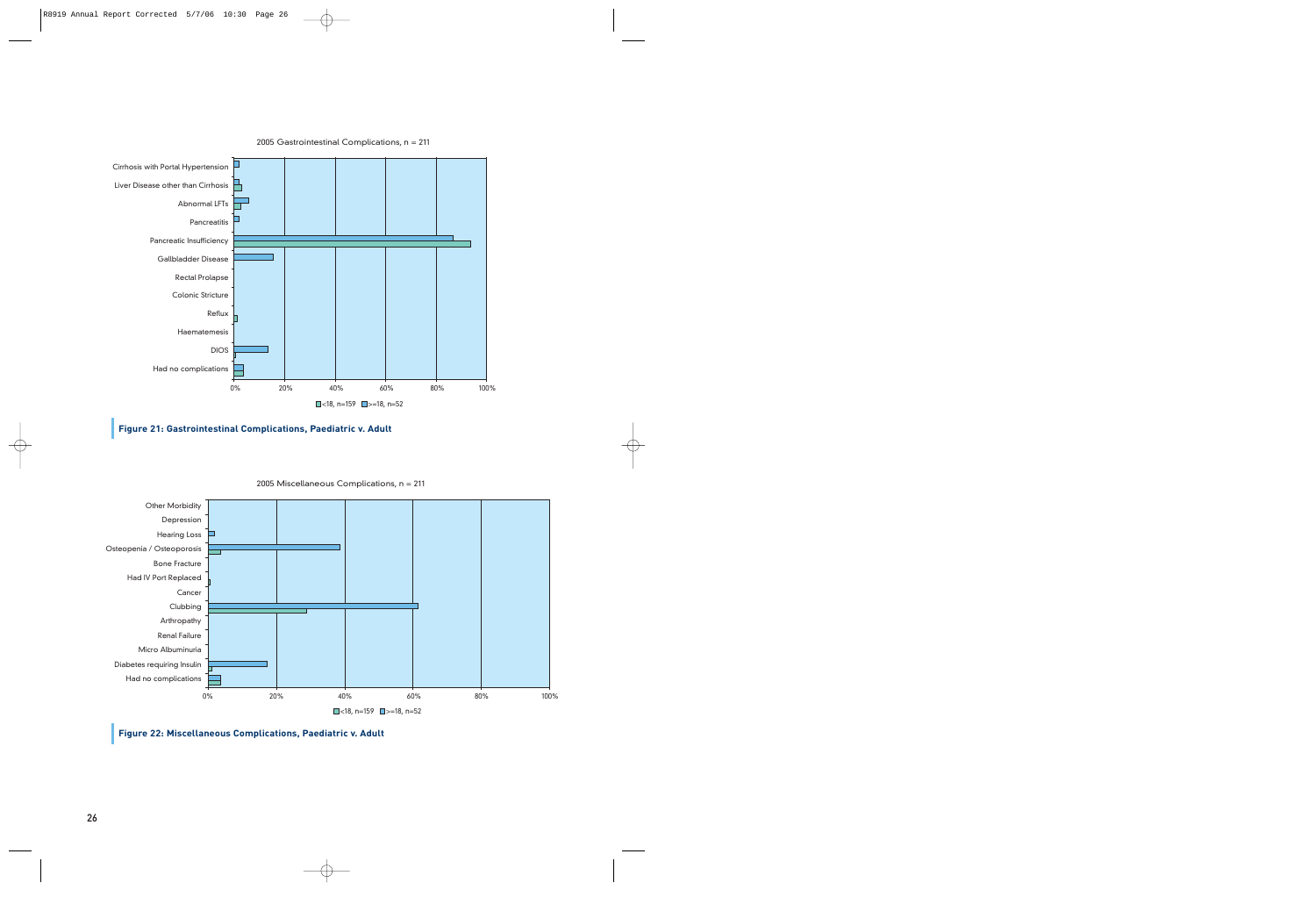Considering all types of complications, the following points may be made:

- **•** The rate of chronic staphylococcus infection diminishes in the Adult group (40% versus 30% in Adults).
- **•** The rate of chronic pseudomonas greatly increases in the Adult group (80% in Adults versus 25% in Paediatric group).
- **•** The rate of MRSA is similar in the two age groups and is about 10% for both groups.
- **•** The rate of 'pancreatic insufficiency' is similar in both groups and is over 85%. This is by far the most frequent GI complication.
- **•** 'Gallbladder disease' and 'Distal Intestinal Obstruction Syndrome' (DIOS) are almost unknown in the Paediatric group, but profess themselves in the Adult group. The rate of these two complications is still less than 20% in the Adult group.
- **•** The rates of 'Diabetes requiring insulin' and 'Osteopenia/osteoporosis' are far higher in the Adult group and this is to be expected.
- **•** The rate of 'Clubbing' is twice as high in the Adult group, but the rate in the Paediatric group is still rather high at 29%; and this may be due to late diagnosis.

This data is in agreement with many international studies. As PWCF grow older, their chances of developing more complications increase. The possibility of contracting chronic pseudomonas, DIOS, clubbing, osteopenia/osteoporosis, and diabetes all increase with age. With these occurrences, the rate of hospitalisation increases.

![](_page_28_Picture_9.jpeg)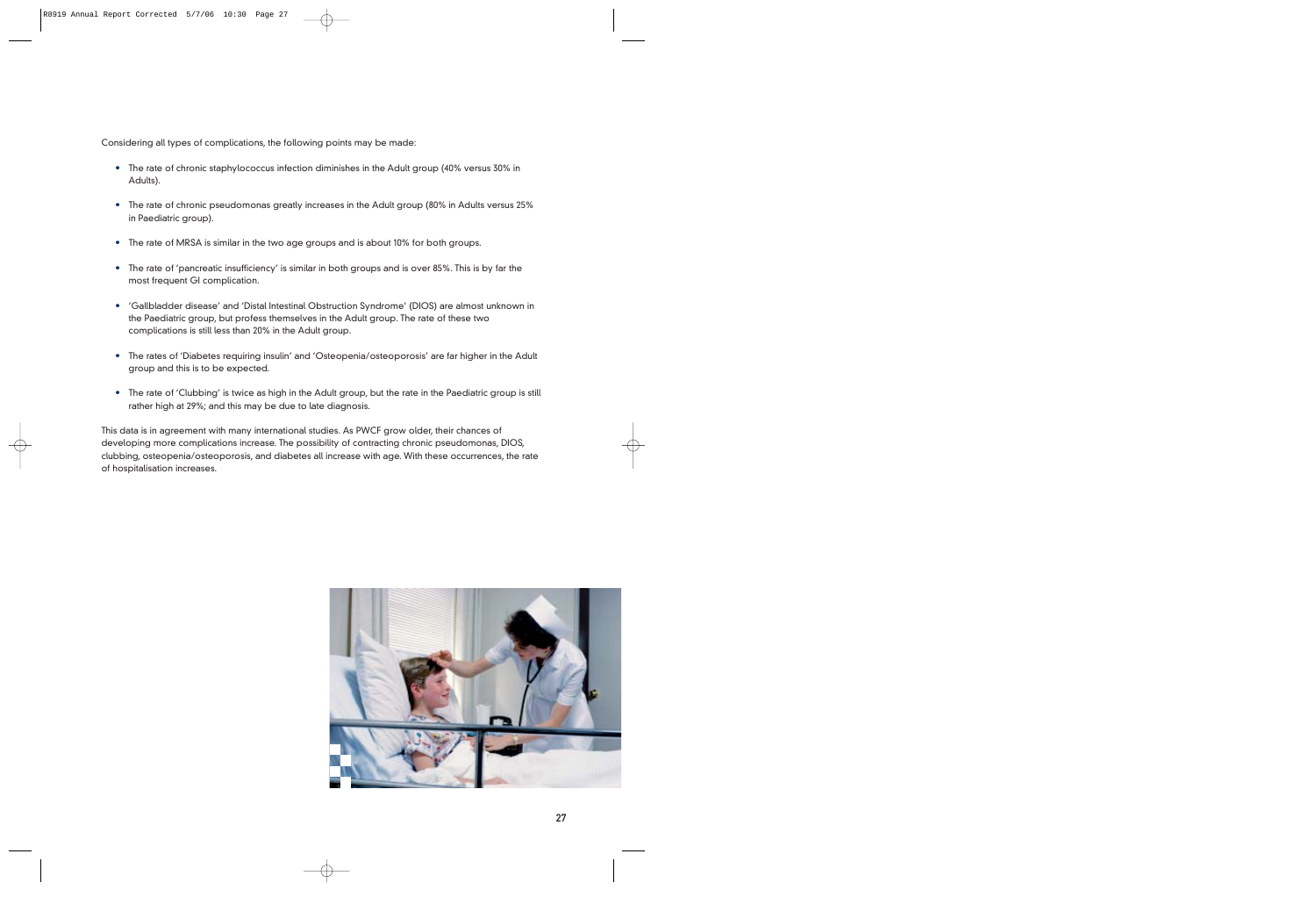### **Cultures**

During 2005, there were 710 sputum samples recorded on the CFRI, taken from 212 PWCF. After sputum samples, the culture types in order of occurrence are: cough swabs, throat swabs, nasal swabs and BAL samples. The number and type of samples is often dependent on the age of the PWCF. Thus, we see a higher rate of cough and throat swabs taken from the paediatric group; while a higher rate of sputum samples are taken from the adult group. Table 12 illustrates these comparisons. In all, there were 1140 samples sent for microbiological testing from this group of PWCF.

|                            |                | 2005 ANNUAL ASSESSMENTS |                |      |  |
|----------------------------|----------------|-------------------------|----------------|------|--|
|                            |                | $<$ 18                  | $>=18$         |      |  |
| Total # in group           |                | 159                     |                | 53   |  |
| Ave age of group in yrs    |                | 9                       | 25             |      |  |
| <b>Type</b>                | #              | rate                    | #              | rate |  |
| Sputum samples             | 493            | 3.1                     | 217            | 4.1  |  |
| <b>BAL</b> samples         | $\overline{3}$ | 0.02                    | $\overline{2}$ | 0.04 |  |
| <b>Throat Swab samples</b> | 165            | 1.0                     | 7              | 0.1  |  |
| Cough Swab samples         | 210            | 1.3                     | 14             | 0.3  |  |
| Nasal Swab samples         | 27             | 0.2                     | $\overline{2}$ | 0.04 |  |

#### **Table 12: Culture types, Paediatric v. Adult**

Each sample may produce one or more types of bacterial growth. The majority (93%) of positive cultures are accounted for by 12 commonly occurring pathogens. These are listed in Table 13.

|    | TWELVE MOST FREQUENTLY OCCURRING POSITIVE CULTURES, 2005 |                               |  |  |  |  |  |
|----|----------------------------------------------------------|-------------------------------|--|--|--|--|--|
|    | <b>CultureName</b>                                       | % of total number of cultures |  |  |  |  |  |
|    | Staphylococcus aureus                                    | 26%                           |  |  |  |  |  |
|    | Pseudomonas aeruginosa (Mucoid status not reported)      | 21%                           |  |  |  |  |  |
| 3  | Haemophilus influenza                                    | 11%                           |  |  |  |  |  |
|    | Candida not specified                                    | 10%                           |  |  |  |  |  |
| 5  | Aspergillus fumagatus                                    | 7%                            |  |  |  |  |  |
| 6  | Pseudomonas aeruginosa (Mucoid)                          | 6%                            |  |  |  |  |  |
|    | <b>MRSA</b>                                              | 4%                            |  |  |  |  |  |
| 8  | Candida: Albicans                                        | 2%                            |  |  |  |  |  |
| 9  | Stenotrophomonas maltophilia                             | 2%                            |  |  |  |  |  |
| 10 | E. Coli                                                  | 1%                            |  |  |  |  |  |
| 11 | Moroxella catarrhalis                                    | 1%                            |  |  |  |  |  |
| 12 | Pseudomonas aeruginosa (Non-mucoid)                      | 1%                            |  |  |  |  |  |
|    | <b>Total</b>                                             | 93%                           |  |  |  |  |  |

#### **Table 13: Twelve most frequent positive cultures**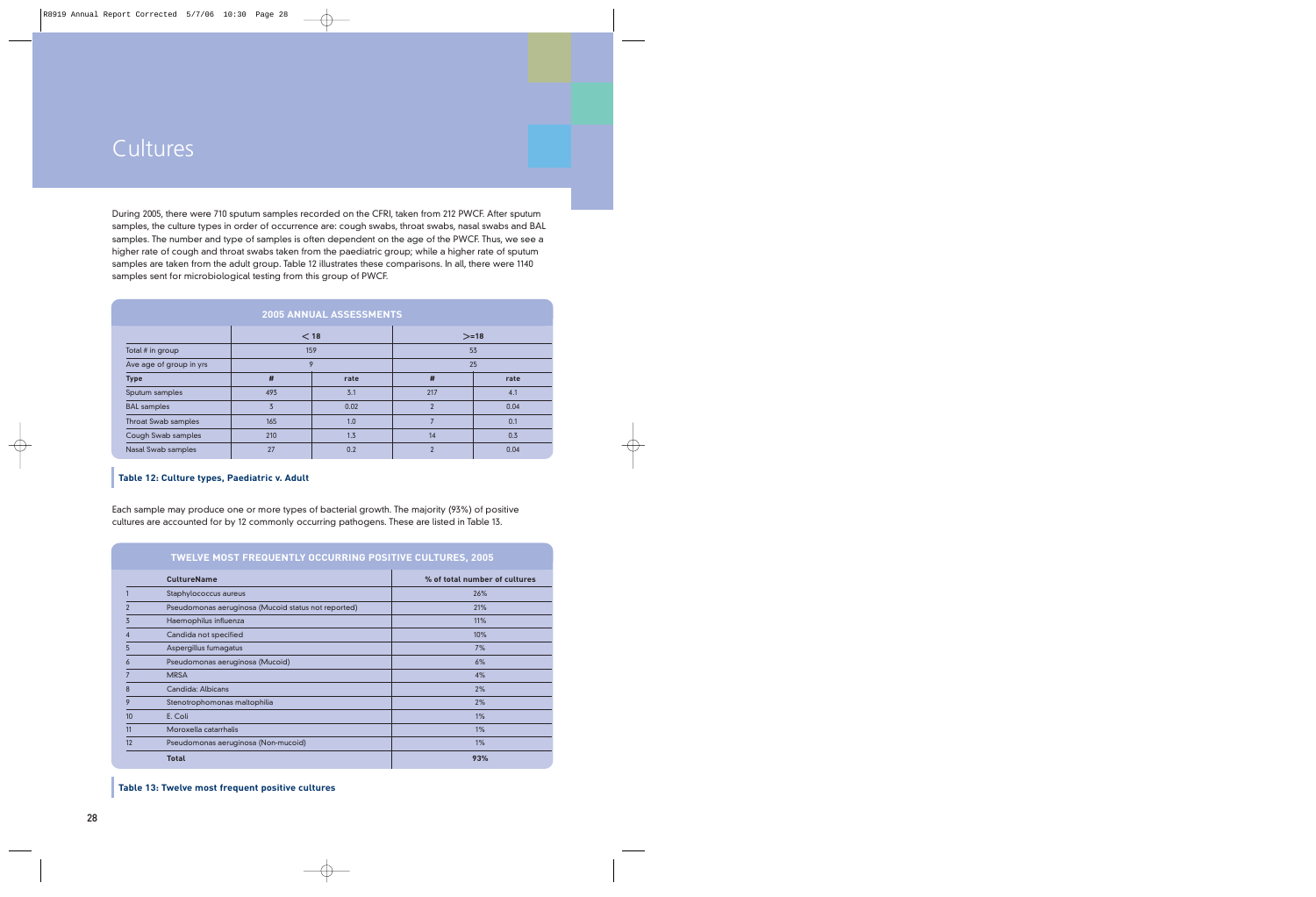The first 5 microbes on the list account for 75% of the culture results affecting Irish PWCF.

We looked more closely at a group of common pathogens (plus additional pathogens of interest) and determined their occurrence within the two age groups. Also, we calculated the overall Male to Female ratio for several of the pathogens to see if there was any indication of a sex difference.

Table 14 lists the numbers of PWCF who had at least one positive culture as well as the total number of cultures for that pathogen. One person may be tested several times in a year and this can distort the interpretation of the incidence within the population. For example, in the Paediatric group, 88 PWCF were positive for Staphylococcus aureus 220 times in 2005; while 13 Adult PWCF were positive for SA on 27 occasions in 2005.

We found that there were 551 positive cultures from 159 PWCF in the Paediatric group giving a rate of 3.5 infections per PWCF. While in the Adult group of 52 PWCF there were 177 positive cultures, yielding a rate of 3.4 infections per person.

|                                                        |                | PWCF with at least one positive culture in 2005 |                         |                 |                                 |                         |               |
|--------------------------------------------------------|----------------|-------------------------------------------------|-------------------------|-----------------|---------------------------------|-------------------------|---------------|
|                                                        |                | 2005 ANNUAL ASSESSMENTS                         |                         |                 |                                 |                         |               |
|                                                        |                |                                                 |                         |                 |                                 |                         |               |
|                                                        |                | $<$ 18                                          |                         |                 | $>=18$                          |                         | <b>All</b>    |
| Total # in group                                       |                | 159                                             |                         |                 | 52                              |                         | 211           |
| Ave age of group in yrs                                |                | 9                                               |                         |                 | 25                              |                         | 13            |
| <b>Culture Type</b>                                    | # of<br>PWCF*  | Total #<br>cultures                             | rate per<br><b>PWCF</b> | # $of$<br>PWCF* | <b>Total</b><br><b>Cultures</b> | rate per<br><b>PWCF</b> | M: F<br>ratio |
| Aspergillus Fumagatus                                  | 13             | 25                                              | 8%                      | 5               | 21                              | 10%                     | 1.3           |
| Burkholderia Cepacia Complex:<br><b>All Genomovars</b> | $\mathbf{1}$   | $\mathbf{1}$                                    | 0.6%                    | $\mathbf{1}$    | $\mathbf{1}$                    | 2%                      |               |
| Haemophilus Influenza                                  | 62             | 121                                             | 39%                     | 5               | $7\overline{ }$                 | 10%                     | 1.6           |
| <b>MRSA</b>                                            | 14             | 48                                              | 9%                      | 5               | 15                              | 10%                     | 1.7           |
| Pseudomonas aeruginosa - Mucoid<br>status not reported | 46             | 92                                              | 29%                     | 27              | 68                              | 52%                     | 1.1           |
| Pseudomonas aeruginosa - Mucoid                        | 12             | 18                                              | 8%                      | 14              | 27                              | 27%                     | 1.9           |
| Pseudomonas aeruginosa - Non Mucoid                    | $\overline{2}$ | $\overline{2}$                                  | 1.3%                    | $\overline{4}$  | 5                               | 8%                      |               |
| Pseudomonas fluorescens                                | $\mathfrak{p}$ | $\mathcal{P}$                                   | 1.3%                    | $\mathfrak{p}$  | $\overline{4}$                  | 4%                      |               |
| Pseudomonas alcaligen                                  | $\mathbf{1}$   | $\mathbf{1}$                                    | 0.6%                    | $\Omega$        | $\Omega$                        |                         |               |
| Staphylococcus aureus                                  | 88             | 220                                             | 55%                     | 13              | 27                              | 25%                     | 1.3           |
| Stenotrophomonas maltophilia                           | 9              | 14                                              | 6%                      | $\mathbf{1}$    | $\mathfrak{p}$                  | 2%                      | $\mathbf{1}$  |
| Streptococcus pneumoniae                               | 6              | $\overline{7}$                                  | 4%                      | $\mathbf{0}$    | $\overline{0}$                  |                         |               |
| <b>Total "Pathognes of Interest"</b>                   |                | 551                                             |                         |                 | 177                             |                         |               |
| <b>Other Cultures</b>                                  | 115            | 358                                             | 72%                     | 19              | 66                              | 37%                     |               |

\*=Number of PWCF with at least one positive culture in 2005

#### **Table 14: Pathogens of interest, Paediatric v. Adult**

The ratio of males to females for each of the pathogens listed was similar (that is close to 1) with the exceptions of Haemophilus influenza (1.6); MRSA (1.7); and Pseudomonas aeruginosa-mucoid (1.9). In these cases, the ratio was in favour of males. However, it is important to note that the numbers in these examples are small and what this warrants is monitoring in the future to see if these trends continue as more samples are added to the database. It will be interesting to see if any particular infections tend to occur in one sex more frequently than the other.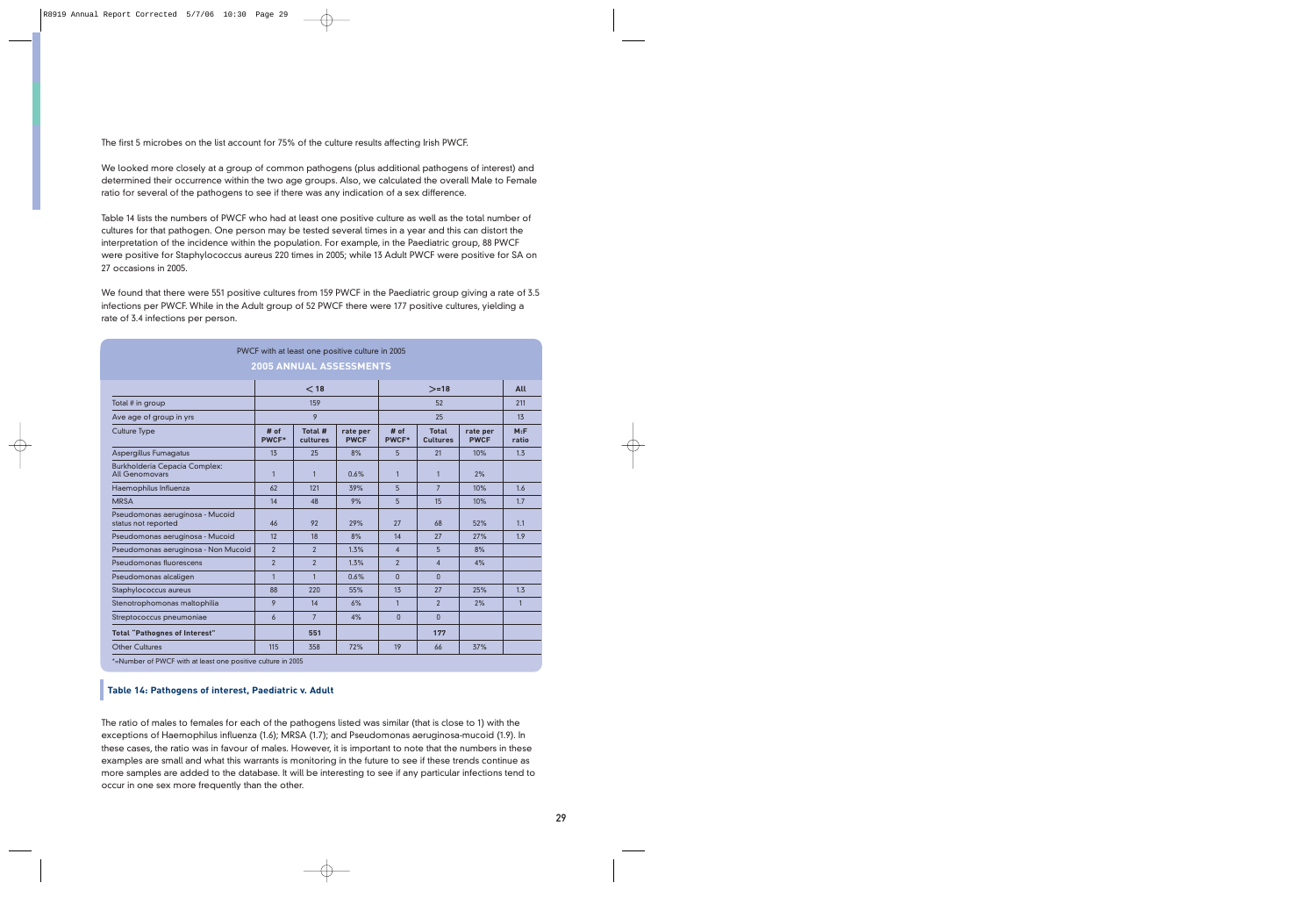The column headed "rate per PWCF" is the percentage of PWCF in the group (either Adult or Paediatric) who tested positive for that pathogen. In other words, 39% of the Paediatric group tested positive for Haemophilus influenza, while only 10% of the Adult group tested positive for that same pathogen. There is a higher proportion of the Adult group testing positive for all of the Pseudomonas categories, while the rate of Staphylococcus aureus is higher in the Paediatric group (55% to 25%). These findings are similar to published studies.

One other point to note is the comparison between the Adults and Paediatric PWCF in terms of 'Other Cultures'. The Paediatric group has a rate of 72%; in other words, almost three quarters of them reported positive cultures which were outside of the 'pathogens of interest' list. This is against 37% of the Adult group in our sample. So, there would appear to be a greater range of

microbes found in the Paediatric population, but this might well be related to the numbers of PWCF in each group and may not be an actual difference.

A note of caution should be sounded: the numbers in these samples are relatively small and have been restricted to only those samples taken in 2005. As we move further into the future we will have extensive data to use for comparisons between the adult group and the paediatric group as well as between males and females.

Finally, we looked at all of the culture samples (Figures 23 & 24) to see the relationships between the major categories. The results are shown in pie charts.

These pie charts (Figures 23 &24) show us all the sputum samples and the proportion of each microbe within the overall microbial sample count.

All Cultures in Paediatric Group; Number, Type and Percentage of Positives; Total no. PWFC: 159; Total no. Cultures: 909

![](_page_31_Figure_7.jpeg)

**Figure 23: Cultures: Paediatric proportion types**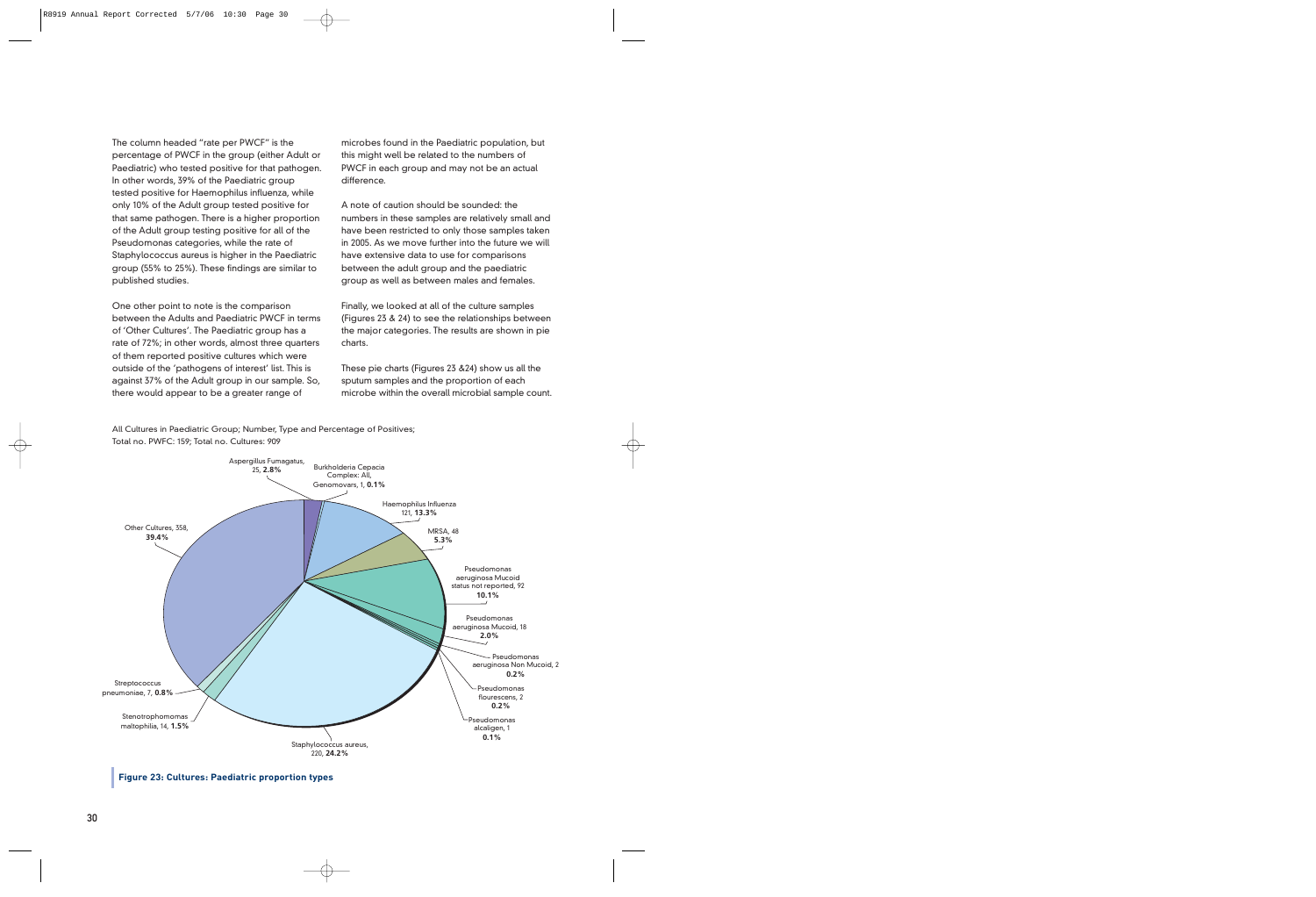All Cultures in Adult Group; Number, Type and Percentage of Positives; Total no. PWCF: 52; Total no. Cultures: 243

![](_page_32_Figure_1.jpeg)

**Figure 24: Cultures: Adult proportion types**

There are a few items that stand out and these are in keeping with international observations:

- **•** The dominance of Pseudomonas aeruginosa in the Adult group is obvious;
- **•** Haemophilus influenza and all Pseudomonas strains are of approximate equal proportions in the under 18 age group while Staphylococcus aureus is the dominant microbe in this group.
- **•**The incidence of MRSA appears to be similar in both age groups.

There were so few samples of Burkholderia cepacia in this set of data that we cannot make any comments on it.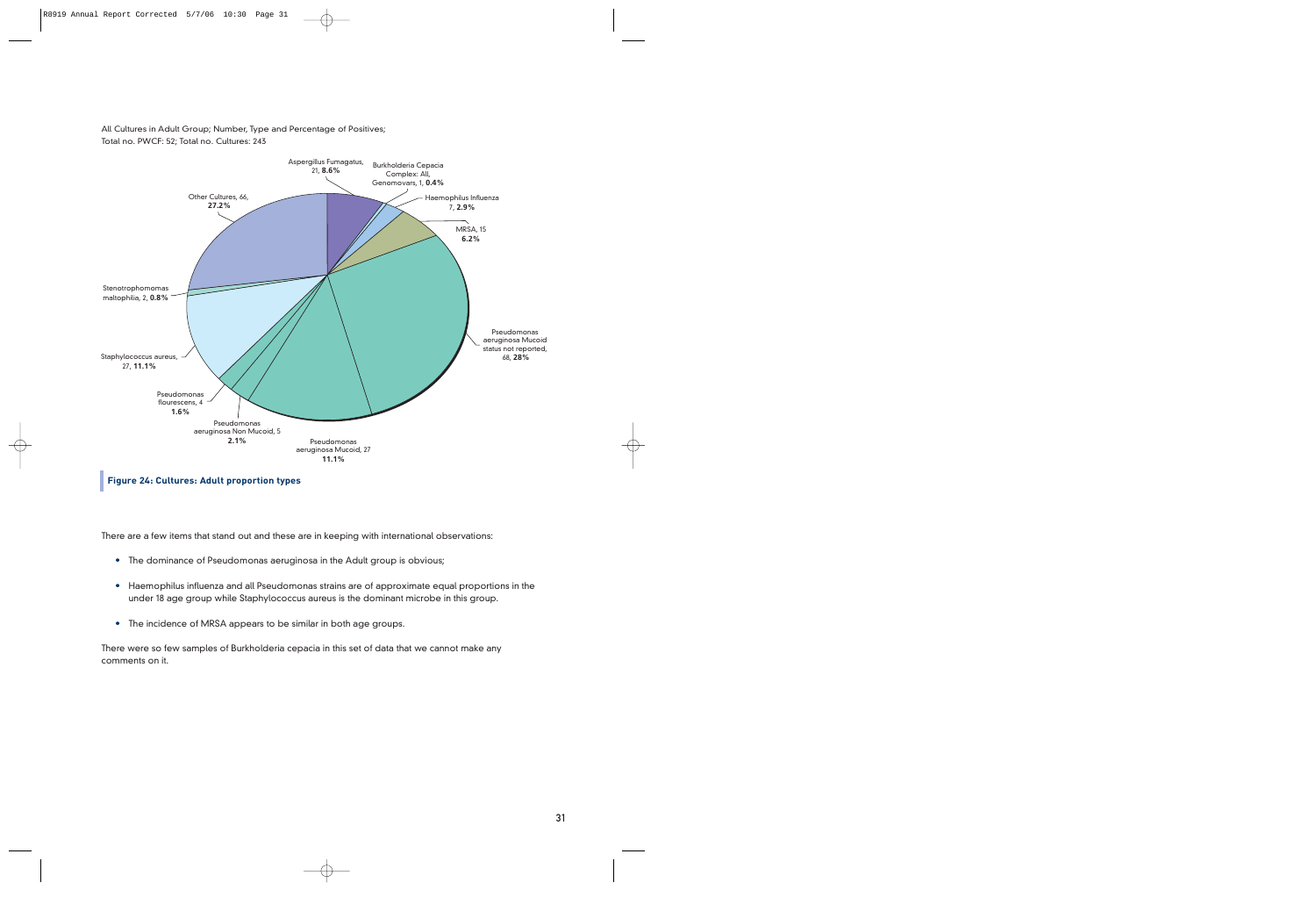### Antibiotics

We have examined the antibiotic intake for those people who had antibiotic treatment in 2005, and report comparisons between Adult PWCF and Paediatric PWCF by the 'route of administration' and by antibiotic. The numbers of annual assessments examined in each group are 53 Adult and 159 Paediatric. The mean age for the Adult group is 25, while the mean age for the Paediatric group is 9 years of age. The cut-off age is 18; those PWCF over 18 at the time of Annual Assessment are included in the Adult group.

The summary table (Table 15) is shown below.

|               |              |                          |                                                           | <b>2005 ANTIBIOTICS BY ROUTE OF ADMINISTRATION</b>         |                                                   |                                                   |                                                         |
|---------------|--------------|--------------------------|-----------------------------------------------------------|------------------------------------------------------------|---------------------------------------------------|---------------------------------------------------|---------------------------------------------------------|
|               | $\mathsf{n}$ | <b>Mean Age</b><br>at AA | <b>Number</b><br>who had<br><b>Oral Antibiotic</b><br>(%) | <b>Number</b><br>on Cont<br><b>Oral Antibiotics</b><br>(%) | <b>Number</b><br>who had<br><b>IV Hosp</b><br>(%) | <b>Number</b><br>who had<br><b>IV Home</b><br>(%) | <b>Number</b><br>on Inhaled<br><b>Antibiotic</b><br>(%) |
| <b>Adults</b> | 53           | 25                       | 20 (38%)                                                  | 9(17%)                                                     | 10 (19%)                                          | 11(21%)                                           | 35 (66%)                                                |
| <b>Paeds</b>  | 159          | 9                        | 72 (45%)                                                  | 16 (10%)                                                   | 21 (13%)                                          | 4(3%)                                             | 64 (40%)                                                |

#### **Table 15: Antibiotics by route of administration**

This table shows that there are higher percentages of Adult PWCF taking Inhaled antibiotics and who had Home IV antibiotics in 2005. The percentages of people who are on Oral, Continuous Oral, and who have had Hospital IV antibiotics in 2005 are similar in the two age groups. [There is a distinction made between 'Oral Antibiotic' and 'Continuous Oral Antibiotic': in the first case, these are people who have had discrete courses of oral antibiotics in the year; while the other group is taking oral antibiotics every day.] Figure 25 shows the route of administration of antibiotics in both the Paediatric and Adult groups.

![](_page_33_Figure_6.jpeg)

Antibiotic route: Percentage of PWCF; Adult vs Paediatric, 2005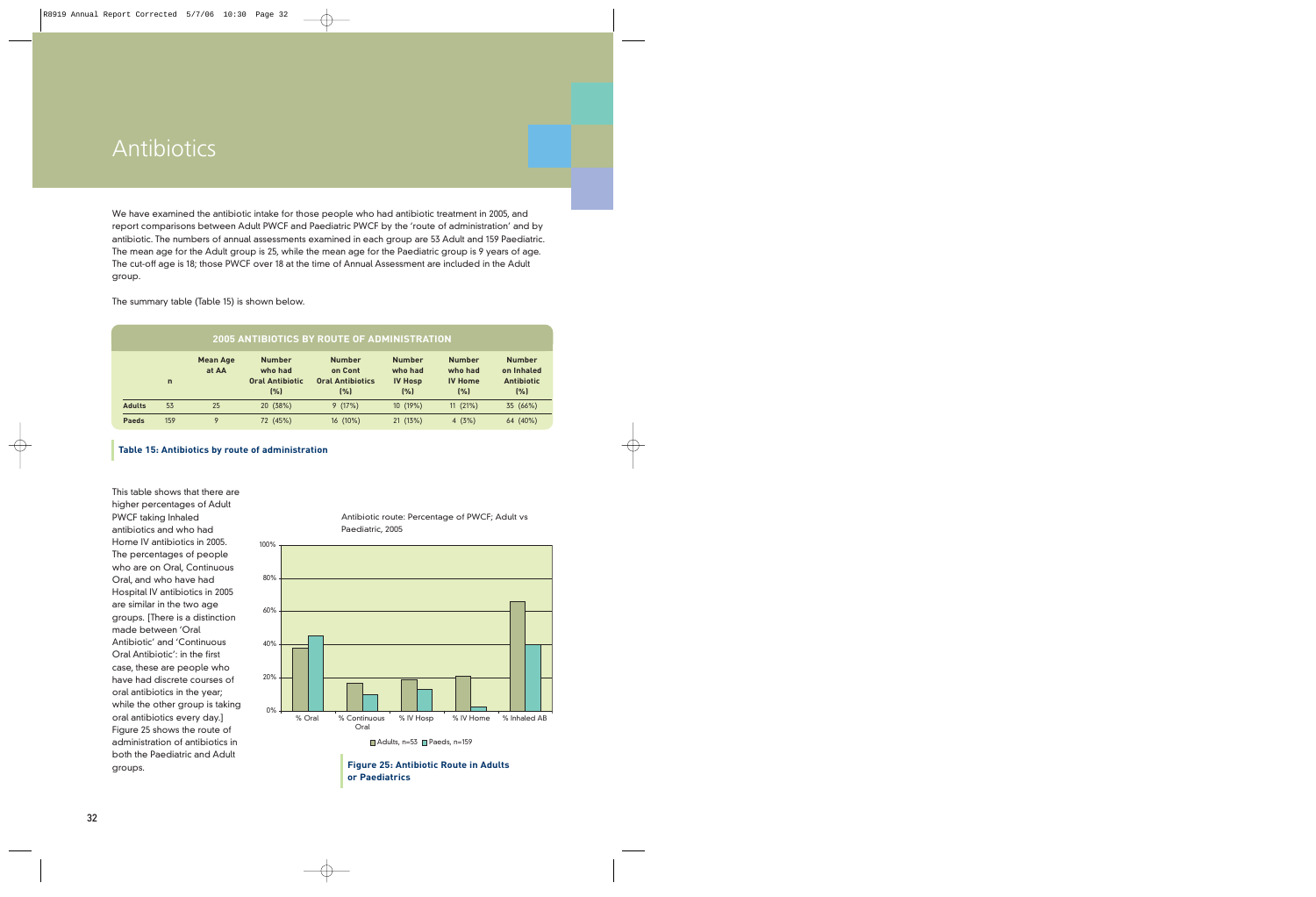The database also allows us to consider the number of days treatment for each route and calculate the number of days treatment per person. By calculating the number of treatment days, we then see differences between Adult and Paediatric populations in terms of those who have had discrete courses of Oral antibiotics and IV antibiotics. See Figure 26.

![](_page_34_Figure_1.jpeg)

Antibiotic by Route of Administration: Number of Days per PWCF; Adult vs Paediatric

It would appear that even though the percentage of people in each group who take discrete courses of Oral antibiotics is similar (38% of Adults and 45% of Paediatrics), the number of courses (and days) is higher in the Paediatric group. This is found by calculating the number of days per person in the Oral group: the Paediatric group data yields 17 days per person, while the Adult group data yields 8.6 days per person.

This calculation also shows that the actual days of IV treatment per PWCF (both Hospital IV and Home IV) is considerably higher in the Adult group. The total number of days per person in each group is 5.4 days per person on IV antibiotics (both Home and Hospital) in the Paediatric group while the number is 16.2 days per person in the Adult group.

Now if we turn to the most frequently prescribed antibiotics, we again see differences between the two age groups.

Firstly, we calculated the total number of days' treatment for both age groups but split them between Hospital IV and Home IV. The number of days for Hospital IV is 1.8 times the number of days for IV Home antibiotics. See Figure 27.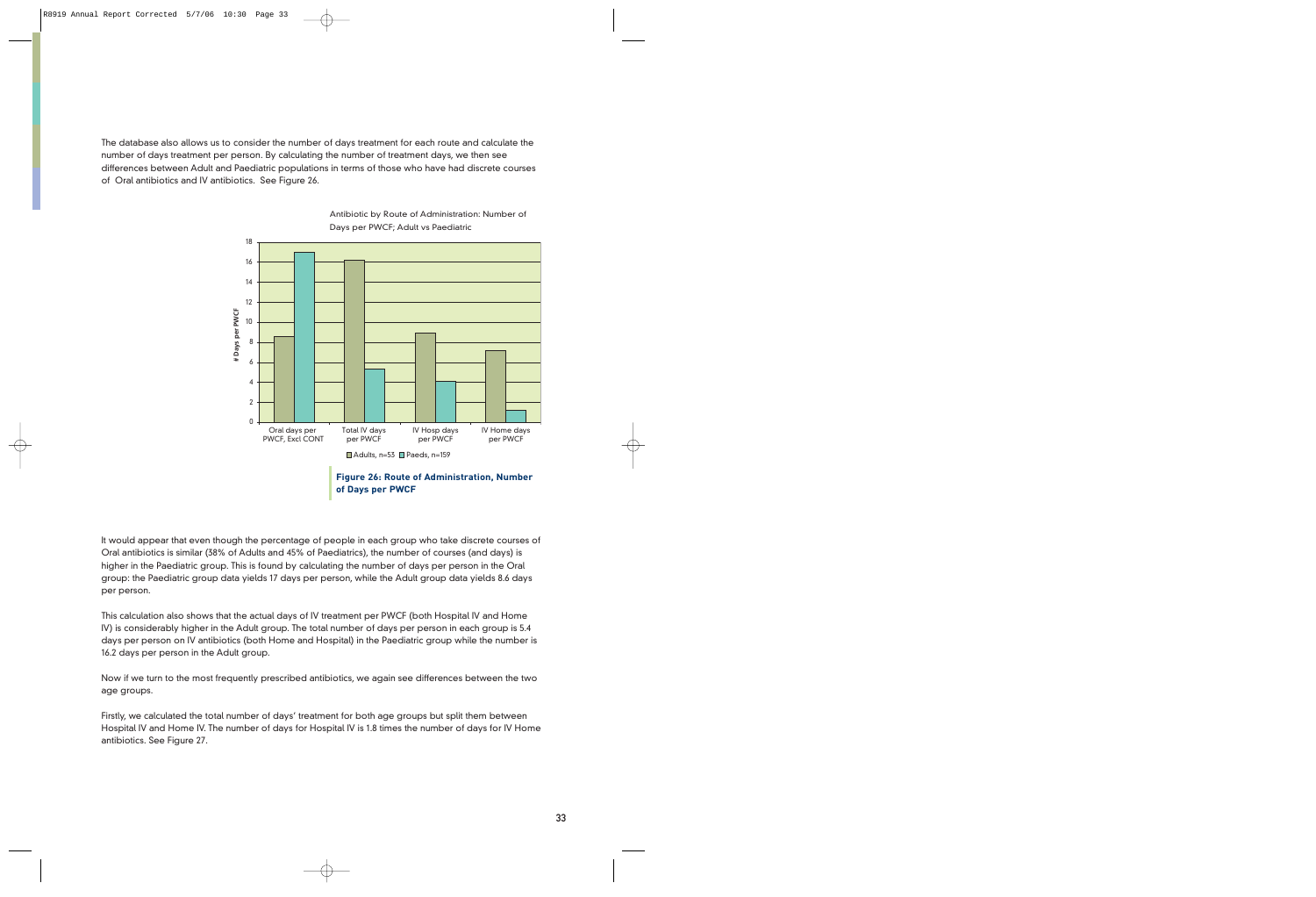![](_page_35_Figure_0.jpeg)

Total # Days AB treatment, Hosp IV vs Home IV,

**Figure 27: Days of AB treatment, Hospital IV vs. Home IV**

Then if we consider each age group separately, we can see that there seems to be a preference for Home IV administration in the Adult group, while a trend towards Hospital IV shows in the Paediatric group. (See Figures 28 & 29).

Paediatric PWCF, # days AB treatment, Hosp IV vs Home IV  $#$  PWCF = 159

![](_page_35_Figure_4.jpeg)

![](_page_35_Figure_5.jpeg)

![](_page_35_Figure_6.jpeg)

**Figure 28 (top right): Antibiotics: Paediatric Hospital IV vs Home IV**

**Figure 29 (bottom right): Antibiotics: Adult Hospital IV vs Home IV**

Total  $#$  PWCF = 211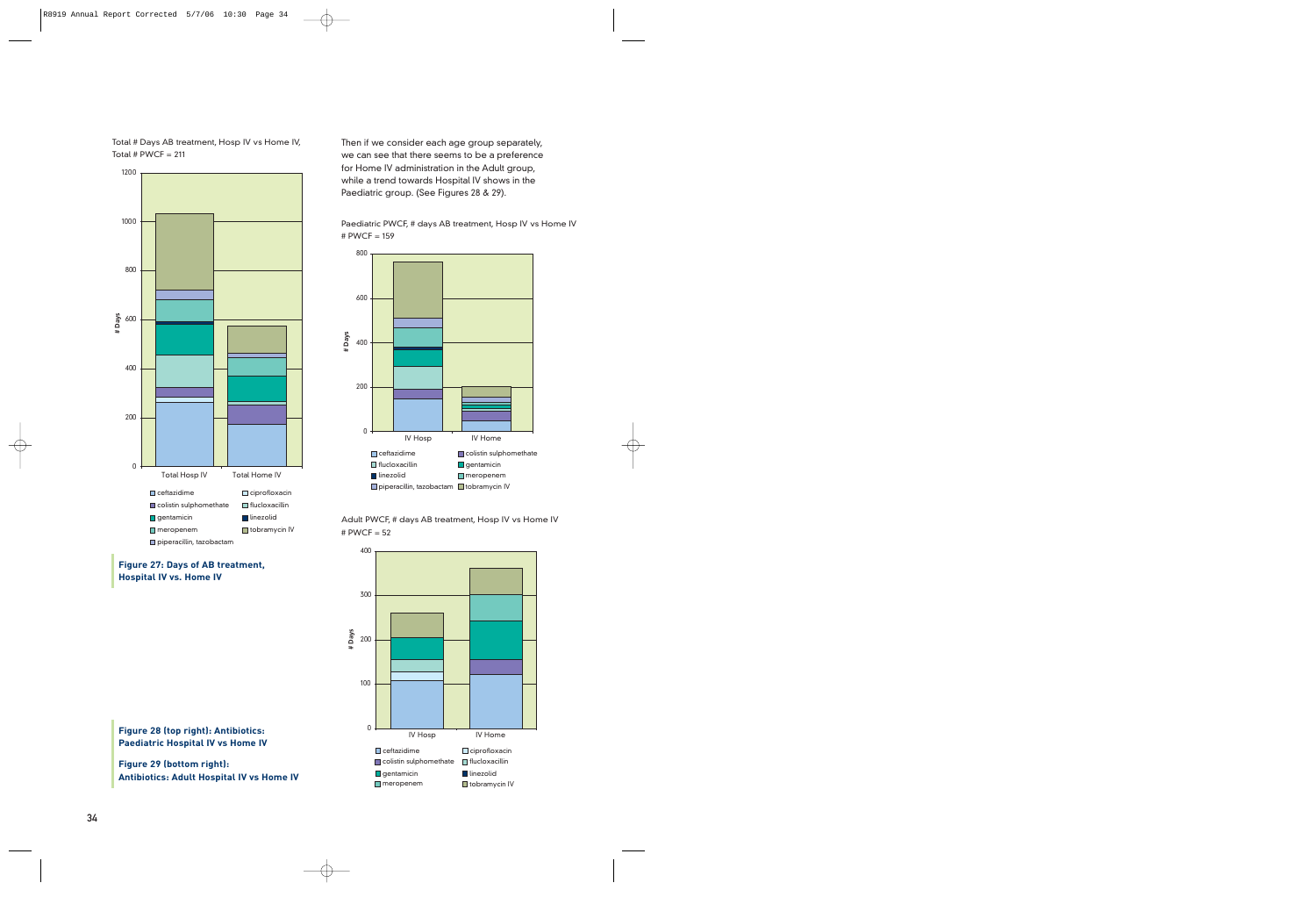There are 3.8 times more Hospital IV days versus Home IV days in the Paediatric group, while there are 1.4 times more Home IV days versus Hospital IV days in the Adult group.

The types of antibiotics prescribed reflect the types of cultures found in both sets of PWCF. Ceftazidime and IV tobramycin are prescribed most often, followed by gentamicin, meropenem, flucloxacillin, colistin sulphomethate, piperacillin/tazobactam, ciprofloxacin and linezolid. See Figure 30.

Antibiotic data will be analysed in a more comprehensive fashion as the number of PWCF increases. It should be possible to calculate the cost of treating a person at home versus in hospital. But, that type of exercise is beyond the scope of this report.

![](_page_36_Figure_3.jpeg)

Rank of IV Antibiotics by Number of Days

**antibiotics**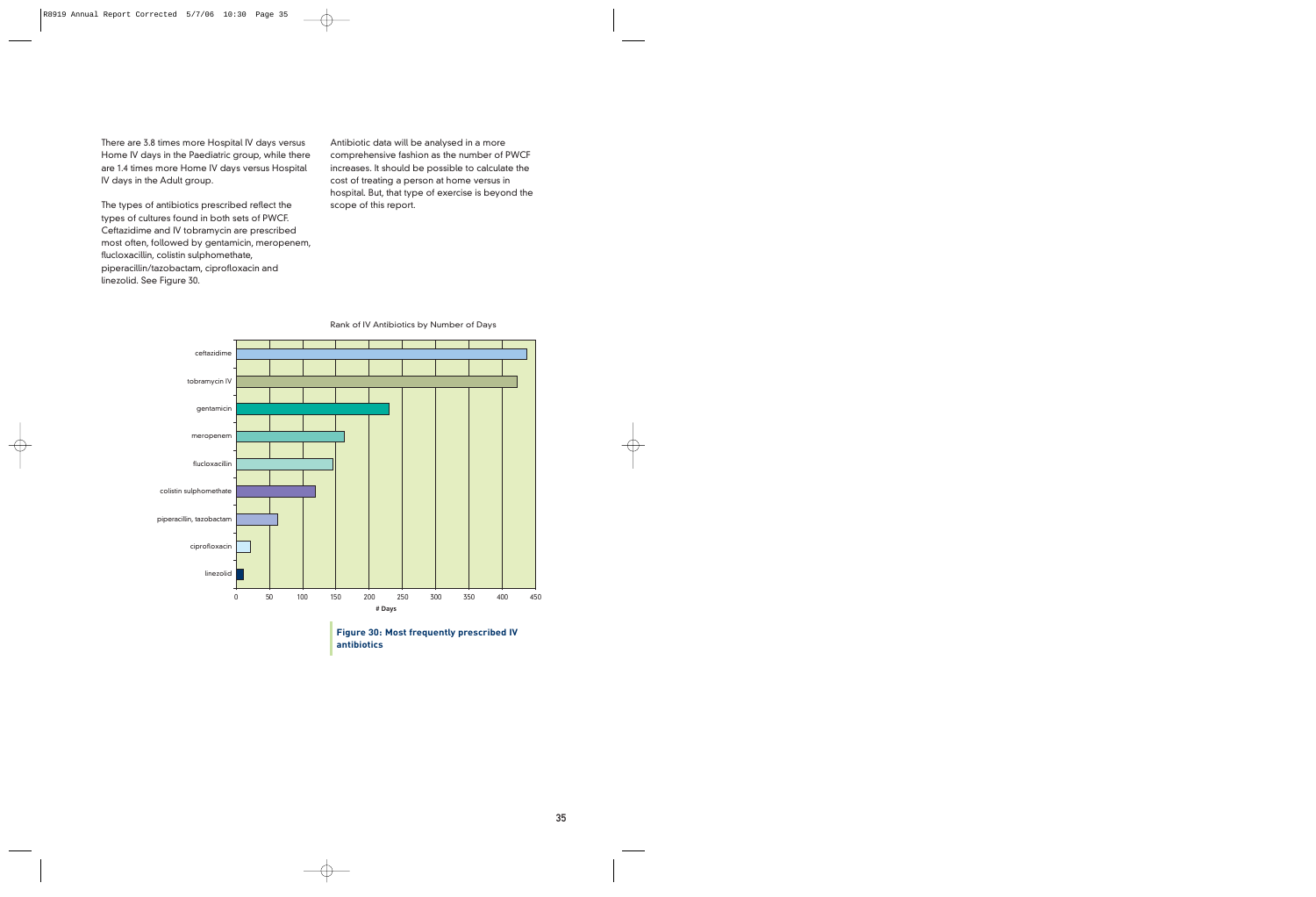### Pulmonary Function and BMI

Pulmonary function and height/weight (from which you can calculate Body Mass Index, or BMI) are generally measured at the same time. We have combined data from 2004 and 2005 for summary. Many studies have shown that pulmonary function and body composition are positively associated.

The pulmonary function tests that we record are 'Forced Expiratory Volume in 1 second' (FEV<sub>1</sub>) and 'Forced Vital Capacity' (FVC). Both of these tests are an indication of lung function. These results are usually compared with other people in the same age group who are of the same sex, weight, and height. [Pulmonary function tests are not normally carried out in children under 4/5 years old.] These values are then calculated as a "percent of the predicted" result for the normal population of that same age, sex, height, and weight. A value over 80% (for either FVC or FEV<sub>1</sub>) is considered within the normal range.

The BMI, or Body Mass Index is an indication of the relationship between height and weight of a person. The height and weight are generally taken every time pulmonary function tests are performed, so the BMI can be calculated alongside the pulmonary function tests. BMI is an important figure to track over time, as it will give some indication of nutritional health and growth.

In our data, we have separated the groups by sex and then taken an average of all of the people within an age group ('age bands').

Table 16 shows pulmonary function results for 176 males and 160 females. These tests were performed in either 2004 or 2005, but are all from separate PWCF.

|                       | <b>Males</b> |                                      |                                |     | <b>Females</b>                       |                                |
|-----------------------|--------------|--------------------------------------|--------------------------------|-----|--------------------------------------|--------------------------------|
|                       |              | Mean FEV <sub>1</sub><br>-%Predicted | <b>Mean FVC</b><br>%-Predicted |     | Mean FEV <sub>1</sub><br>-%Predicted | <b>Mean FVC</b><br>%-Predicted |
| <b>Age Bands</b>      | N            | <b>Males</b>                         | <b>Males</b>                   | N   | <b>Females</b>                       | <b>Females</b>                 |
| $5-9$                 | 52           | 90                                   | 92                             | 39  | 81                                   | 82                             |
| $10-14$               | 44           | 70                                   | 79                             | 40  | 71                                   | 77                             |
| $15-19$               | 40           | 72                                   | 86                             | 38  | 70                                   | 82                             |
| $20 - 24$             | 25           | 57                                   | 71.5                           | 19  | 56                                   | 68.3                           |
| 25-29                 | 8            | 54                                   | 60.6                           | 10  | 62                                   | 81                             |
| 30-39                 | 6            | 32                                   | 59.3                           | 11  | 56                                   | 70                             |
| $>40$                 | 1            | 32                                   | 56                             | 3   | 53                                   | 75.7                           |
| <b>Total analysed</b> | 176          |                                      |                                | 160 |                                      |                                |

#### **PULMONARY FUNCTION TEST SUMMARY OF RESULTS, 2004 AND 2005 COMBINED**

#### **Table 16: Pulmonary Function Test summary, 2004 & 05**

This table is shown graphically in two charts. (See Figures 31 & 32)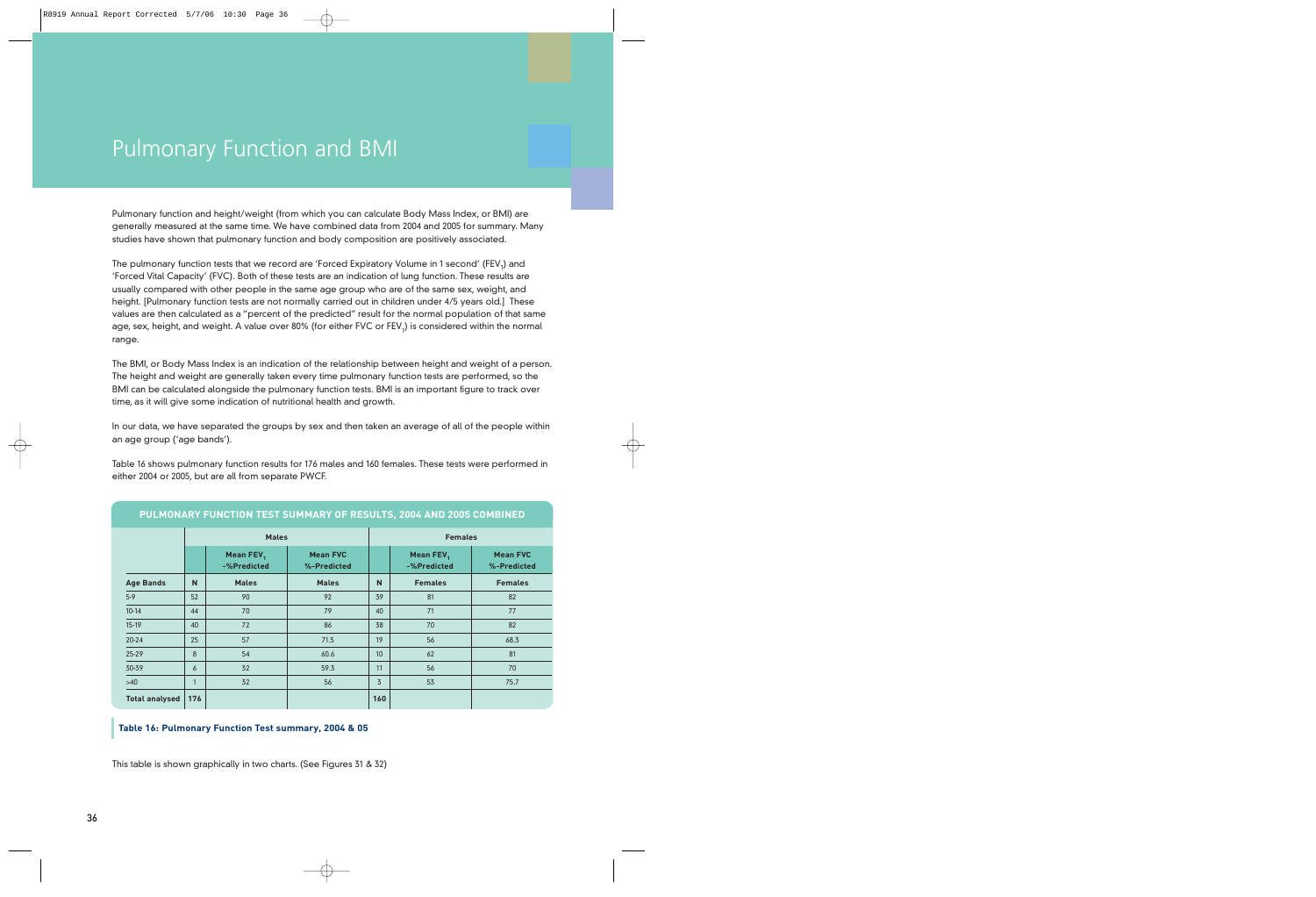![](_page_38_Figure_0.jpeg)

FVC-% Predicted, Males v Females in Age Band Distribution

![](_page_38_Picture_2.jpeg)

**Figure 31: FVC-% predicted M vs. F in Age Bands**

![](_page_38_Figure_4.jpeg)

FEV<sub>1</sub>-% Predicted, Males v Females in Age Band Distribution

These show a similar pattern for males and females. In the youngest age group (ages 5-9 years) the males have slightly higher results than females; the next three age bands show that lung function is very similar in both sexes.

But in the PWCF who are over 25 years of age, the females show higher results than the males. This may be artefact or else it may indicate that as PWCF age, some factors come into play, which may leave females with a better outcome in later years. Whichever is the case, this should be studied further.

**Figure 32: FEV<sub>1</sub>-% predicted M vs. F in Age Bands**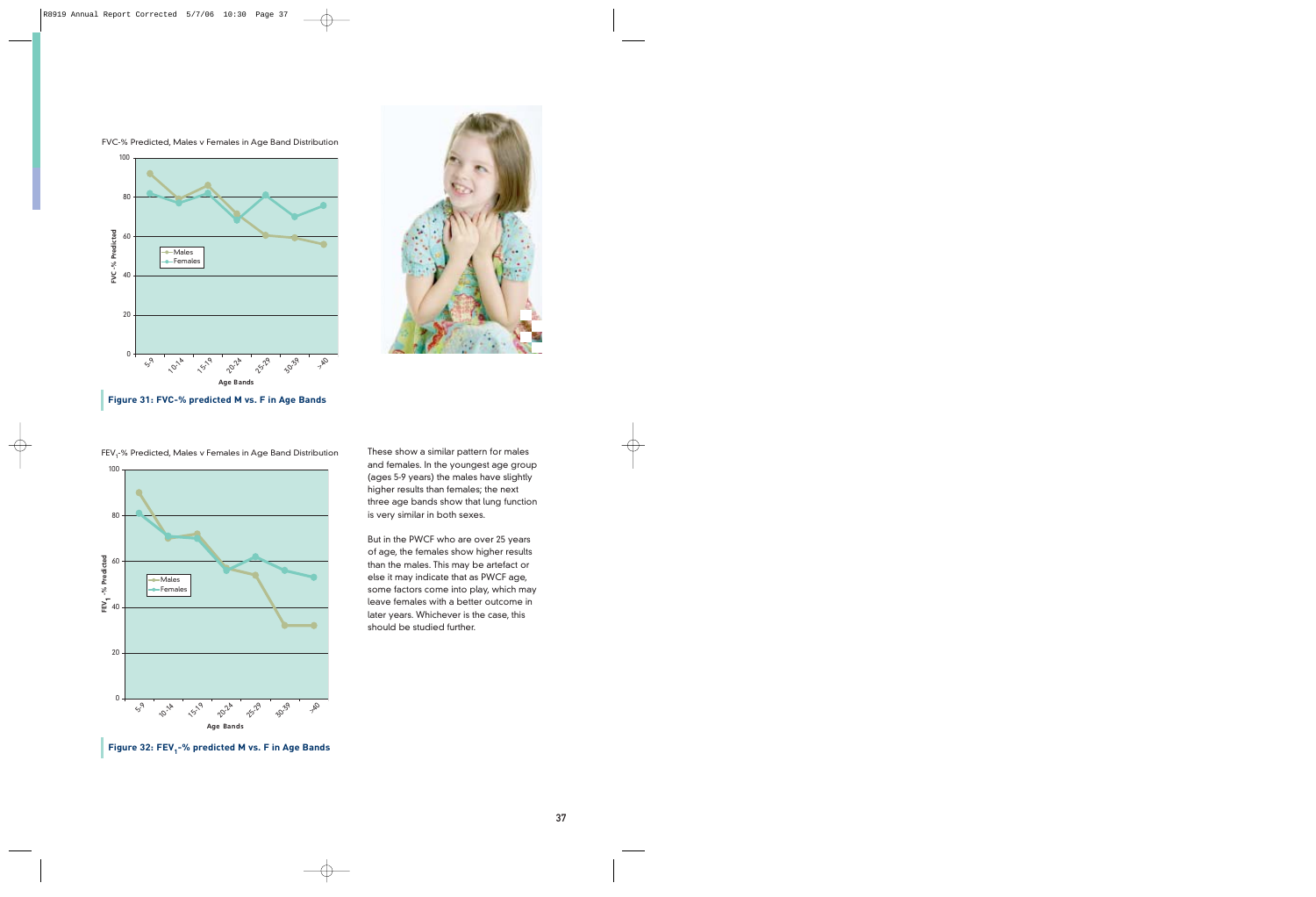Finally, we calculated the average BMI score within each age band and Table 17 shows the results. This table includes the results from the children of ages 1 to 4; and again Annual Assessments from both 2004 and 2005 were combined.

|                          |              | <b>BMI COMPARISON IN 2004 &amp; 2005 COMBINED</b> |                |                |                     |
|--------------------------|--------------|---------------------------------------------------|----------------|----------------|---------------------|
| <b>Age Bands</b>         | $\mathsf{N}$ | <b>MALES</b>                                      | $\mathsf{N}$   | <b>FEMALES</b> | <b>Total in set</b> |
| $0 - 4$                  | 17           | 17.6                                              | 20             | 16.7           | 37                  |
| $5-9$                    | 58           | 15.7                                              | 43             | 15.4           | 101                 |
| $10-14$                  | 46           | 17.2                                              | 41             | 17.8           | 87                  |
| $15-19$                  | 40           | 18.3                                              | 38             | 20.6           | 78                  |
| $20 - 24$                | 26           | 19.1                                              | 20             | 18.7           | 46                  |
| 25-29                    | 8            | 22.8                                              | 14             | 20.7           | 22                  |
| 30-39                    | 9            | 22.6                                              | 12             | 21.3           | 21                  |
| $>40$                    |              | 23.7                                              | $\overline{3}$ | 22.6           | $\overline{4}$      |
| <b>Total analysed</b>    | 205          |                                                   | 191            |                | 396                 |
| <b>BMI NOT done</b>      | $\bf{0}$     |                                                   | $\mathbf{1}$   |                | $\mathbf{1}$        |
| <b>Total AA's in set</b> | 205          |                                                   | 192            |                | 397                 |

#### **Table 17: BMI Summary; 2004 & 05 combined**

The figure (Figure 32) coupled with this table shows a much closer association between males and females in all age bands; with the males having a higher BMI in the older age groups.

Further study is needed to describe the relationship between body composition and pulmonary function as PWCF grow older.

Mean BMI: Age & Sex Distribution, 2004-05

![](_page_39_Figure_6.jpeg)

**Figure 33: BMI comparison M vs. F in Age bands**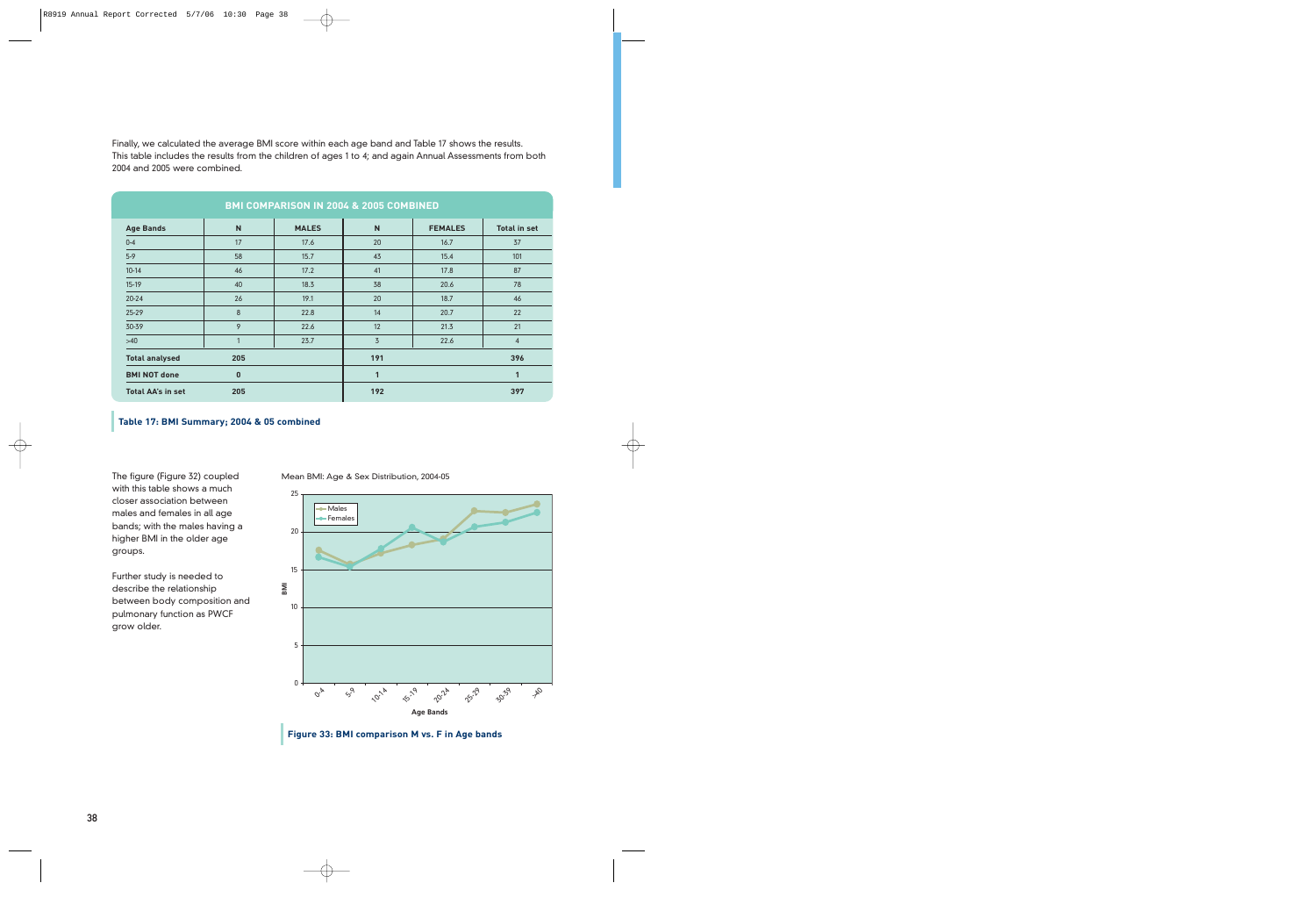### Nutrition

It is extremely important for PWCF to maintain their weight and growth as this is closely linked to pulmonary function. The nutritional needs of PWCF are followed closely by the CF Centres. According to the recorded data on the CFRI, 96% of the Paediatric group attended a dietician at annual assessment; while 88% of the Adult group did as well (Table 18). Records for the group who attended a dietician in 2005 are presented. The percentage of each group is compared.

| <b>2005 ANNUAL ASSESSMENTS</b> |              |            |                |            |  |
|--------------------------------|--------------|------------|----------------|------------|--|
|                                | $<$ 18       |            | $>=18$         |            |  |
| Total # in group               | 159          |            | 52             |            |  |
| Number seen by Dietician at AA | 153          |            | 46             |            |  |
| Ave age of group in yrs        | 9            |            | 25             |            |  |
| <b>Type</b>                    | #            | % of group | #              | % of group |  |
| <b>Calorie Supplements</b>     | 44           | 29%        | 24             | 52%        |  |
| <b>Vitamins</b>                | 148          | 97%        | 43             | 93%        |  |
| <b>Minerals</b>                | 10           | 7%         | 5              | 11%        |  |
| <b>Gastrostomy Feeds</b>       | 11           | 7%         | $\overline{4}$ | 9%         |  |
| <b>Pancreatic Enzymes</b>      | 143          | 93%        | 38             | 83%        |  |
| <b>Supplemental Feeding</b>    | 42           | 27%        | 24             | 52%        |  |
| <b>Oral Supplements</b>        | 29           | 19%        | 19             | 41%        |  |
| Nasogastric                    | 4            | 3%         | $\overline{2}$ | 4%         |  |
| <b>Parenteral Feeds</b>        | $\mathbf{0}$ | $0\%$      | $\mathbf{0}$   | $0\%$      |  |
| <b>Other Supplement Feeds</b>  | $\mathbf{0}$ | $0\%$      | $\mathbf{0}$   | 0%         |  |

#### **Table 18: Nutrition Summary, 2005**

Since the vast majority of Irish PWCF have pancreatic insufficiency, so too do most PWCF take both pancreatic enzymes and vitamins. These two parameters do not display differences with respect to age.

Supplements, however, become more necessary as people grow older. This is shown by a greater proportion of PWCF in the adult group taking oral supplements, calorie supplements, and supplemental feeding (Figure 34).

![](_page_40_Figure_6.jpeg)

#### **Figure 34: Nutrition Summary, 2005**

2005 Nuitrition Summary, n=199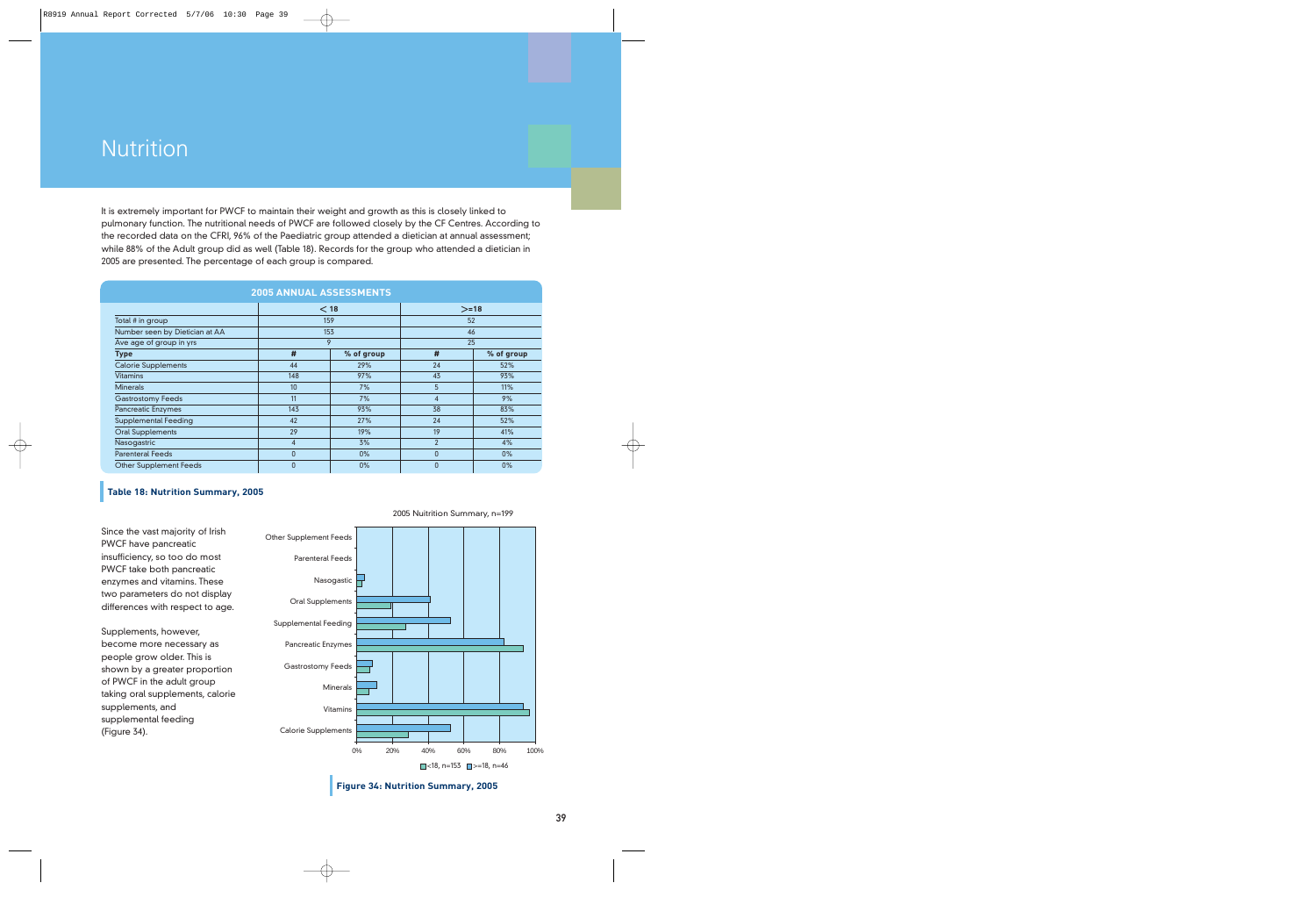## Physiotherapy

The importance of continuous and consistent daily physiotherapy cannot be overemphasised. The CFRI records show very high visiting rates to the physiotherapist, although these recorded rates are not quite as high as the dietician rates (Table 19). This is more likely to be a characteristic of record keeping, rather than a description of the true situation. We have found that separate, detailed physiotherapy records are often kept in the PT department and changes in therapy regimes are not always found in the primary hospital chart. Thus, we assume that larger percentages of each group (Paediatric = 91%; Adult = 83%) are visiting with the physiotherapist regularly, but this will take further substantiation from information at the CF Centres.

Examination of the PT data reveals changes in approach when one progresses from the Paediatric group to the Adult group (Figure 35). It is important to note that most PWCF employ more than one technique on a daily basis. The PT modalities, 'percussion' and 'PEP mask' are used more frequently in the Paediatric group, while 'flutter' and 'autogenic drainage' are employed more by the Adult group. 'Acapella' as well as 'trampoline' appear to be techniques that are gaining in usage, beginning with the paediatric group. Both groups have similar proportions of PWCF utilising the 'Active Cycle of Breathing' techniques.

| 2005 ANNUAL ASSESSMENTS        |                |            |                          |            |
|--------------------------------|----------------|------------|--------------------------|------------|
|                                | $<$ 18         |            | $>=18$                   |            |
| Total # in group               | 159            |            | 52                       |            |
| Total Seen by Physio at AA     | 145            |            | 43                       |            |
| Ave age of group in yrs        | 9              |            | 25                       |            |
| <b>Type</b>                    | #              | % of group | #                        | % of group |
| PosturalDrainage               | 8              | 6%         | $\overline{\phantom{a}}$ | 5%         |
| Percussion                     | 45             | 31%        |                          | 2%         |
| ActiveCycleBreathing           | 27             | 19%        | 8                        | 19%        |
| AutogenicDrainage              | $\overline{2}$ | 1%         | 11                       | 26%        |
| <b>Flutter</b>                 | 13             | 9%         | 10                       | 23%        |
| PositiveExpiratoryPressureMask | 81             | 56%        | 14                       | 33%        |
| Acapella                       | 19             | 13%        | $\overline{2}$           | 5%         |
| Other                          | 5              | 3%         | $\mathbf{0}$             | 0%         |

#### **Table 19: Physiotherapy Summary, 2005**

![](_page_41_Figure_5.jpeg)

#### 2005 Physiotherapy Summary, n=199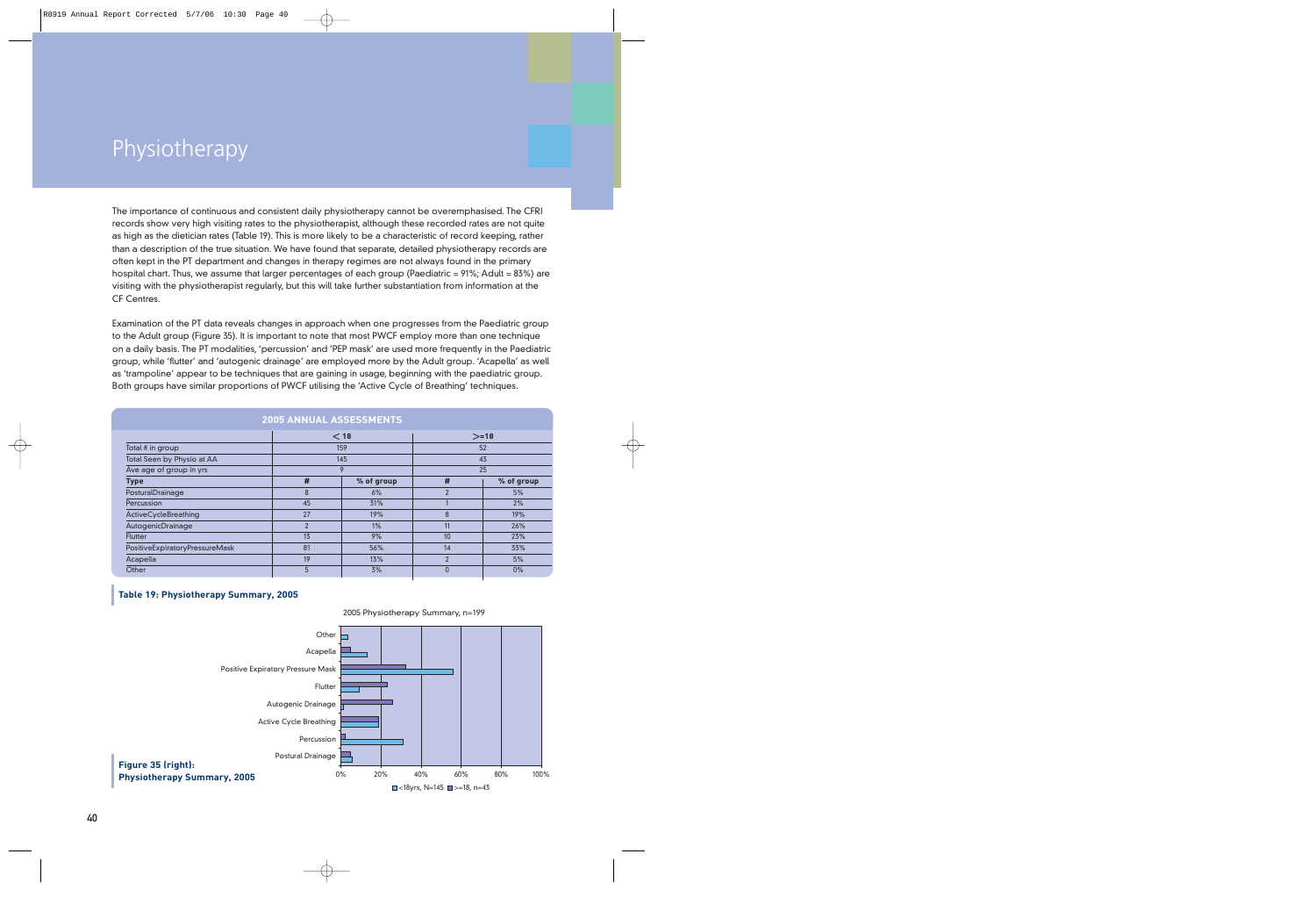### Long Term Medications

An examination of the types of long-term medications reflects the natural course of CF (Table 20 and Figure 36). First of all, there is greater usage of 'beta agonists', 'inhaled steroids', and 'rhDNase' in the adult group, reflecting the condition of the lungs. This is also reinforced by noting the larger use of 'night-time oxygen' in the adult group, although  $O<sub>2</sub>$  usage is still less than 4%, even in the older group. Secondly, there is an increased use of osteoporosis and diabetes treatment (i.e. insulin) in the older age group. The figure for osteoporosis treatment is 33% in the Adult group (versus 4% in the Paediatric group) and is roughly in agreement with the occurrence of osteopenia/osteoporosis complication rate of 38% (see Complications section, Miscellaneous). The figures for 'insulin' (17% in Adults versus 1% in Paediatrics) however, would indicate an increasing need for pancreatic treatment in the older group.

An interesting trend is apparent between the 'proton pump inhibitors' and the ' $H_2$  antagonists'. The usage of these products in the paediatric group favours the ' $H_2$  antagonists', while the 'proton pump inhibitor' is more widely prescribed in the adult group. One could conclude that there is a greater need for gastric acid control in the adults.

The only product which has a slightly higher proportion of usage in the paediatric group is 'ursodeoxycholic acid'. This is 13% versus 10% or a ratio of 0.7 Adult to Paediatric which is not a significant difference.

The main observation from this data is that it supports the 'Complications' data and the large ratios are related to organ systems that deteriorate over time.

|                                    |                | $<$ 18                   |                | $>=18$     |                   |
|------------------------------------|----------------|--------------------------|----------------|------------|-------------------|
| Total # in group                   | 159            |                          | 52             |            | <b>Ratio</b>      |
| Ave age of group in yrs            | 9              |                          | 25             |            | <b>Adult %age</b> |
| <b>Type</b>                        | #              | % of group               | #              | % of group | to Paed %age      |
| <b>Beta Agonist</b>                | 41             | 26%                      | 32             | 62%        | 2.4               |
| <b>Inhaled Steroid</b>             | 41             | 26%                      | 27             | 52%        | 2.0               |
| rhDNase                            | 38             | 24%                      | 21             | 40%        | 1.7               |
| Anti Cholinergic                   | 10             | 6%                       | $\overline{3}$ | 6%         | 0.9               |
| Aminophylline /Theophylline        | $\mathbf{0}$   | $\overline{\phantom{a}}$ | $\overline{4}$ | 8%         |                   |
| Oral Steroid Every Day             | $\mathbf{0}$   | ٠                        | $\overline{2}$ | 4%         |                   |
| <b>Oral Steroid Alternate Days</b> | $\overline{2}$ | 1%                       | $\overline{3}$ | 6%         | 4.6               |
| Night-time Oxygen                  | $\overline{2}$ | 1%                       | $\overline{2}$ | 4%         | 3.1               |
| Insulin                            | $\mathbf{1}$   | 1%                       | 9              | 17%        | 27.5              |
| <b>Osteoporosis Treatment</b>      | $\overline{7}$ | 4%                       | 17             | 33%        | 7.4               |
| <b>NSAID for Arthropathy</b>       | $\mathbf{0}$   | $\overline{\phantom{a}}$ | $\mathbf{1}$   | 2%         |                   |
| H <sub>2</sub> Antagonist          | 19             | 12%                      | $\overline{2}$ | 4%         | 0.3               |
| Proton Pump Inhibitor              | 17             | 11%                      | 10             | 19%        | 1.8               |
| Lactulose                          | 5              | 3%                       | $\overline{3}$ | 6%         | 1.8               |
| Urso Deoxycholic Acid              | 21             | 13%                      | 5              | 10%        | 0.7               |
| <b>Other Medication</b>            | $\overline{2}$ | 1%                       | 6              | 12%        | 9.2               |

#### **2005 ANNUAL ASSESSMENTS**

#### **Table 20: 2005 Long Term Medications Summary**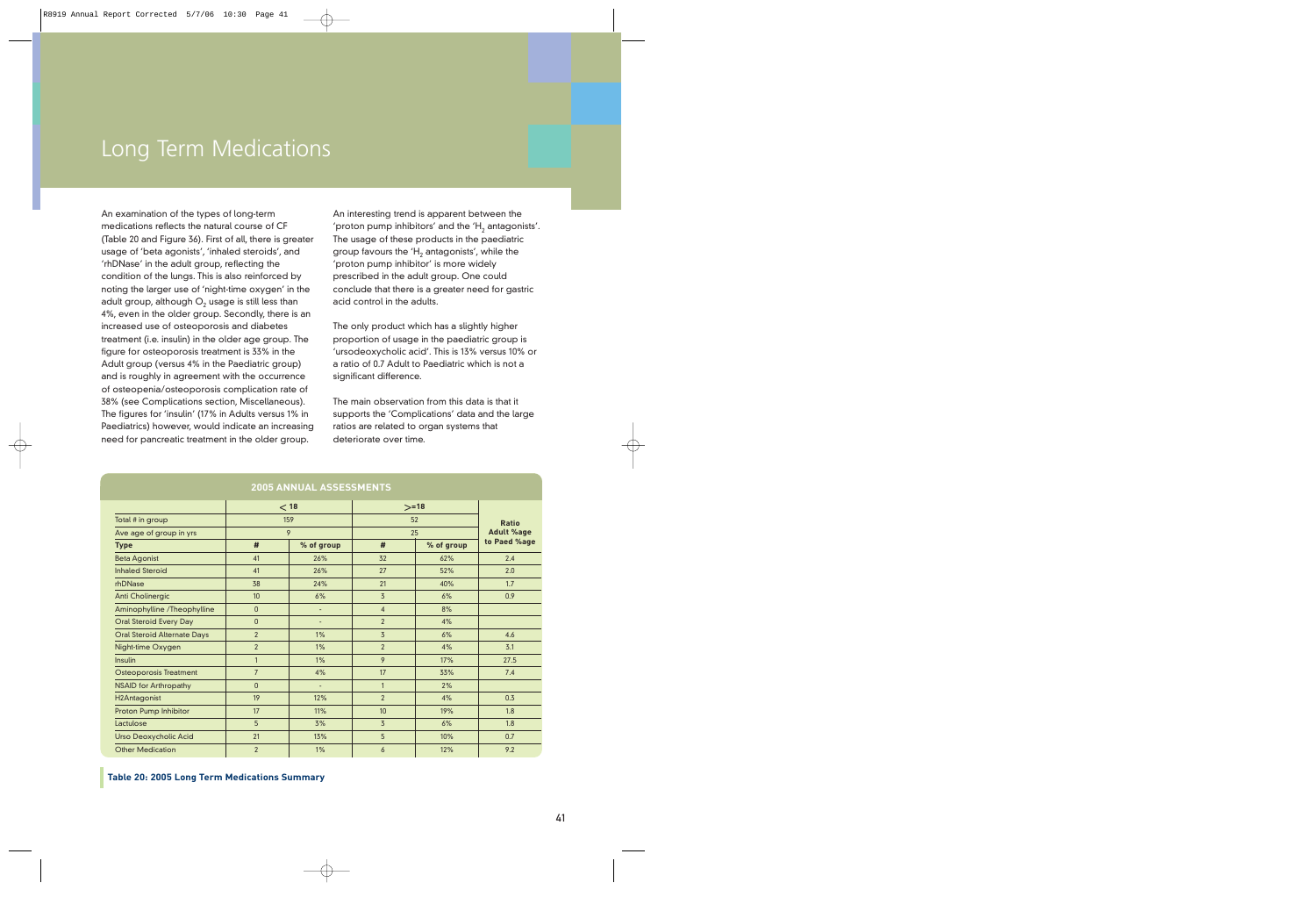![](_page_43_Figure_0.jpeg)

![](_page_43_Figure_1.jpeg)

 $\Box$  <18, n=159  $\Box$  >=18, n=52

**Figure 36: Long Term Medications Summary, 2005**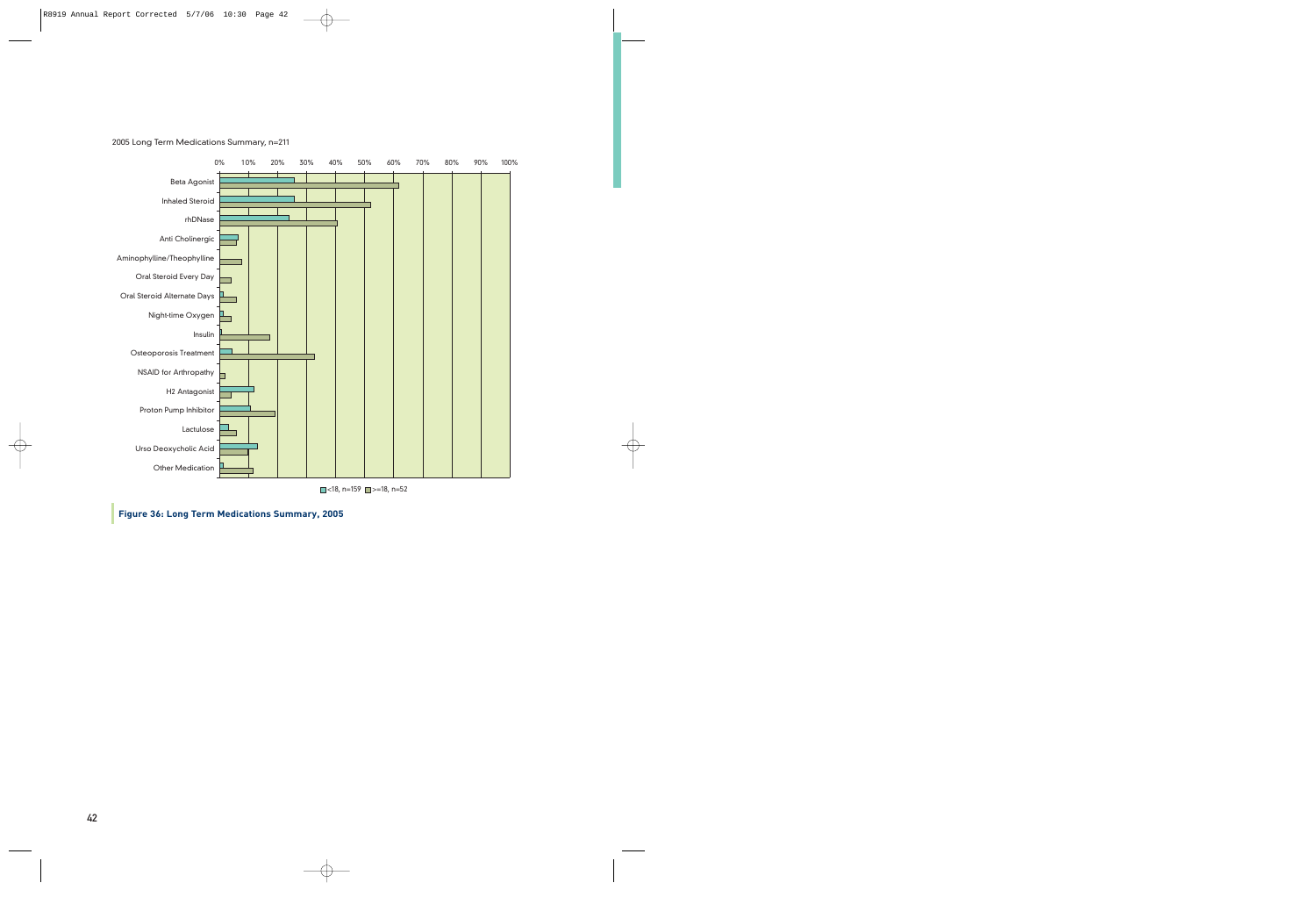### Social Data

Social data is particularly difficult to capture. The main reason for this is that there is no specific section in the medical chart to record such information. We rely on anecdotal notes from out-patient visits or nurses' notes as sources.

In order to improve this data gathering we would probably need to carry out a proper study which would involve postal questionnaires as well as follow-up one-to-one interviews. This would be a worthwhile project as it would contribute to the growing amount of 'Quality of Life' data that is emerging from many countries.

What is very heartening is the fact that from the small amount of data that we do have (Table 21), we can see that a very small percentage of PWCF are off work or school due to illness for more than 8 weeks in a year. In fact, the vast majority are off school or work for less than two weeks each year, and this would not be different to the entire working or school-going population. And, approximately 40% take no days off due to illness. These figures probably attest to a good deal of treatment given at home, such as intravenous antibiotics.

| <b>WORK OR SCHOOL DAYS OFF IN 2005</b>   |                                         |                                           |                                          |  |
|------------------------------------------|-----------------------------------------|-------------------------------------------|------------------------------------------|--|
|                                          | <b>PWCF</b> in<br><b>Primary School</b> | <b>PWCF</b> in<br><b>Secondary School</b> | <b>PWCF Working Full</b><br>or Part time |  |
| <b>Number in Group</b>                   | 18                                      | 8                                         | 10                                       |  |
| No days off                              | $\overline{7}$                          | 3                                         | 4                                        |  |
| Less than 2 weeks                        | 5                                       | $\overline{4}$                            | $\overline{4}$                           |  |
| Less than 8 weeks                        | 5                                       | $\mathbf{0}$                              | $\overline{2}$                           |  |
| More than 8 weeks                        | 1                                       | $\mathbf{1}$                              | $\mathbf{0}$                             |  |
| <b>Number in Group</b>                   | 18                                      | 8                                         | 10                                       |  |
| No days off                              | 39%                                     | 38%                                       | 40%                                      |  |
| Less than 2 weeks                        | 28%                                     | 50%                                       | 40%                                      |  |
| Less than 8 weeks                        | 28%                                     | $0\%$                                     | 20%                                      |  |
| More than 8 weeks                        | 6%                                      | 13%                                       | $0\%$                                    |  |
| PWCF with No days off or Less than 2 wks | 67%                                     | 88%                                       | 80%                                      |  |

**Table 21: Social Data Summary, 2005**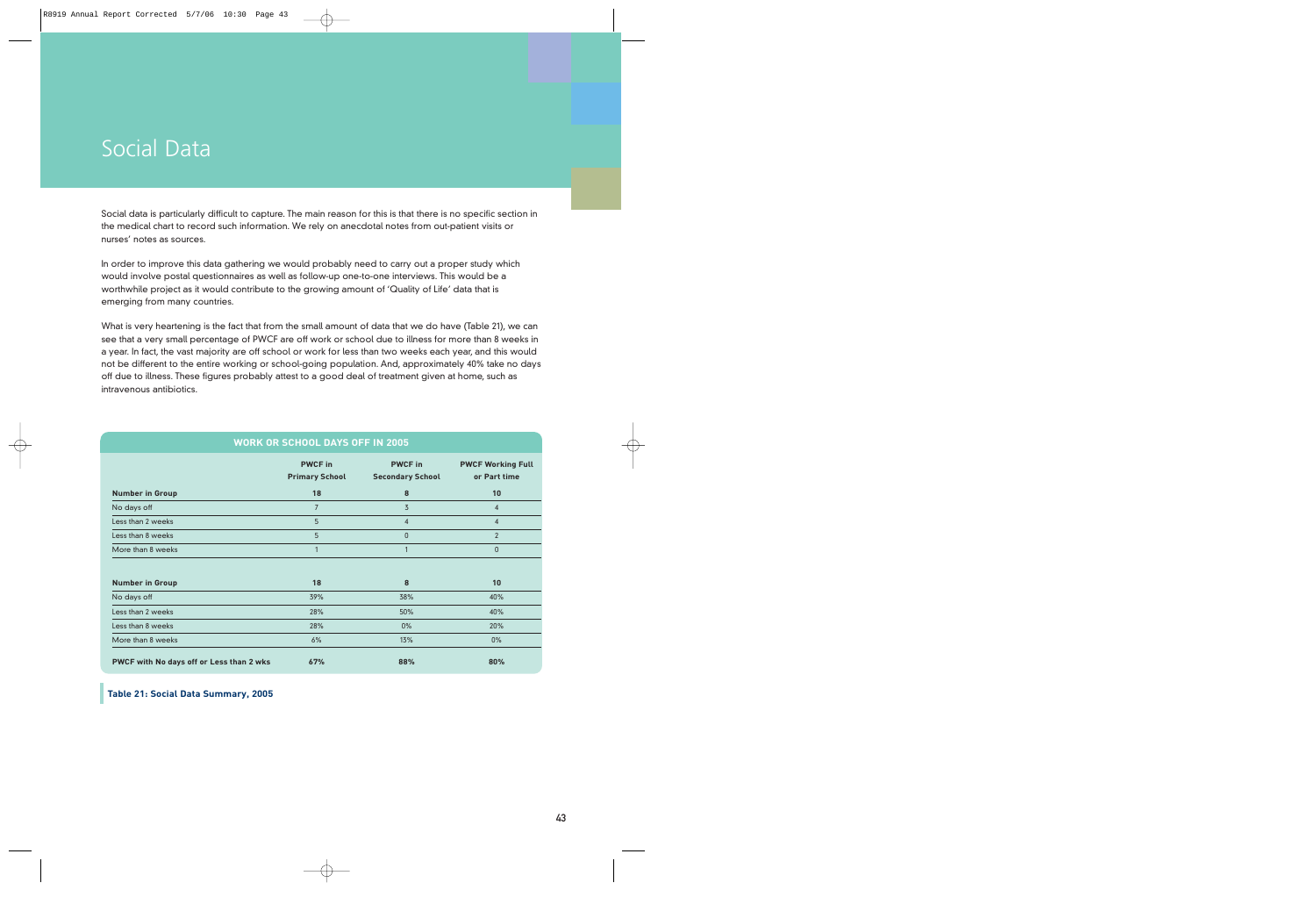### Financial

The following financial summary (Table 22) lists the major expenses for the CFRI in 2004.

The following points should be noted:

- **•** The only source of income for the CFRI is the Department of Health & Children, through the Health Service Executive
- **•** A second employee was taken on in January, 2004. Subsequent increases compared with previous years are shown in the 'Set-up Hardware' and 'Travelling Expenses' categories.
- **•** The cost of the Annual Report was actually paid for in 2003, so does not appear on this statement. It was shown in the previous Annual Report.
- **•** This summary does not show salaries for the employees.
- **•** The accounts were audited by Kelly Murray Scollard, Stephens Lane, Dublin 2.

| <b>FINANCIAL SUMMARY</b><br>2004                                   |         |
|--------------------------------------------------------------------|---------|
| <b>INITIAL SYSTEM SPECIFICATION</b>                                |         |
| Hosting Fee, Domain maintenance, Security Certificate              | €15,056 |
| <b>DEVELOPMENT COSTS</b>                                           |         |
| Database Application, programming                                  | €25,108 |
| <b>SET-UP HARDWARE</b>                                             |         |
| Laptop, printer, software                                          | €2,925  |
| <b>TRAVELLING EXPENSES</b>                                         | €12,927 |
| <b>ADMINISTRATION COSTS</b>                                        |         |
| Telephone, Heat, electricity, printing, office supplies, insurance | €6,619  |
| <b>DATA ENTRY PROJECT</b>                                          | €5,580  |
| <b>ANNUAL REPORT</b>                                               |         |
| Design, printing                                                   |         |
| <b>TOTAL</b>                                                       | €68,215 |

**Table 22: Financial Summary, 2004**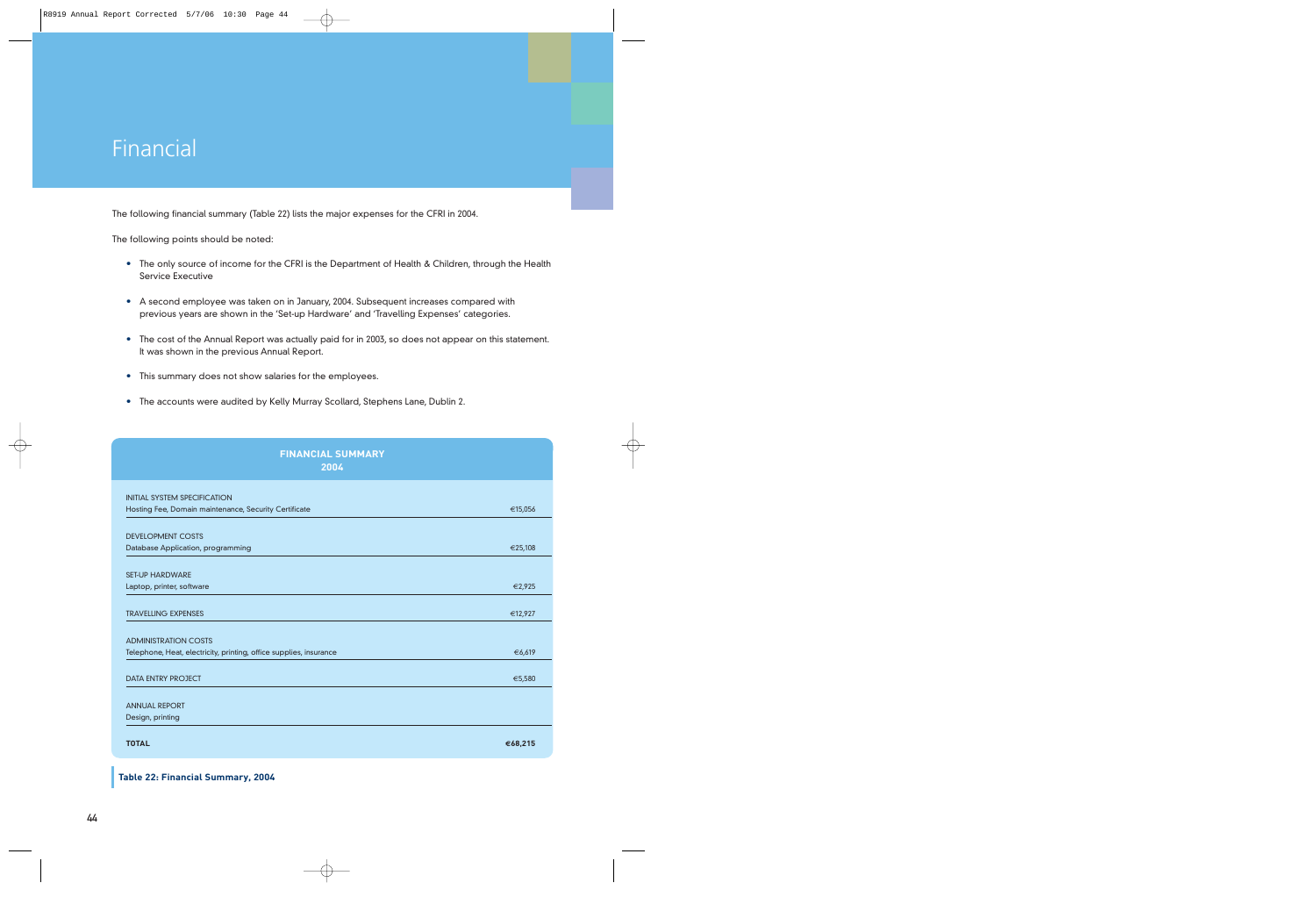### Acknowledgements

The CFRI moved to the University College Dublin campus in Belfield in September, 2005 and is now a tenant at the School of Public Health and Population Science. This move was facilitated by Prof Muiris X Fitzgerald, Dean of Medicine and Prof Cecily Kelleher, Head of the School of Public Health and Population Science. We now have a wealth of academic resources that are much appreciated.

ECOM-Ireland continues to consult, programme, build queries, and develop the website / database to top international standards.

In early 2005 the HSE convened a multi-disciplinary working party "To review the current configuration and delivery of services to CF patients in the Republic of Ireland, across hospital and community, and to make recommendations for reconfiguration, improvement, and development." The CFRI would like to recognise this work as it includes resources and a commitment to a more permanent status for the registry. All participants should be thanked for their efforts.

The Adult group of the CFAI continues to provide support and advice whenever called upon to do so. It is heartening too, to receive so many calls from interested parents who would like to ensure that their children have been enrolled.

Without the cooperation of the CF Nurse Specialists this project could not continue. While they deliver compassionate service to their patients, they also contribute ideas and proposals to the CFRI.

The European CF Registry Board, through the ECFS has continued to give encouragement and advice to all participating countries through their extensive network. Many countries have shared their experience and contacts. The German, French, and UK databases are of gold standard quality, and represent solid, enviable targets for the remainder.

Finally, as always the Registry Management Committee has unselfishly given their support and input to the CFRI.

Cystic Fibrosis Registry of Ireland UCD School of Public Health and Population Science Woodview House University College Dublin Belfield, Dublin 4, Ireland www.cfairegistry.org Cystic Fibrosis Registry of Ireland, April 2006